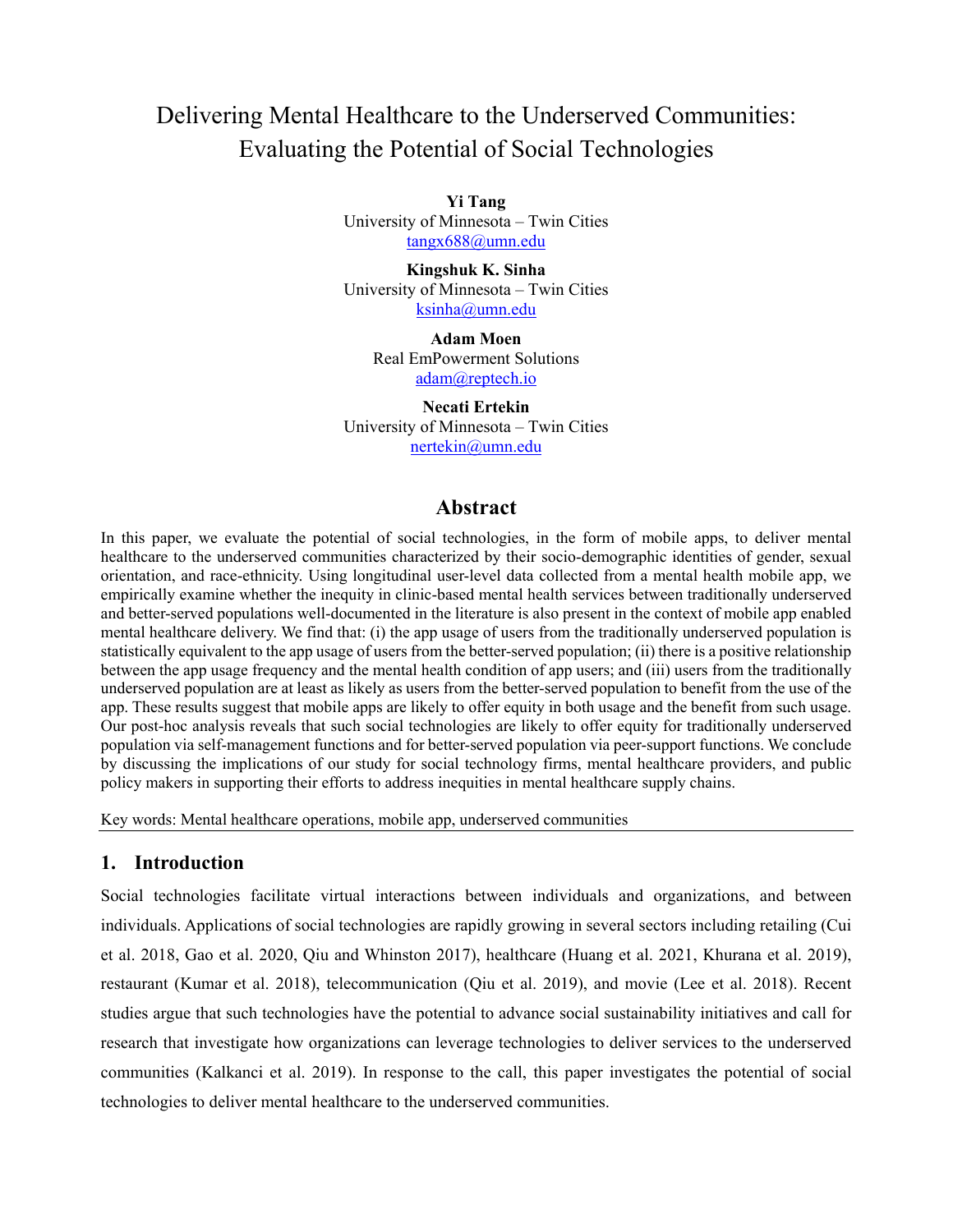Affecting more than 700 million people around the world (WEF 20[1](#page-1-0)9), mental illnesses<sup>1</sup> have become one of the leading causes of disability for decades (Murray et al. 2018). In the U.S. alone, mental illnesses are estimated to generate a \$193.2 billion loss in annual earnings (NAMI 2021a). Recently, the COVID-19 pandemic has only exacerbated the already-severe mental illnesses due to fear and stress related to COVID-19 death tolls, working from home, lack of social contact, and unemployment (Moreno et al. 2020, Wang et al. 2020). Recognizing that preventing mental illnesses is essential to sustainable development for countries, United Nations officially set a goal (Goal 3.4) to reduce mental illness related mortality by one third by 2030 (United Nations 2020). In the same vein, as part of the COVID-19 response, World Health Organization issued a guidance to address the increasing mental illnesses during the COVID-19 pandemic (United Nations 2020).

Despite the increasing global efforts to address mental illnesses, surprisingly, only around 40% of adults with any mental illness used mental health services between 2013 and 2018 (SAMHSA 2019) mainly for two reasons. First, on the supply side, mental health services are poorly resourced (e.g., psychiatrist shortages, mental health clinic shortages, less insurance coverage) (Mnookin 2016). Second, on the demand side, unlike the physical health patients (e.g., patients with flu, cancer etc.), many mental health patients either do not recognize or do not acknowledge their mental illnesses due to the self-stigma or social-stigma associated with seeking clinic-based mental healthcare (Eisenberg et al. 2009, Masuda et al. 2009, 2012). These insights indicate that in the context of mental healthcare supply chains, there is a substantial gap between supply and demand of care, and that the existing limited mental healthcare resources are not being used effectively.

Furthermore, it is disconcerting that the highlighted gap in mental health service usage is not homogenous across communities. The gap widens disproportionately among the underserved communities characterized by their socio-demographic identities of gender, sexual orientation, and race-ethnicity. For instance, among adults with any mental illness in the U.S., mental health service usage rate is 51.2% for females but only 37.4% for males (NAMI 2021a). Similarly, due to discrimination, lesbian, gay, bisexual, and transgender individuals are more likely to be denied mental healthcare than non-LGBT individuals (NAMI 2021a, Semlyen et al. 2016). As such, it is reported that, among transgender individuals, 11% were denied equal mental healthcare and 12% were harassed or disrespected at mental health clinics (Grant et al. 2011). Such inequities go beyond the mental health service usage and also exist in the benefit from using such services. For instance, African-American patients are more likely to leave clinic-based treatments prematurely than White patients (Fleck et al. 2005, Satcher 2001), suggesting that the underserved communities are also less likely to benefit from such treatments even if they start to use mental health services. Acknowledging these empirical insights and following the mental healthcare literature, hereafter in this paper, we refer to an individual as belonging to the *traditionally* 

<span id="page-1-0"></span> $\overline{a}$ 

 $<sup>1</sup>$  A mental illness is a mental, behavioral, or emotional disorder that can vary in impact, ranging from no impairment to</sup> mild, moderate, or severe impairment (NAMI 2021b). Our study particularly focuses on mild to moderate mental illnesses (e.g., anxiety disorder, depression, eating disorder, etc.) and does not consider serious mental illnesses (i.e., those that interfere or limit major life activities).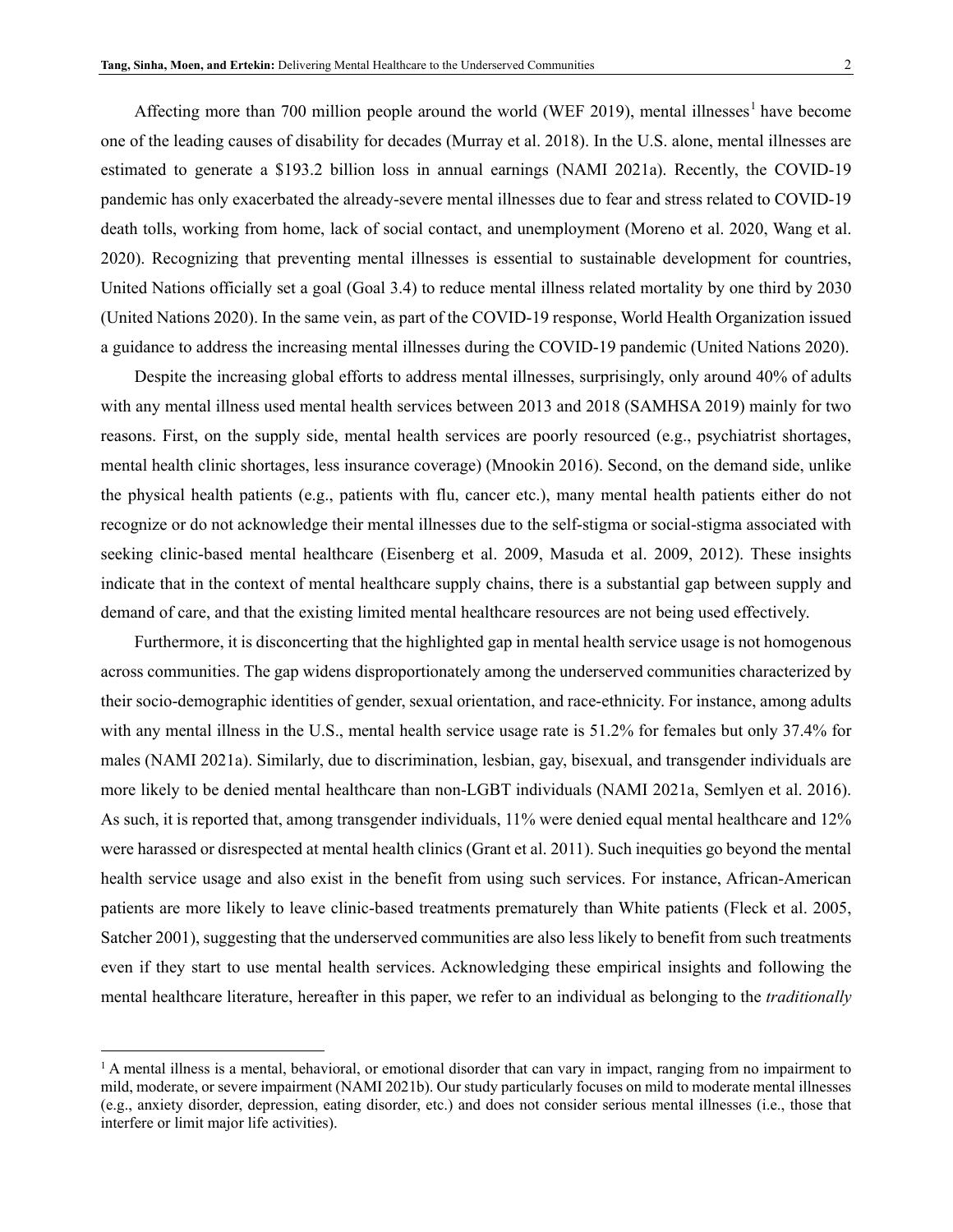*underserved population* if the individual can be characterized by one or more of the following sociodemographic identities of (i) Gender (i.e., male and other gender identities except for female (Berger et al. 2005, Eisenberg et al. 2009)), (ii) Sexual orientation (i.e., homosexual and other sexual orientation identities except for heterosexual (Hegland and Nelson 2002, NAMI 2021a, Plöderl and Tremblay 2015)), and (iii) Raceethnicity (i.e., African, Asian, Hispanic/Latino and other race-ethnicity identities except for White (Masuda et al. 2009)). In contrast, we refer to a female, heterosexual, White individual as belonging to the *better-served population* (Terlizzi and Zablotsky 2020).

Given the significance of inequity in mental health service usage and its benefits, many practitioners today seek solutions to improve the equity and inclusion of mental healthcare delivery systems (Agic 2019, Kirmayer and Eric Jarvis 2019). One particular solution that has gained increasing popularity in recent years is the use of social technologies. Social technologies such as e-Health platforms and smartphone mobile applications enable (i) mental healthcare providers to interact with patients and deliver care remotely (Li et al. 2021) and (ii) patients to find peers with similar health problems on social technology platforms and to seek social support from peers such as emotional support (Yan et al. 2015, Yan and Tan 2014). In this paper, we particularly focus on the use of mobile apps for mental healthcare delivery. The demand for care using mental health mobile apps (MHMAs) has been increasing as individuals feel more comfortable and secure to seek care using such apps (Gray et al. 2005, Rickwood et al. 2007). To meet such demand, MHMAs are increasingly becoming available to provide care to people with mental health needs (Donker et al. 2013, Moreno et al. 2020).

While the trend in expanding the delivery of mental healthcare through mobile apps is visible in practice, it is not clear whether MHMAs can enable equity in mental healthcare delivery across the underserved and better-served communities. On one hand, it is conceivable that MHMAs are likely to enable equity in mental healthcare delivery since MHMAs provide easy and cheap (sometimes free) access to online mental health services for anyone with a smartphone and internet access. Furthermore, due to the ability to remain anonymous, regardless of their gender, sexual orientation, and race-ethnicity, MHMA users from both underserved and better-served communities can freely express their emotions, seek help, and get support from peers and professionals without having the self- or social-stigma associated with clinic-based mental healthcare (Ray et al. 2017). Hence, MHMAs are likely to improve mental health conditions among their users equally while minimizing the inequity in usage present in the traditional modality of mental healthcare delivery.

On the other hand, it is also conceivable that MHMAs may contribute towards further worsening the inequity in mental healthcare delivery. Because MHMAs often require users to have knowledge about and access to Internet and smartphones, the traditionally underserved populations who are typically economically and educationally disadvantaged (Ramsetty and Adams 2020) may have less access to MHMA enabled mental health services. In addition, anonymous and less-restricted environment in MHMA platforms may lead to antisocial behaviors (such as harassment or online abuse) among users (Cheng et al. 2015, Wadden et al. 2020), which could decrease the quality of mental health support provided on those platforms and diminish the usage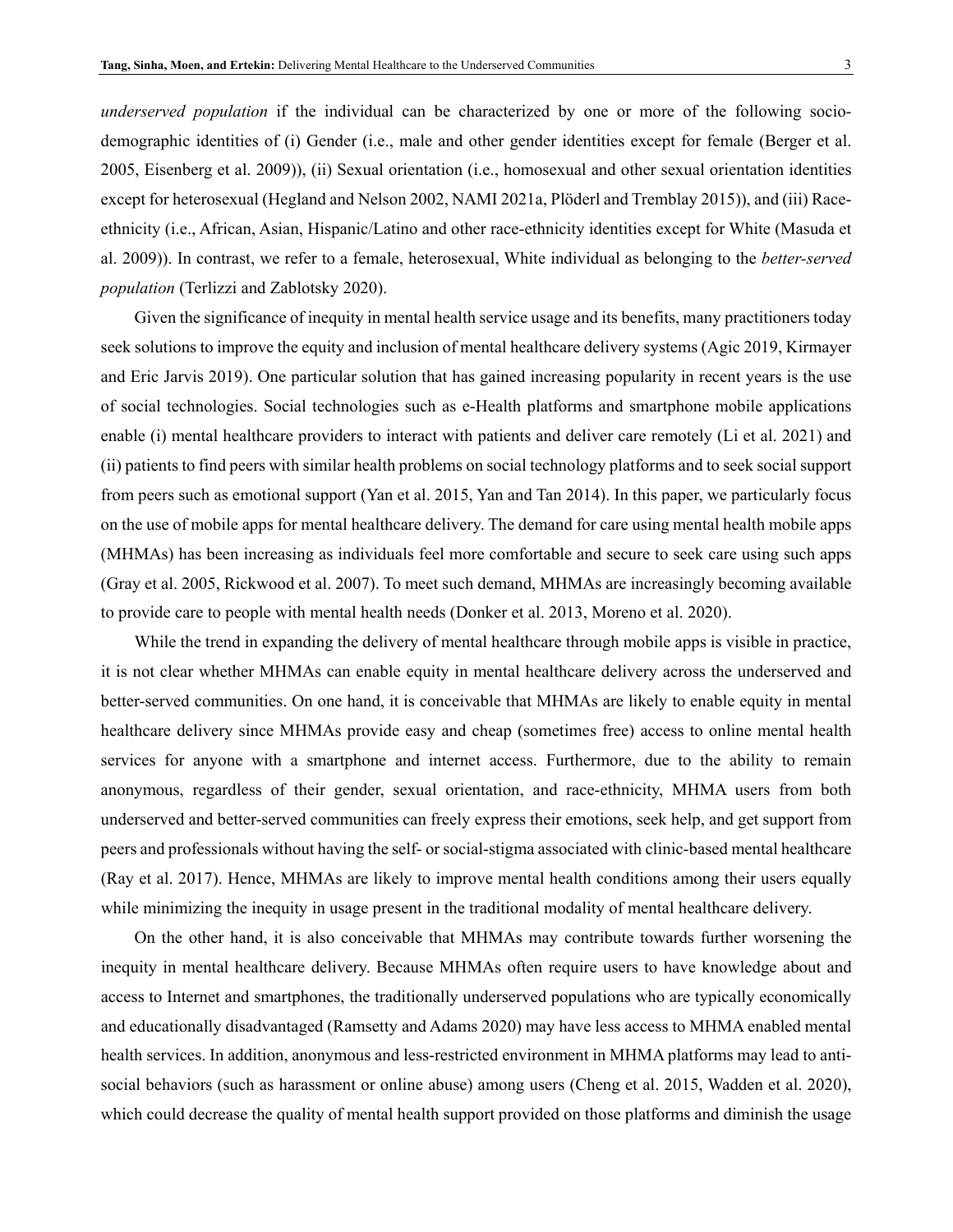rate and benefits of such social technology applications. Consequently, MHMAs may also increase the inequities in usage among its users and be ineffective in delivering the benefits of care. In summary, it is not clear a priori whether there is equity in the usage of MHMAs and equity in benefits from the usage across traditionally underserved population and better-served population. In light of these mixed and inconclusive possibilities, our study aims to explore the following research questions:

- *I.* **(Equity in Usage)** *Do users from the traditionally underserved population use MHMAs less than users from the better-served population?*
- *II.* **(Benefit of Mobile Apps Usage)** *Does MHMA usage improve mental health condition of the users of MHMAs?*
- *III.* **(Equity in Benefit)** *Do users from the traditionally underserved population benefit from MHMA usage less than the users from the better-served population?*

We address the above three research questions using data collected from a MHMA, hereafter, called Hope (pseudonym). Launched in 2015 by a social technology start-up company, Hope is free to register and use for iOS or Android smartphone users. Hope consists of two major functions: (i) the *self-reflection* function that enables users to assess their own mental health condition, and (ii) the *online community* function that allows users to freely interact with peers by sharing their feelings, asking or providing help, and offering emotional support. The self-reflection function is likely to increase awareness of a user's mental healthcare needs and can be used individually without interacting with other users. The online community function is likely to facilitate social support exchange among users and requires interaction with other users. Our data include detailed app activities related to the two functions as well as socio-demographic information from 1,843 app users between May 2015 and February 2018. 62% of the users on Hope represent the traditionally underserved population whereas the remaining 38% represent the better-served population. The average membership duration among all users is one year. The data allow us to track an individual user's app activities and the corresponding change in self-reflected mental health condition over time.

Analyzing this longitudinal data, we evaluate the equity of usage by comparing the app usage frequency between users from the traditionally underserved population and users from the better-served population. We quantify the benefit of app usage by assessing the link between the self-reflected mental health condition of a user in a given time and the app usage frequency of the same user prior to that time. We introduce the indicator of traditionally underserved vs. better-served user as a variable that moderates this link. By doing so, we examine the equity in benefit between the two groups. From a methodological standpoint, we assess equity by examining statistical equivalence in usage and benefit between the users from the traditionally underserved population and users from the better-served population.

Our analysis enables us to make the following contributions towards advancing the literature on social technologies in healthcare service operations. First, we find that the inequity in clinic-based mental health service usage repeatedly reported in the literature (Alegría et al. 2002, Aneshensel 2009, Berger et al. 2005,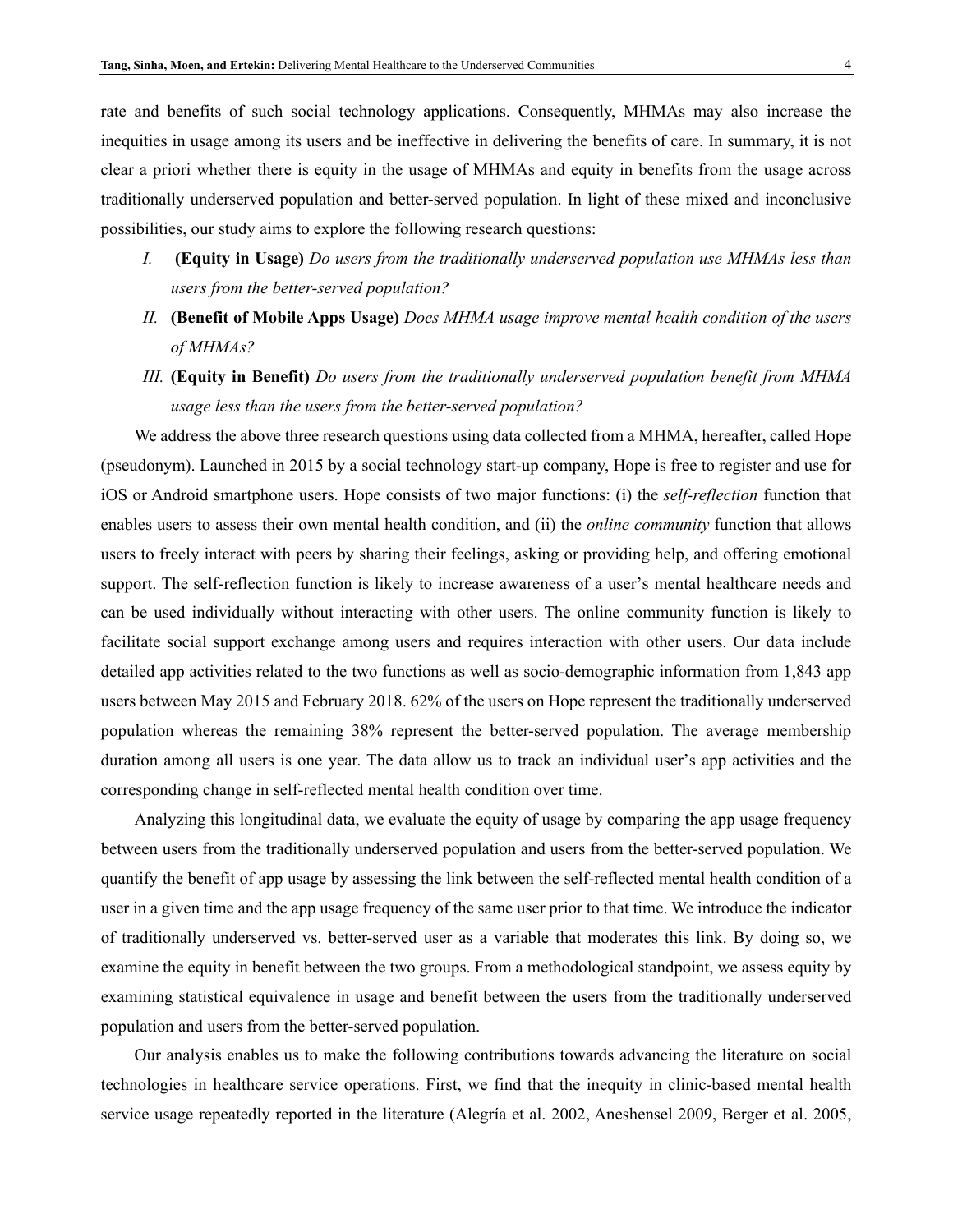NAMI 2021a, Plöderl and Tremblay 2015) between the traditionally underserved and better-served populations is not likely to be present in the context of MHMA enabled mental healthcare delivery. As such, we find that the app usage of users from the traditionally underserved population is statistically equivalent to the app usage of users from the better-served population. Second, social technologies in the form of MHMAs are likely to complement mental healthcare resources as we find a positive relationship between the app usage frequency and the users' mental health condition. For instance, we find that doubling app usage frequency for a user with median mental health condition is likely to increase the self-reflected mental health condition score by 4.42% in our sample. Third, with respect to equity in benefit, we find that users from the traditionally underserved population are at least as likely as the users from the better-served population to benefit from the use of Hope, suggesting that MHMAs are likely to offer equity in not only usage but also the benefit from such usage. We find that our main results are consistent across several identification strategies and robustness checks.

We later conduct post-hoc analysis to examine: (i) the mechanism on how the two major functions – i.e., the self-reflection function and the online community function – of Hope contribute to the above study results and (ii) whether the above results are more nuanced across different underserved sub-populations. With respect to the two major functions, while our main results hold for the usage of each function, we find that users from the traditionally underserved population are marginally more likely to use the self-reflection function than the users from the better-served populations. Thus, the benefit of Hope is realized more through the use of the selfreflection function for users from the traditionally underserved population, whereas it is realized more through the use of the online community function for users from the better-served population. This suggests that app developers should consider the value proposition of each function since MHMAs are likely to create value mainly (i) by increasing the awareness of mental healthcare needs for users from the traditionally underserved population, and (ii) by facilitating social support exchange among peers for users from the better-served population. With respect to the heterogeneity across underserved sub-populations, our results indicate that MHMAs are particularly helpful for female users from the underserved sub-populations (e.g., female African-American, female homosexual, etc.). Compared to other underserved sub-populations, female users from the underserved sub-populations not only use the app more frequently but also benefit more from the app usage. This suggests that MHMAs might be particularly useful in societies where violence and discrimination against female underserved individuals are more pronounced. For other underserved sub-populations, we find that while certain sub-populations (e.g., other gender identity, other sexual orientation, White underserved) use Hope significantly more than their better-served counterparts, the equity in benefit is homogenous across all the underserved sub-populations. Taken together, our results highlight the potential of MHMAs to support healthcare providers' social sustainability efforts directed at delivering mental healthcare to the underserved communities.

The remainder of the paper is organized as follows. In section 2, we present a review of the relevant literature and then develop the study hypotheses. In section 3, we discuss the empirical setting, data, and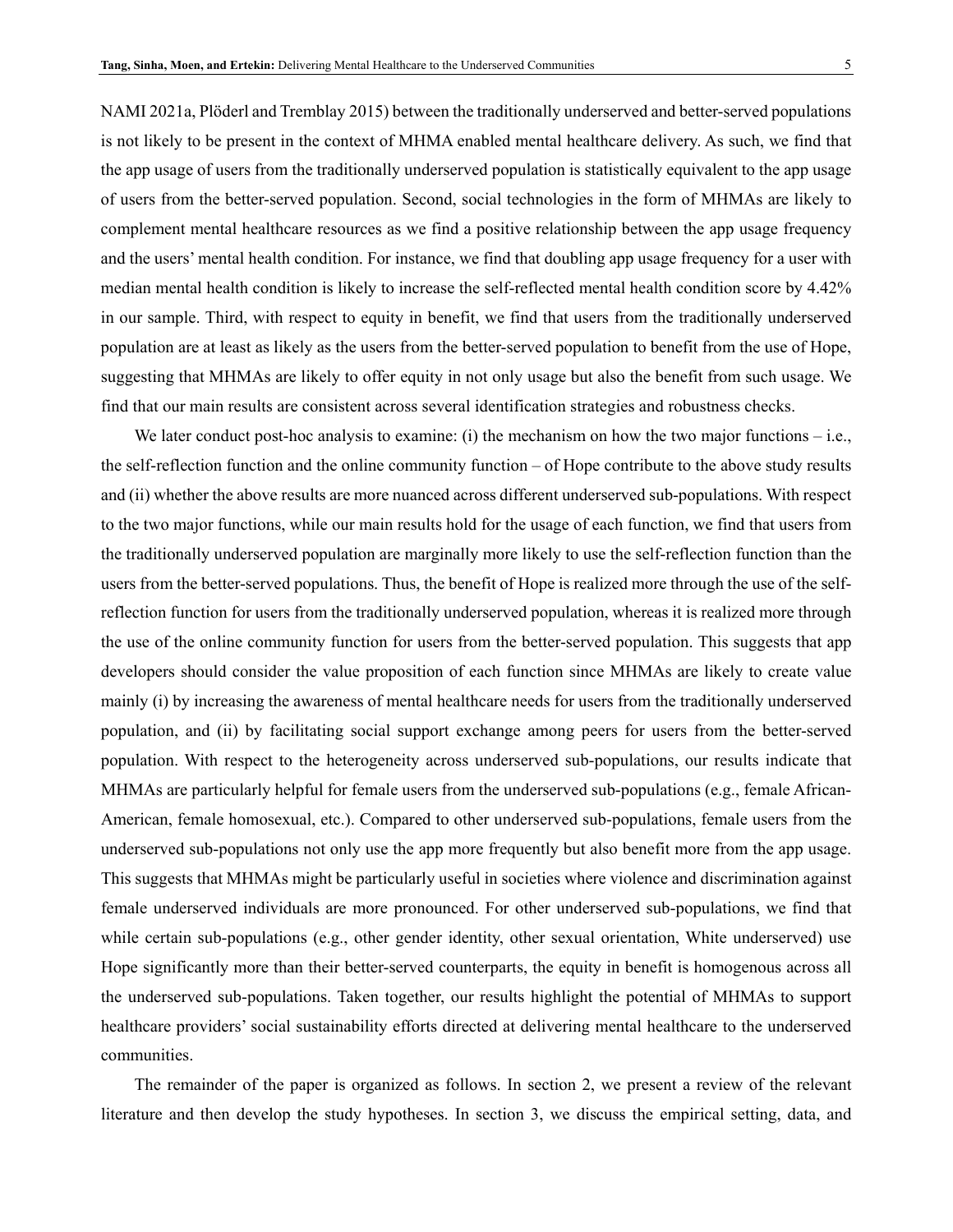variables. In section 4, we present the econometric model specification, report the main results of the empirical analysis, and conduct several robustness checks. In section 5, we present the post-hoc analysis results for the nuanced impacts of MHMAs. Finally, in section 6, we conclude with an overview of the key study findings, practical implications, and future research directions.

## **2. Literature Review and Hypothesis Development**

Two streams of literature are foundational to our study: social technology literature and mental healthcare operations literature. Below, we review the relevant literature within these two streams and develop study hypotheses pertaining to the equity of usage and benefit of MHMAs.

## **2.1 Social Technology Literature**

Social technology refers to any technology that facilitates virtual interactions among individuals or groups through a communications capability such as the Internet or a mobile device (Gartner 2021, Skaržauskiené et al. 2013). Enabling virtual interactions between individuals and organizations, social technologies offer new capabilities to collect big data and improve various aspects of organizational performance in the field of operations management (Feng and Shanthikumar 2018, Guha and Kumar 2018). For example, in the retail industry, social technologies allow retailers to collect and use detailed consumer-level data (e.g., purchase behavior, product browsing behavior, or product feedback) or social media data to improve demand forecasting (Cui et al. 2018, Feng and Shanthikumar 2018), enable a more efficient pricing strategy (Qiu and Whinston 2017), develop an effective promotion strategy (Gao et al. 2020, Mallipeddi et al. 2021, Qiu et al. 2021), or measure brand personality (Hu et al. 2019). In the service industry, social technologies enable service providers to interact with customers or use the peer reviews to improve performance (Kumar et al. 2018), build reputation (Khurana et al. 2019), mitigate biases and promote inclusiveness (Cui et al. 2020), or influence consumers' purchasing behavior (Lee et al. 2018). In the healthcare industry, social technologies allow healthcare service providers to create new channels to interact with more patients (Li et al. 2021) and to improve accessibility to healthcare resources for patients (Delana et al. 2019). Beyond allowing interaction with their own customers, social technologies also enable firms to reach out to the general public. For instance, firms can crowdsource ideas and leverage the wisdom of individuals to find solutions to various design tasks (Jiang et al. 2021) or to improve prediction market performance (Qiu et al. 2017, Qiu and Kumar 2017). In this paper, we contribute to the social technology literature by empirically evaluating the potential of social technologies, in the form of MHMAs, to deliver mental healthcare to underserved communities.

## **2.2 Mental Healthcare Operations Literature**

Unlike the traditional healthcare operations literature where the research is quite developed, the mental healthcare operations literature is scant and comprised of only a few studies. Among these studies, Yan and Tan (2014) find that social support exchange among patients on a website can improve users' mental health conditions. In a follow-up study, Yan et al. (2019) demonstrate that treatment experiences shared by community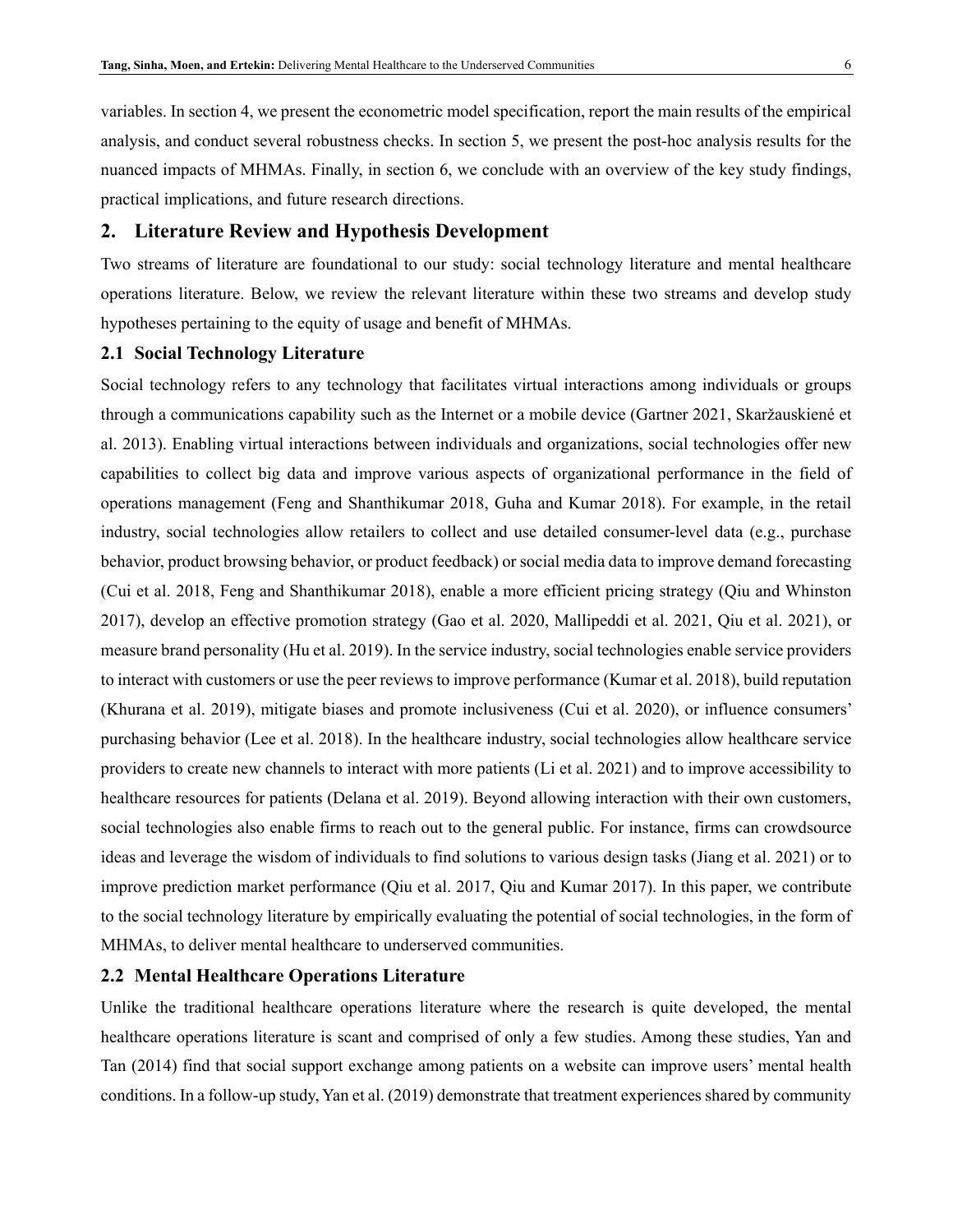members on a website can influence how a user perceives her own mental health treatment. In a clinic-based mental healthcare setting, Zepeda and Sinha (2016) find that improving quality and enhancing affordability can benefit particularly the underserved populations with disadvantaged socio-economic status. In a recent study, Li et al. (2021) find that eHealth platforms can enable mental health physicians to better-schedule patients' follow-up visits. While these studies make valuable contributions to the mental healthcare operations literature, we are not aware of any study that addresses inequity associated with socio-demographic identities in mental healthcare delivery. We contribute to this emerging literature by focusing on the inequities in usage and benefits of mental health services and examining the use of social technologies, in the form of MHMAs, as an alternative channel with the potential to deliver mental healthcare to underserved communities.

The inequities in mental health service usage and benefits are likely to arise due to four reasons. First, the affordability, accessibility, and awareness (i.e., 3As that are strongly associated with the consumption of healthcare services (Kohnke et al. 2017, Sinha and Kohnke 2009)) of mental health services are not homogenous across populations of different socio-demographic backgrounds (Berger et al. 2005, JEC 2020, Saxena et al. 2007, Sussman et al. 1987). For example, compared to the White population, African-Americans and other minority race-ethnic sub-populations are less likely to afford and access mental health services due to having lower income and education levels, limited insurance coverage, and less geographic access (JEC 2020). African-Americans also have lower awareness about the potential needs of such services as they are more likely to consider mental illness symptoms to be normal outcomes of everyday problems (Sussman et al. 1987). Similarly, males are less aware of their mental health needs than females due to having greater difficulty in acknowledging and identifying their emotional problems (Berger et al. 2005).

Second, unlike seeking physical care, seeking mental healthcare is often associated with self- and socialstigma (Masuda et al. 2012, Saxena et al. 2007). Self-stigma refers to the fear of self-disclosing any distressing or potentially embarrassing personal information, whereas social-stigma refers to the stereotype that the society perceives seeking mental healthcare as a sign of being unpredictable, permanently damaged, incompetent, or threatening (Masuda et al. 2009, 2012). Self- and social-stigma is more pronounced among the traditionally underserved populations. For instance, compared to White patients, African-American, Asian, and Hispanic/Latino patients are less likely to acknowledge their mental health needs (Eisenberg et al. 2009, Lipson et al. 2018, Masuda et al. 2009, 2012) and, even if they acknowledge, have less trust in mental health treatments (Cooper et al. 2003, Eisenberg et al. 2009). Similarly, compared to female individuals, male individuals are more likely to perceive that receiving mental health treatment undermines an individual's social power and control (Berger et al. 2005). Subsequently, they are less likely to seek mental healthcare and to openly discuss their emotional conditions during mental health treatment (Good et al. 1989, Good and Wood 1995).

Third, mental health diagnosis and treatment typically occur verbally. Thus, a seamless communication between a mental health patient and a mental healthcare provider is fundamental to seeking and providing mental healthcare effectively (Alegría et al. 2002, Nguyen and Reardon 2013). To achieve a seamless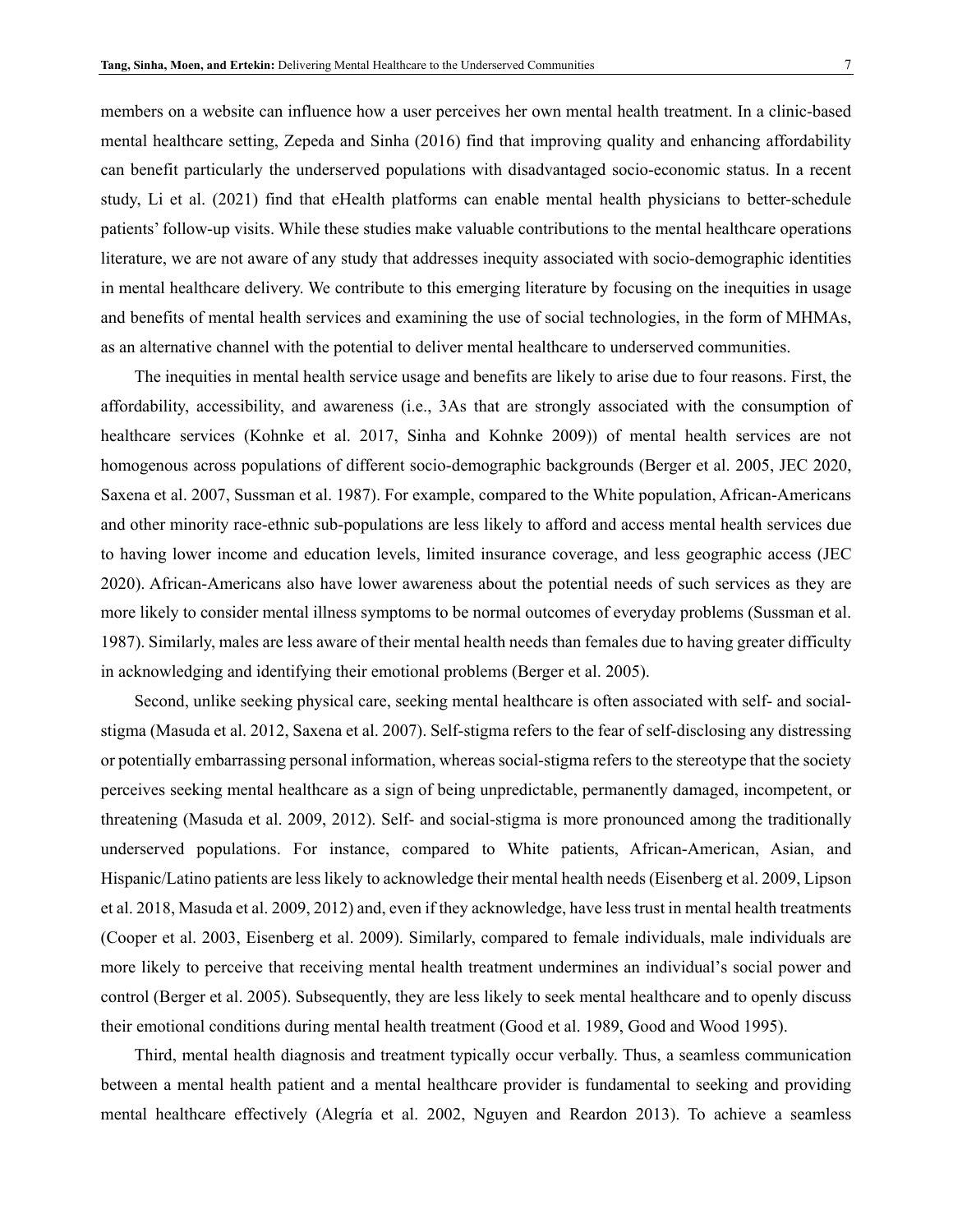communication, mental health patients often prefer to consult a health professional with similar sociodemographics (Cooper et al. 2003). Otherwise, a socio-demographic mismatch in gender, sexual orientation, or race-ethnicity between a patient and a mental healthcare provider is likely to contribute to inequities. Patients among the traditionally underserved population are more likely to experience such a mismatch than patients among the better-served population due to the disproportional representation of both populations within the healthcare providers. For instance, with respect to race-ethnicity, in 2015, only 14% of psychologists in the U.S. were Asian, Hispanic, or African-American whereas the rest were White (Lin et al. 2018).

Finally, the potential discrimination such as denied care or unfair diagnosis and treatment can also contribute to inequities in mental health services. For instance, even though the mental illness rate among the sexual minorities (i.e., lesbian, gay, bisexual, transgender and questioning individuals) (i.e., 44.1%) is more than twice the national average mental illness rate (20.6%), those individuals are at least twice more likely to be denied mental healthcare than their better-served counterparts (i.e., heterosexual individuals) due to discrimination (NAMI 2021a). These and similar discriminations can indeed lead to a long-term trust issue among traditionally underserved patients, which can be detrimental to their wiliness to seek help. For instance, due to the historical discrimination and mistreatment faced in mental health services (Diala et al. 2000), African-Americans are found to rely less on such services. Subsequently, they ignore or try to solve their mental health-related issues by themselves rather than seeking professional mental health services (Alegría et al. 2002).

#### **2.3 Hypothesis Development**

We contend that social technologies, especially MHMAs, may provide several opportunities that can potentially minimize inequities observed in traditional mental healthcare delivery. First, MHMAs are often free or require a low monthly/one-time fee. In addition, since access to MHMAs is not restricted by geographical, temporal, or physical constraints (Stephens-Reicher et al. 2011), they eliminate the commute time and costs for their users, making them more affordable and accessible than the traditional mental health services. Second, the ability to stay anonymous on virtual communities (such as those on MHMAs) while interacting with peers is likely to create a psychologically safe environment for users. As such, MHMAs can enable users, particularly those with fear and discomfort to discuss their mental conditions, to freely share their mental health issues with their peers without disclosing their gender, race-ethnicity, or sexual orientation (Hegland and Nelson 2002), minimizing the self- and social-stigma. Third, because MHMAs can be easily designed to support different languages and human-computer interfaces, users are likely to have a smooth conversation among themselves. In particular, users with specific backgrounds can find peers and practitioners with similar socio-demographic identities and mental health concerns, resulting in less socio-demographic mismatch among peers on MHMAs. Finally, with appropriate application designs (e.g., actively tracking online communities to identify and eliminate conversations that include discrimination, harassment, or abuse), MHMAs can enable their users to have high quality interactions without potential discrimination towards any population (Wadden et al. 2020). Overall, these opportunities are likely to motivate individuals, regardless of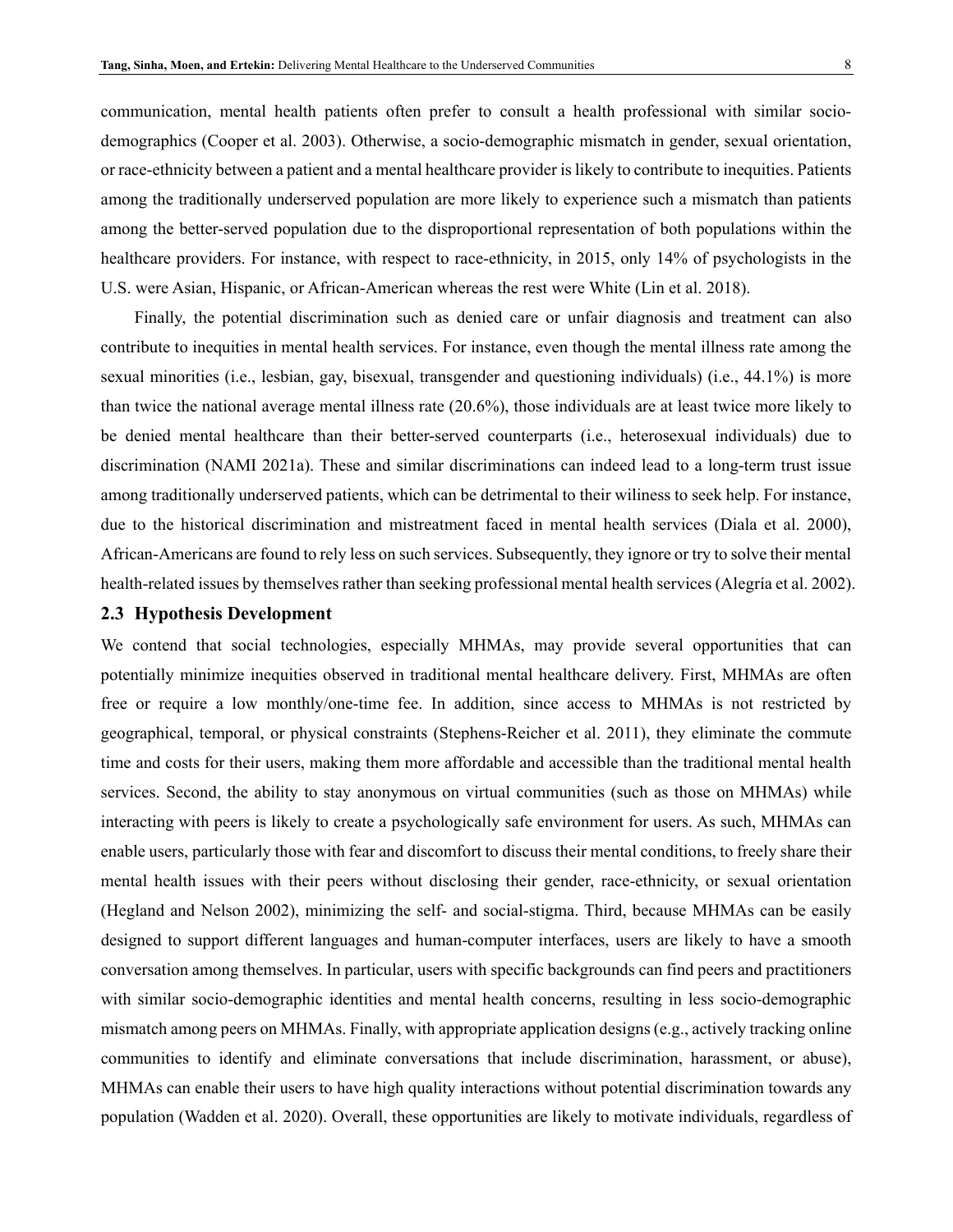their socio-demographics, to use mental health services provided by MHMAs more frequently compared to the traditional mental health services. Because the smartphone ownership rate is similar between traditionally underserved and better-served populations (e.g., 85% of whites, 83% of African-Americans, and 85% of Hispanics/Latinos own smartphones in 2021 (Pew Research Center 2021)) and people of different sociodemographic backgrounds show comparable interest in leveraging MHMAs (Lipschitz et al. 2020), we expect that the opportunities of accessing care using MHMAs apply equally to both populations. Therefore, we posit the following hypothesis:

*Hypothesis 1 (H1): The usage of a MHMA is equivalent between a user from the traditionally underserved population and a user from the better-served population.* 

MHMAs are also likely to serve as effective channels for mental healthcare delivery for several reasons. First, most MHMAs include functions that enable users to track mental health conditions over time through the visual trend plots. Any downward trend or high fluctuations, which might be an indication of increasing mental illness, would generate an automated alert to users and potentially motivate them to seek mental healthcare in the early stage of their illness. Patients who receive mental health treatments in the early stage are more likely to positively respond to those treatments than patients who receive such treatments in the later stage (McGorry et al. 2006, McGorry and Van Os 2013). Second, most MHMAs facilitate the exchange of social support, especially emotional support, among peers, which can improve users' mental health conditions (Yan and Tan 2014). Lastly, MHMAs can enable users to identify peers with similar mental health conditions, learn from their experiences, and get from them immediate feedback such as simple coping strategies. Overall, using several app features, MHMA users can better manage their depression and stress levels (Donker et al. 2013), leading to improved mental health conditions. Thus, we posit the following hypothesis:

*Hypothesis 2 (H2): As the usage of a MHMA by a user increases, the user's mental health condition improves.*

We infer from our review of the relevant literature that improving the affordability of care in the traditional mental health supply chain translates into the greatest benefits of improving mental healthcare to socioeconomically disadvantaged communities (Zepeda and Sinha 2016). Similarly, the social support exchange in a traditional mental health service setting is likely to provide greater mental health benefits to those with higher level of stress exposure such as the sexual-orientation minorities (Meyer 2003) or race-ethnic minorities (Aneshensel 2009). Along this line, we contend that due to their affordability and facilitating social support among users, MHMAs are also likely to contribute towards greater mental health benefits particularly to the traditionally underserved population. Indeed, this positive impact might be more pronounced in MHMAs because certain traditionally underserved sub-populations (e.g., males or African-Americans) are found to express their mental health-related issues more freely in a mobile app (virtual) environment (McCall et al. 2021, Ritterband 2021), which is fundamental to realizing the benefits from mental health services (Pennebaker 1999). As a result, unlike the clinic-based mental health services in which the traditionally underserved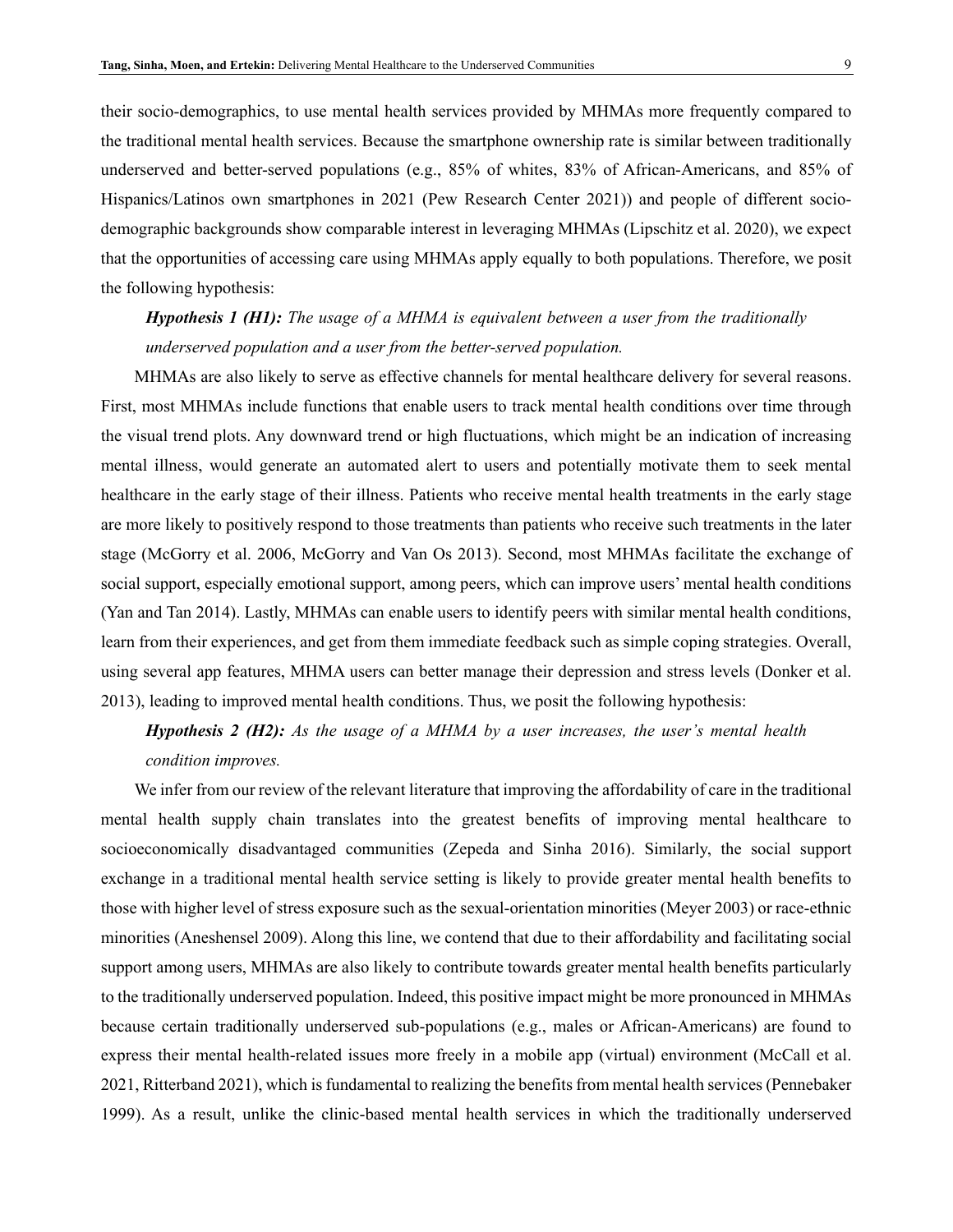individuals experience inequity in benefit (Alegría et al. 2008, Saxena et al. 2007), MHMAs can enable those individuals to benefit from app usage at least as much as their better-served counterparts. Thus, we posit the following hypothesis:

*Hypothesis 3 (H3): As the usage of a MHMA increases, the mental health condition of a user from the traditionally underserved population improves at least as much as that of a user from the better-served population.*

## **3. Research Design**

#### **3.1 Empirical Setting**

In this study, we collaborate with a social technology company to understand whether MHMAs can deliver mental healthcare across different socio-demographic groups in the population. In 2015, the company launched its MHMA, Hope, for public users. The company states that the Hope community mostly consists of users who are non-professionals and seek mental healthcare. Hope offers its users two major functions:

*(i) Self-reflection function.* This function allows users to self-reflect their overall mental health condition by answering seven questions in the Hope's Mental Health Survey (see online Appendix A for the survey questions). Once registered on Hope, users can use this function as much as they prefer. This enables users to not only evaluate their current self-reflected mental health condition when needed, but also track the recorded results over time in a visual chart to understand the change in their mental health condition. See [Figure 1\(](#page-9-0)a) for an example of the user interface and visual chart of this function.

*(ii)Online community function*. This function creates an anonymous online community where users can connect and freely exchange social support at any time without being concerned about revealing their physical identities. It allows a user to post anonymously to seek or provide help, share feelings and stories, or interact with other users by responding to their posts. [Figure 1\(](#page-9-0)b) provides an example of user posts and replies.

## <span id="page-9-0"></span>**Figure 1: Screenshot of the Mental Health Mobile App, Hope**

| (a) Self-reflection Function                               |                                                                  | (b) Online Community Function |                          |                                                                                                                                                                                                                                                  |    |                       |                                                                                                                                                                                                                                           |                                                                                                                                                                                     |                    |
|------------------------------------------------------------|------------------------------------------------------------------|-------------------------------|--------------------------|--------------------------------------------------------------------------------------------------------------------------------------------------------------------------------------------------------------------------------------------------|----|-----------------------|-------------------------------------------------------------------------------------------------------------------------------------------------------------------------------------------------------------------------------------------|-------------------------------------------------------------------------------------------------------------------------------------------------------------------------------------|--------------------|
| Carrier <sub>®</sub><br>4:07 PM<br>$\mathscr{A}$           | <b>Extract Carrier TV</b>                                        | 4:09 PM                       | arrier <sub>®</sub><br>₹ | 4:09 PM                                                                                                                                                                                                                                          |    |                       | Carrier <sup>®</sup><br>< Back                                                                                                                                                                                                            | 4:09 PM                                                                                                                                                                             |                    |
| How grounded, safe, and physically healthy do<br>vou feel? | Progress<br>80.0                                                 |                               | nonreactive.<br>Q2h      | Been feeling pretty scattered. Its like one<br>thing after the other is knocking me off my<br>game. Its so inportant to stay calm and<br>O replies                                                                                               |    |                       | Yesterday one of my friends who graduated last year<br>was at the homecoming game, and when I went to say hi<br>and hugged him he instantly asked if I was ok. He just<br>knew w/o me saying anything. I love people like that.<br>$Q$ 2d |                                                                                                                                                                                     |                    |
|                                                            | 40.0<br>20.0<br>0.0                                              |                               | Q2d                      | Yesterday one of my friends who graduated<br>last year was at the homecoming game, and<br>when I went to say hi and hugged him he<br>instantly asked if I was ok. He just knew w/o<br>me saying anything. I love people like that.<br>■2 replies |    | ო                     | $\sqrt{2}$<br>so glad we're still friends.                                                                                                                                                                                                | (Still me) I feel so much better just from<br>talking to him for 5min, It's amazing. We<br>haven't talked in a while, but he reminded<br>me to talk to him if any things wrong. I'm | တ                  |
|                                                            | <b>Change Since Last Poll</b><br>90.0<br>60.0<br>30.0<br>$-30.0$ |                               | balance??                | I've been working nonstop since the end of<br>July and don't see an end for awhile. I'm<br>having this internal struggle of wanting to<br>prove my talents and worth at work, but also<br>feeling so overwhelmed!! Any tips on how to            |    |                       | Q2d<br>observant and caring.<br>97<br>Q2d                                                                                                                                                                                                 | Sounds like a good friend, keep in touch<br>with him! I don't know anyone who is that                                                                                               |                    |
|                                                            | $-60.$<br>$-90.$                                                 |                               | O6d                      | ■4 replies<br>My girlfriend suddenly started getting very<br>worried about me moving around to be with<br>her after college (she's gonna do anthro<br>research), and is worried it'll impact my<br>career. How can I put her mind at ease?       |    |                       | so glad we're still friends.<br>$\circ$                                                                                                                                                                                                   | (Still me) I feel so much better just from<br>talking to him for 5min. It's amazing. We<br>haven't talked in a while, but he reminded<br>me to talk to him if any things wrong. I'm | ෆ                  |
|                                                            | $\checkmark$                                                     | ЩC                            | Q8d                      | ■17 replies<br>E                                                                                                                                                                                                                                 | EС | $\boldsymbol{\Theta}$ | Write a reply                                                                                                                                                                                                                             |                                                                                                                                                                                     | 445<br><b>SEND</b> |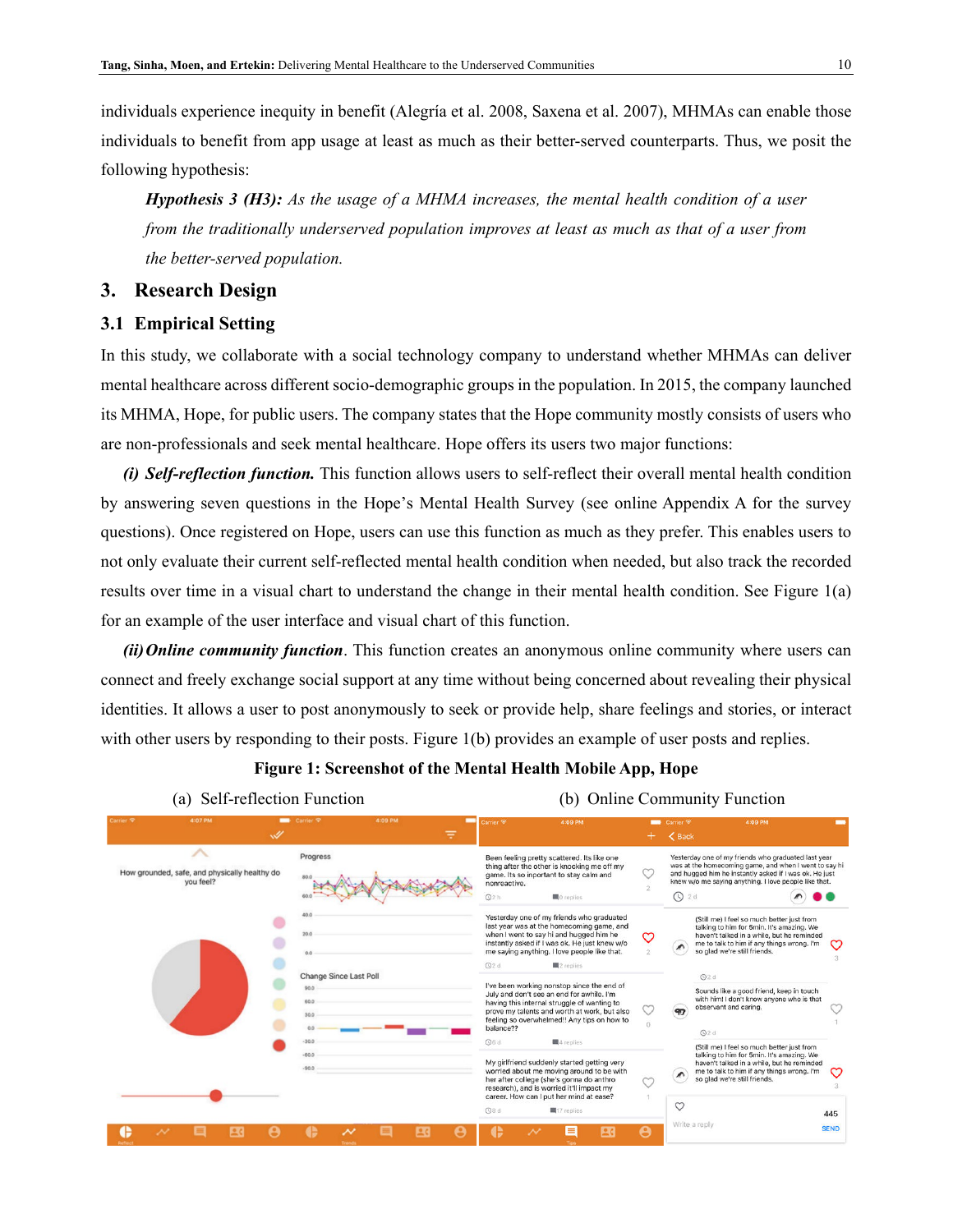#### **3.2 Data**

Our study dataset is comprised of user-level socio-demographic and app activity data from 1,843 Hope users between May 2015 (i.e., the launch-month of the app) and February 2018. Hope records the demographics information from each user during the registration process. In addition, each time a user uses the self-reflection function or interacts with the online community, Hope generates an activity record with detailed information such as the time stamp, user id, self-reflection scores, or the post/reply texts. Our sample consists of, on average, 5.91 self-reflection records, 1.08 posts, and 7.60 replies per user.

Using these records, we construct an unbalanced panel in which each user has one observation for every Hope's Mental Health Survey completed using the self-reflection function. Hence, a row in the panel data includes variables for user *i* who uses the self-reflection function at time *j*. Note that in this setting, a user must complete at least one Hope's Mental Health Survey to be included in the panel. Among the 1,843 users, 1,688 meet this criterion. Thus, for simplicity, we initially conduct our analysis using app activity data from 1,688 users. Later, in a different specification, we consider all 1,843 users to evaluate the robustness of our results.

## **3.3 Variable Definitions and Measurements**

For each observation in our panel, we construct the following variables.

#### *3.3.1 Outcome Variables*

Consistent with our hypotheses, we consider two outcome variables:

*SRSij (Self-Reflection Score)* represents a user's self-reflected mental health condition and is operationalized as the score resulted from the Hope's Mental Health Survey completed by user *i* at time *j*. The survey includes seven questions measured based on a continuous scale between 0 and 100. Therefore, we construct *SRS* as a latent variable using those questions. Since these questions are designed and implemented by the partner company, the scale items do not perfectly match existing scales in the literature. It is important to note, however, that the questions used to measure *SRS* are conceptually the same as those used to measure the *PHQ-9* (Patient Health Questionnaire with 9 items) and *GAD-7* (Generalized Anxiety Disorder scale with 7 items) scales that are widely used in mental health clinical practices as self-administered depression or anxiety disorder diagnostic measures. To evaluate the reliability of *SRS*, we conducted an exploratory factor analysis and a confirmatory factor analysis for *SRS*. The results are presented in online Appendix B. The factor analysis indicates that the theoretical model between the latent variable and seven scale items fits the data, and the scales are reliable. Thus, we operationalize the latent variable *SRS* as the weighted average of the seven survey items where the weights are estimated to be the standardized loadings in the confirmatory factor analysis.

*AppUsageij* indicates the frequency of app usage and is operationalized as the natural logarithm of the number of times the app functions (i.e., both the self-reflection function and the online community function) are used by user *i* within 15 days prior to the mental health survey completed at time *j.* For example, a user who completes the survey twice, writes three posts, and responds to other's posts four times within the last 15 days (i.e.,  $AppUsage_{ij}=log(2+3+4)$ ) is considered to have a higher frequency of app usage than a user who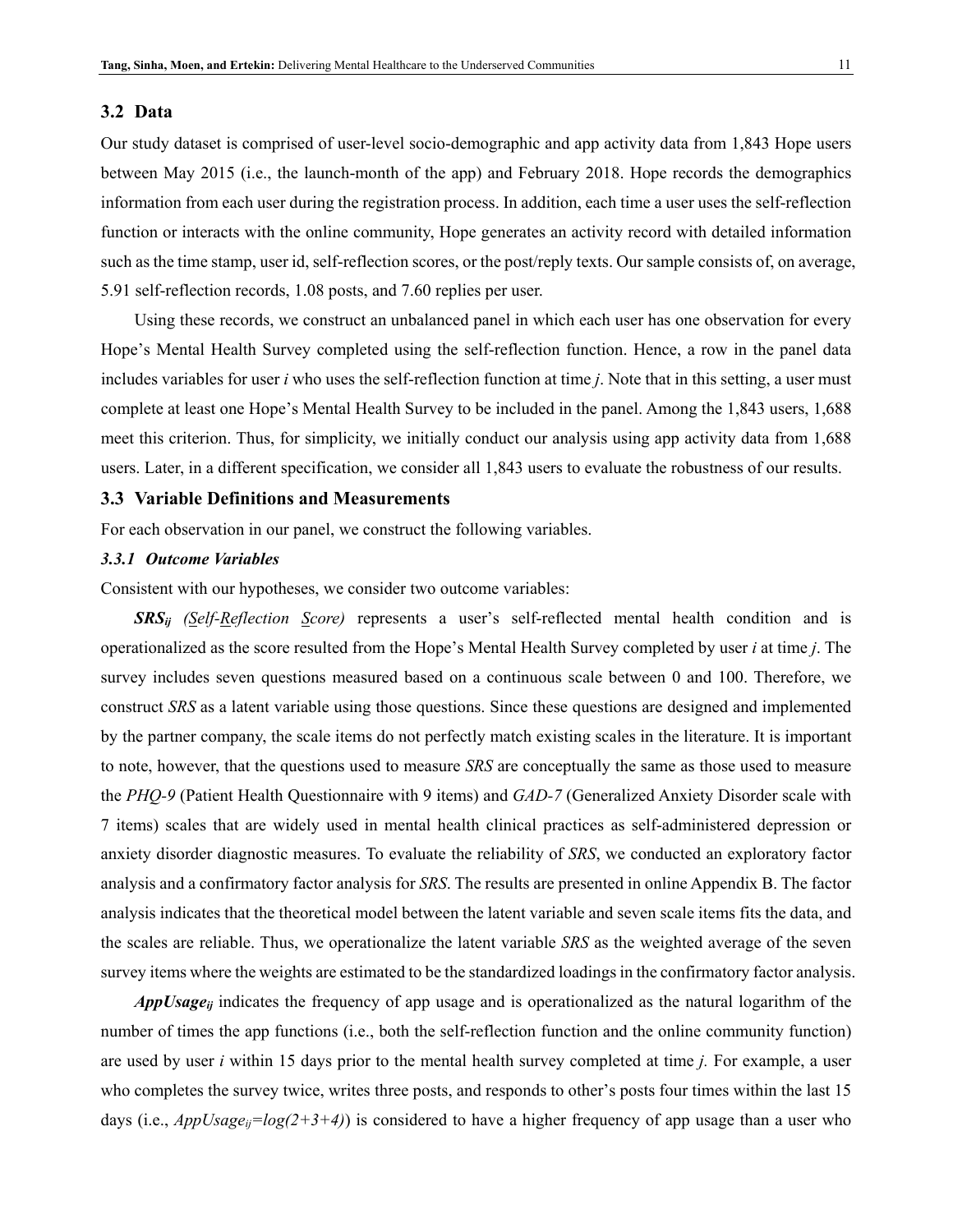completes the survey once, writes two posts, and responds to others' posts three times within the same timeperiod (i.e.,  $AppUsage_{ii}=log(1+2+3)$ ). We choose the threshold of 15 days because 98.8% of all app usages prior to taking a Mental Health Survey for any user in our panel occur within the last 15 days. Note, we also define *AppUsage* using different time-periods and confirm the robustness of our results in Section 4.3.

#### *3.3.2 Key Independent Variable*

The key independent variable in our study is *Underservedi* which indicates whether user *i* belongs to the traditionally underserved population (*Underservedi=1*) or better-served population (*Underservedi=0*). Consistent with the literature documenting inequities in mental healthcare delivery (Berger et al. 2005, Masuda et al. 2009, NAMI 2021a), we define a user belonging to the traditionally underserved population as long as the user is not a female-heterosexual-White individual. Consistently, female-heterosexual-White users represent the better-served population.

#### *3.3.3 Control Variables*

We use several control variables that are potentially related to the outcome variables:

*Tenureij* indicates a user's membership length and is measured as the number of days between user *i*'s app registration day and time *j* when the mental health survey is completed.

*AppRemindFrequencyi* indicates the number of weekly notifications received by user *i*. This count variable captures the feature where users have the option to set, between 1 and 7, how many times a week Hope should send a notification to their smartphones to remind users that they can engage with the app.

*Year-month fixed effect* controls for any common trend and seasonality that might be related to app usage or mental health condition. We operationalize this fixed effect using year-month indicators.

[Table 1](#page-11-0) presents descriptive statistics and the correlation matrix for the variables used in the study for users from the traditionally underserved population (*Underserved=1*) and users from the better-served population (*Underserved=0*). With a variance inflation factor score mean of 1.03 and a range between 1.02 and 1.05, below the rule-of-thumb cut-off of ten, there is little evidence of multicollinearity.

<span id="page-11-0"></span>

|                                | Underserved $= 0$ |                          | $Underserved = 1$ |       | <b>Correlation Matrix</b> |          |         |         |          |
|--------------------------------|-------------------|--------------------------|-------------------|-------|---------------------------|----------|---------|---------|----------|
| Variable                       | Mean              | SD.                      | Mean              | SD.   |                           |          |         |         |          |
| $1.$ <i>AppUsage</i>           | 1.21              | 1.09                     | 1.38              | 1.10  | 1.00                      |          |         |         |          |
| 2. SRS (Self-reflection Score) | 41.42             | 30.05                    | 40.87             | 28.36 | 0.02                      | 1.00     |         |         |          |
| 3. Tenure                      | 22.94             | 50.28                    | 24.41             | 58.45 | $-0.02*$                  | $0.14*$  | 1.00    |         |          |
| 4. AppRemindFrequency          | 3.28              | 2.73                     | 3.94              | 2.84  | $0.19*$                   | $-0.05*$ | $-0.01$ | 1.00    |          |
| 5. Underserved                 |                   | $\overline{\phantom{0}}$ |                   |       | $0.07*$                   | $-0.01$  | 0.01    | $0.11*$ | $1.00\,$ |
| Number of users                | 648               |                          |                   | 1,040 |                           |          |         |         |          |
| Number of observations         | 2,628             |                          | 4.814             |       |                           |          |         |         |          |

#### **Table 1: Descriptive Statistics and the Correlation Matrix**

Note: Correlations with  $*$  are significant at  $p$ <0.05 level

## **4. Empirical Analysis**

In this section, we introduce our econometric model, present the estimation results, and conduct several analyses to verify that our findings are robust across an array of alternative specifications and explanations.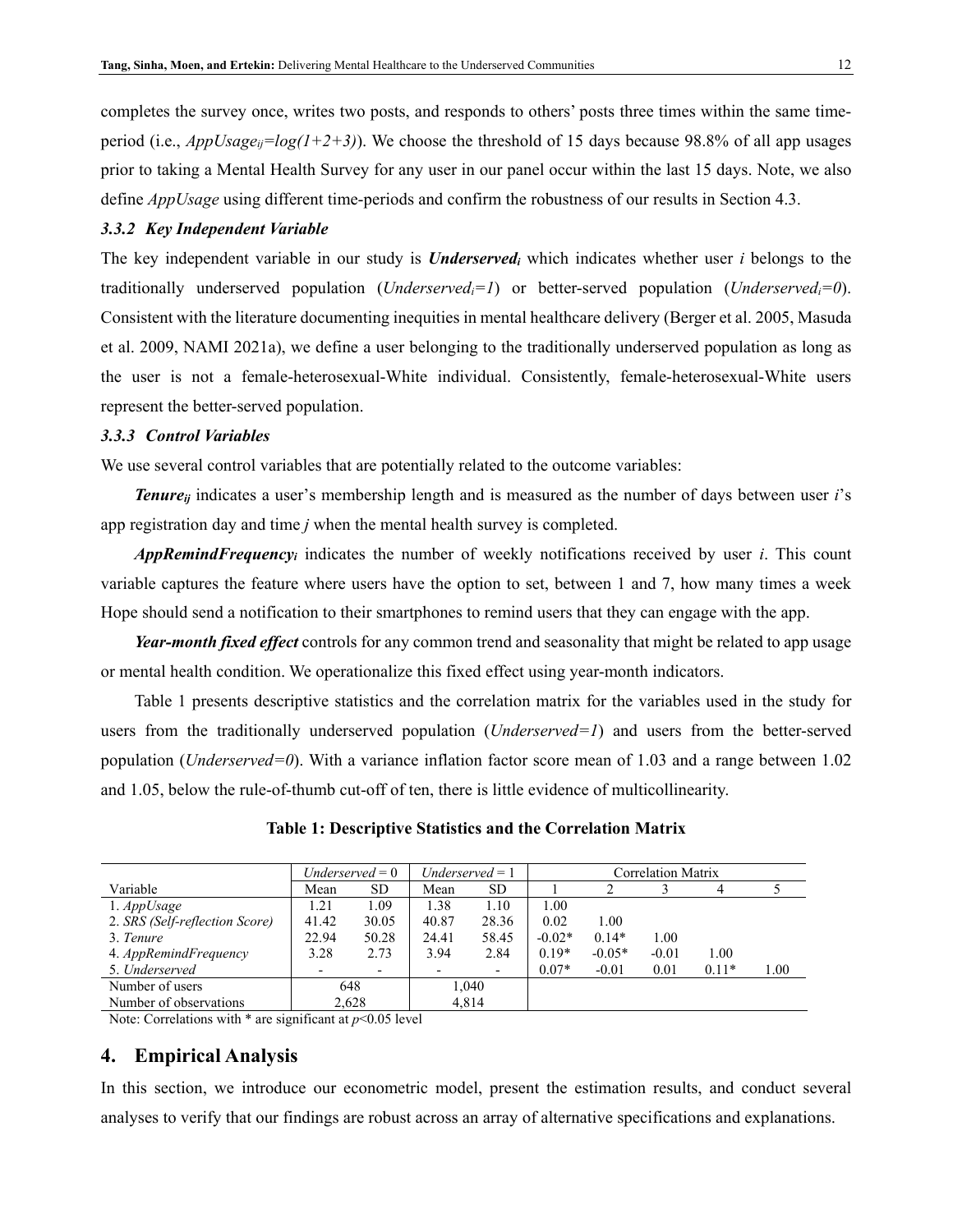#### **4.1 Model Specification**

In our study, we are particularly interested in whether there exist any differences between users from the traditionally underserved and better-served populations in (i) *AppUsage* and (ii) *SRS* as a result of *AppUsage.*  This suggests that the two outcome variables, namely *SRS* and *AppUsage,* are inherently related to each other. Therefore, we specify our econometric model as a system of two simultaneous equations:

#### [App Usage Equation]

 $AppUsage_{ij} = \alpha_0 + \alpha_1 Underserved_i + UserContents_{ij}\alpha_2 + TimeContents_{ij}\alpha_3 + u_i + \varepsilon_{ij}$  (1) [SRS (Self-Reflection Score) Equation]:

$$
SRS_{ij} = \beta_0 + \beta_1 AppUsage_{ij} + \beta_2 Underserved_i + \beta_3 AppUsage_{ij} \times Underserved_i + UserContents_{ij}\beta_4
$$
  
+ **TimeControls<sub>ij</sub>**\beta\_5 + u'<sub>i</sub> + \tau<sub>ij</sub> (2)

where  $\varepsilon_{ij}$  and  $\tau_{ij}$  are random error terms. *UserControls* include *Tenure* and *AppRemindFrequency*. *TimeControls* include year-month fixed effects. Lastly,  $u_i$  and  $u'_i$  denote the random effects for user *i*. Since our interest is to identify the impact of the time-invariant variable *Underserved* on outcome variables, we specify our model as a random effect model. Later in section 4.3, we estimate our model using a fixed effect specification and find that our results related to *SRS* still hold. Note that, in our specification, *AppUsage* is a mediator and *Underserved* moderates the relationship between *AppUsage* and *SRS,* making our model a moderated mediation model. The coefficient of interest to test H1 is  $\alpha_1$  in Equation 1. Similarly, the coefficients of interest to test H2 and H3 are  $\beta_1$  and  $\beta_3$  in Equation 2, respectively. We specify Equations 1 and 2 as linear models.

### **4.2 Estimation Results**

We estimate our econometric model using maximum likelihood estimation and present the results in [Table 2.](#page-13-0) Model 1 represents the SRS equation with only control variables. Model 2 adds *AppUsage* variable to the SRS equation. Model 3 includes the mediation model for *AppUsage.* Lastly, Model 4 adds the interaction term *AppUsage × Underserved* to the SRS equation.

We examine the significance of the incremental variance due to any added variable in the SRS equation by performing a likelihood ratio test that compares the model with the added variable and the model without the added variable. We use Model 3 to test H1 and H2 because these hypotheses are related to the main effects of *Underserved* (in the App Usage equation) and *AppUsage* (in the SRS equation). We test H3 using Model 4 as it includes the interaction term.

For the equity in MHMA usage, the estimated coefficient of *Underserved* in the App Usage equation in Model 3 ( $\alpha_1 = 0.068$ ,  $p = 0.104$ ) is not statistically significant. Statistical insignificance can arise due to either statistical indeterminance or statistical equivalence (Tryon 2001). To examine the source of statistical insignificance in our empirical setting, we conduct a statistical equivalence test (Schuirmann 1987) by comparing the average app usage between traditionally underserved and better-served users and find evidence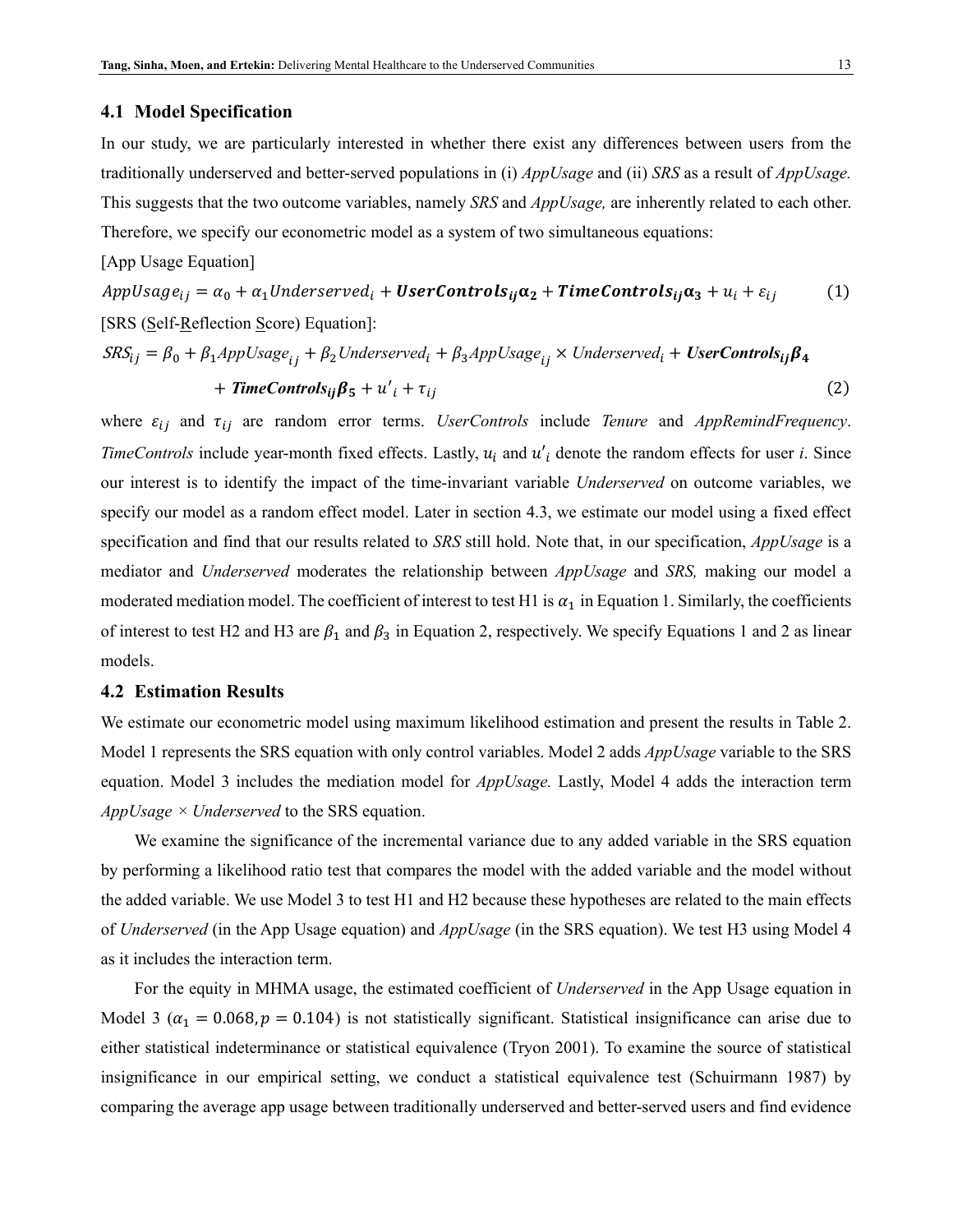for statistical equivalence ( $t_1 = 5.79$ ,  $p_1 = 0.00$ ;  $t_2 = 2.21$ ,  $p_2 = 0.01$ ;  $\Delta = 0.2 \sigma_{\overline{AppUsage}}$ ). Combined with the estimated coefficient  $\alpha_1$  in [Table 2,](#page-13-0) this result suggests that users from the traditionally underserved population use Hope at least as much as the users from the better-served population, supporting H1.

For the benefit of MHMA usage, the estimated coefficient of *AppUsage* in the SRS equation in Model 3  $(\beta_1 = 2.44, p < 0.001)$  is positive and statistically significant, supporting H2. Based on the predictive margins of *SRS*, we find that doubling app usage frequency is associated with an increase of 1.69 unit increase in *SRS.*  For instance, such an increase would correspond to a 4.42% increase in self-reflected mental health condition of a user with median *SRS* and testifies the benefit of social technology usage in the MHMA setting.

<span id="page-13-0"></span>

|                                | MODEL 1    | <b>MODEL 2</b> | MODEL <sub>3</sub> | MODEL 4    |
|--------------------------------|------------|----------------|--------------------|------------|
| APP USAGE EQUATION             |            |                |                    |            |
| Underserved                    |            |                | 0.07               | 0.07       |
|                                |            |                | (0.04)             | (0.04)     |
| Tenure                         |            |                | $-0.00$            | $-0.00$    |
|                                |            |                | (0.00)             | (0.00)     |
| AppRemindFrequency             |            |                | $0.07***$          | $0.07***$  |
|                                |            |                | (0.01)             | (0.01)     |
| SELF-REFLECTION SCORE EQUATION |            |                |                    |            |
| AppUsage                       |            | $2.44***$      | $2.44***$          | $2.08**$   |
|                                |            | (0.37)         | (0.37)             | (0.69)     |
| Underserved                    | $-0.67$    | $-0.81$        | $-0.81$            | $-1.16$    |
|                                | (1.18)     | (1.18)         | (1.18)             | (1.20)     |
| $AppUsage \times Underserved$  |            |                |                    | 0.53       |
|                                |            |                |                    | (0.82)     |
| Tenure                         | $0.05***$  | $0.05***$      | $0.05***$          | $0.05***$  |
|                                | (0.01)     | (0.01)         | (0.01)             | (0.01)     |
| AppRemindFrequency             | $-0.74***$ | $-0.91***$     | $-0.91***$         | $-0.91***$ |
|                                | (0.22)     | (0.21)         | (0.21)             | (0.21)     |
| <b>AIC</b>                     | 65716.78   | 65630.05       | 84849.56           | 84850.63   |
| <b>BIC</b>                     | 65972.63   | 65892.82       | 85368.18           | 85376.16   |
| Likelihood Ratio Test          |            | 88.73***       |                    | 0.93       |
| Number of users                | 1,688      | 1,688          | 1,688              | 1,688      |
| Number of observations         | 7,442      | 7,442          | 7,442              | 7,442      |

#### **Table 2: Estimation Results**

Notes: (i) Robust standard errors clustered at the user level in parentheses. (ii) \*\*\* p<0.001, \*\* p<0.01, \* p<0.05, † p<0.1. (iii) User random effects and year-month fixed effects are included in all models.

Finally, Model 4 estimation results indicate that the interaction term  $AppUsage \times Underserved$  ( $\beta_3$  = 0.530,  $p = 0.518$ ) is positive but not statistically significant. Note that unlike with the equity in usage in which we seek statistical equivalence between the two groups with respect to the variable *AppUsage*, the equity in benefit requires statistical equivalence between the two groups with respect to the effect of *AppUsage* on *SRS*  (i.e.,  $\beta_1$  in Model 3, which is a slope rather than a variable). Thus, to examine the source of the insignificance of the interaction term coefficient, we first re-specify Equation 2 as a random slope model in which the effect of *AppUsage* on *SRS* varies between users: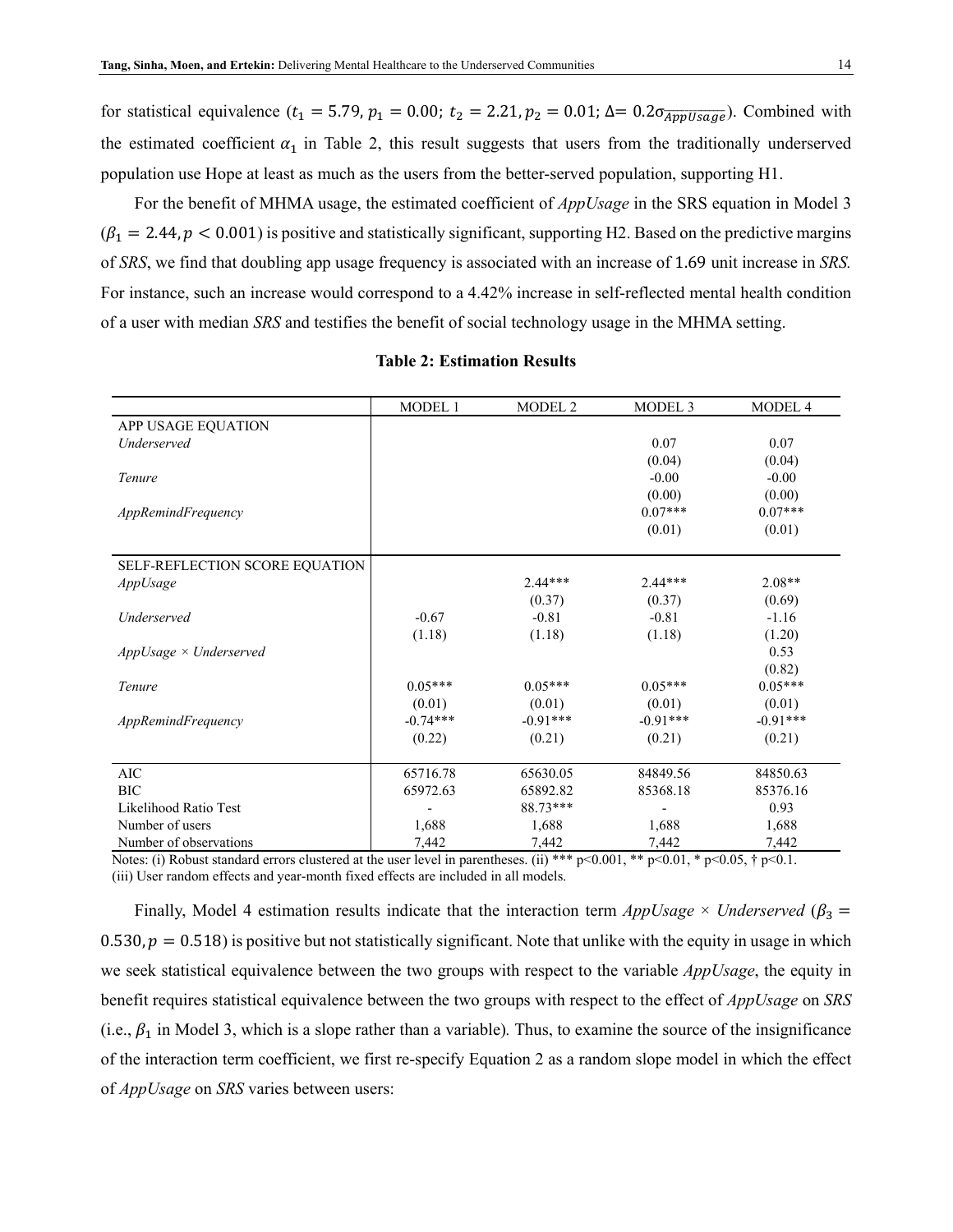$$
SRS_{ij} = \beta_0 + \beta_1 AppUsage_{ij} + \beta_2 Understand_i + UserControls_{ij}\beta_4 + TimeControls_{ij}\beta_5
$$

$$
+ \zeta_{0i} + \zeta_{1i} AppUsage_{ij} + \tau_{ij}
$$
(3)

where  $\zeta_{0i}$  denotes the deviation of user *i*'s intercept from the mean intercept of  $\beta_0$  and  $\zeta_{1i}$  denotes the deviation of user *i*'s slope for  $AppUsage$  from the mean slope of  $\beta_1$ . With this specification, the effect of  $AppUsage$  on *SRS* for user *i* is estimated to be  $\beta_1 + \zeta_{1i}$ . The significant log-likelihood ratio test statistic (i.e.,  $\chi^2(2) = 4,419$ , =0.00) obtained from the estimated random slope model (not reported) indicates that the effect of *AppUsage* on *SRS* indeed varies between users.

[Figure 2](#page-14-0) summarizes the estimated  $\beta_1 + \zeta_{1l}$  for the traditionally underserved and better-served users using a histogram plot for each group. Next, we conduct a statistical equivalence test by comparing the estimated  $\beta_1 + \zeta_{1l}$  between traditionally underserved and better-served users and find that there is statistical equivalence between the two groups ( $t_1 = 4.51$ ,  $p_1 = 0.00$ ;  $t_2 = 3.48$ ,  $p_2 = 0.01$ ;  $\Delta = 0.2\sigma_{\beta_1 + \overline{\zeta}_{11}}$ ). Combined with the estimated coefficient  $\beta_3$  i[n Table 2,](#page-13-0) this result suggests that using MHMA improves the mental health condition equally for traditionally underserved and better-served users, providing support for H3.

<span id="page-14-0"></span>



#### **4.3 Robustness Checks**

While our main results indicate that the inequity in mental healthcare usage and benefit between traditionally underserved and better-served populations is not likely to be present on MHMAs, it might be possible that our modeling assumptions or other alternative explanations drive those results. In this section, we conduct several robustness tests to consider alternative model specifications and explanations.

#### *4.3.1 Endogeneity due to Sample Selection*

Sample selection bias is a potential concern for studies on mobile applications (Bateman et al. 2011, Li and Hitt 2008) since registering to a mobile app is voluntary and not randomized. We use the Heckman model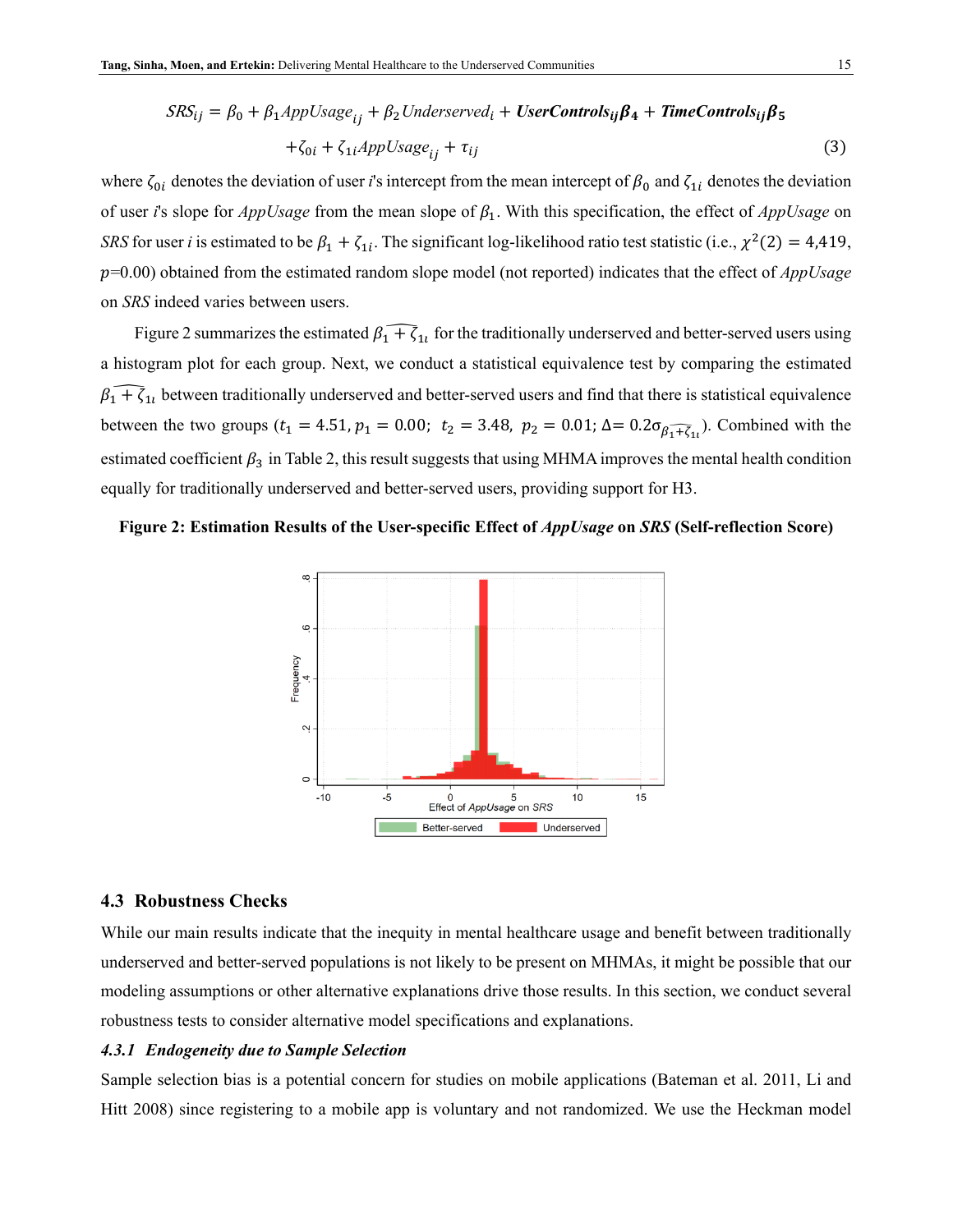(Heckman 1979, Van de Ven and Van Praag 1981) to address this concern. For this model, in addition to our main sample (i.e., data from 1,688 users), we also use data from users who registered but never used Hope (i.e., 155 users who never completed Hope's Mental Health Survey during the data period) with the assumption that those users can be seen as proxies for mental health patients who do not register for Hope<sup>[2](#page-16-1)</sup>. To provide face validity for this assumption, i[n Table 3,](#page-15-0) we statistically compare the 155 Hope users to the mental health patient population in the U.S. with respect to gender and race/ethnicity, the two socio-demographics statistics that are publicly reported for the U.S. mental health patient population. We find that the socio-demographic differences between underserved and better-served groups among the 155 Hope users are not statistically different from those among the U.S. mental health patient population (the Pearson's  $\chi^2$  test *p-value>0.14* for both variables).

<span id="page-15-0"></span>

|                       | <b>Status</b> | <b>Definition</b>                         | 155 Hope<br>users | <b>U.S. Mental</b><br>Health<br>Patients %* | Pearson's $\chi^2$<br>test |  |
|-----------------------|---------------|-------------------------------------------|-------------------|---------------------------------------------|----------------------------|--|
| Gender                | Better-served | Female                                    | 67.74%            | 63.65%                                      |                            |  |
|                       | Underserved   | Male, other                               | 32.26%            | 36.45%                                      | <i>p</i> -value = $0.278$  |  |
| <b>Race-Ethnicity</b> | Better-served | White                                     | 72.90%            | 67.39%                                      |                            |  |
|                       | Underserved   | Asian, African,<br>Hispanic/Latino, other |                   | 32.61%                                      | $p$ -value = 0.143         |  |

**Table 3: A Comparison of the Socio-demographic Statistics** 

\* Note: Data source for mental health patients by gender and race-ethnicity: 2020 National Survey on Drug Use and Health (NSDUH).

We explore the impact of the potential sample selection on our results in three steps. First, we re-specify our SRS equation as a non-linear model since our selection model does not include an exclusion restriction and the Heckman model can be estimated without an exclusion variable for non-linear models (Ichino et al. 2008). We achieve this by (i) dichotomizing the continuous *AppUsage* and *SRS* variables into binary variables *AppUsage'<sub>ij</sub>* (equals 1 if user *i* has used the app at least once within 15 days prior to the mental health survey completed at time *j*, 0 otherwise) and *SRS'ij* (equals 1 if *SRSij* is greater than the median *SRS* (i.e., high *SRS*) in our entire sample and 0 otherwise (i.e., low *SRS*)); and (ii) and estimating Equations 1 and 2 as Probit models with *AppUsage'<sub>ij</sub>* and *SRS'<sub>ij</sub>* being the outcome variables. The first two columns in [Table 4](#page-16-0) demonstrate the estimation results for Models 3 and 4 with the probit specification. Since the estimated coefficients and their significance levels in models with probit specification are qualitatively similar to those in Models 3 and 4 in [Table 2,](#page-13-0) we use the non-linear specification as a benchmark to assess the potential impact of sample selection. Second, we estimate the Heckman probit selection model using data from all 1,843 users and present the results in the last two columns in [Table 4.](#page-16-0) In the first stage of the Heckman model, using all the covariates in our main

 $\overline{a}$ 

<sup>&</sup>lt;sup>2</sup> A similar approach is heavily used in the literature to address non-response bias in survey based research by assuming that late respondents in a survey can be seen as proxies for non-respondents (Etter and Perneger 1997, Siemiatycki and Campbell 1984).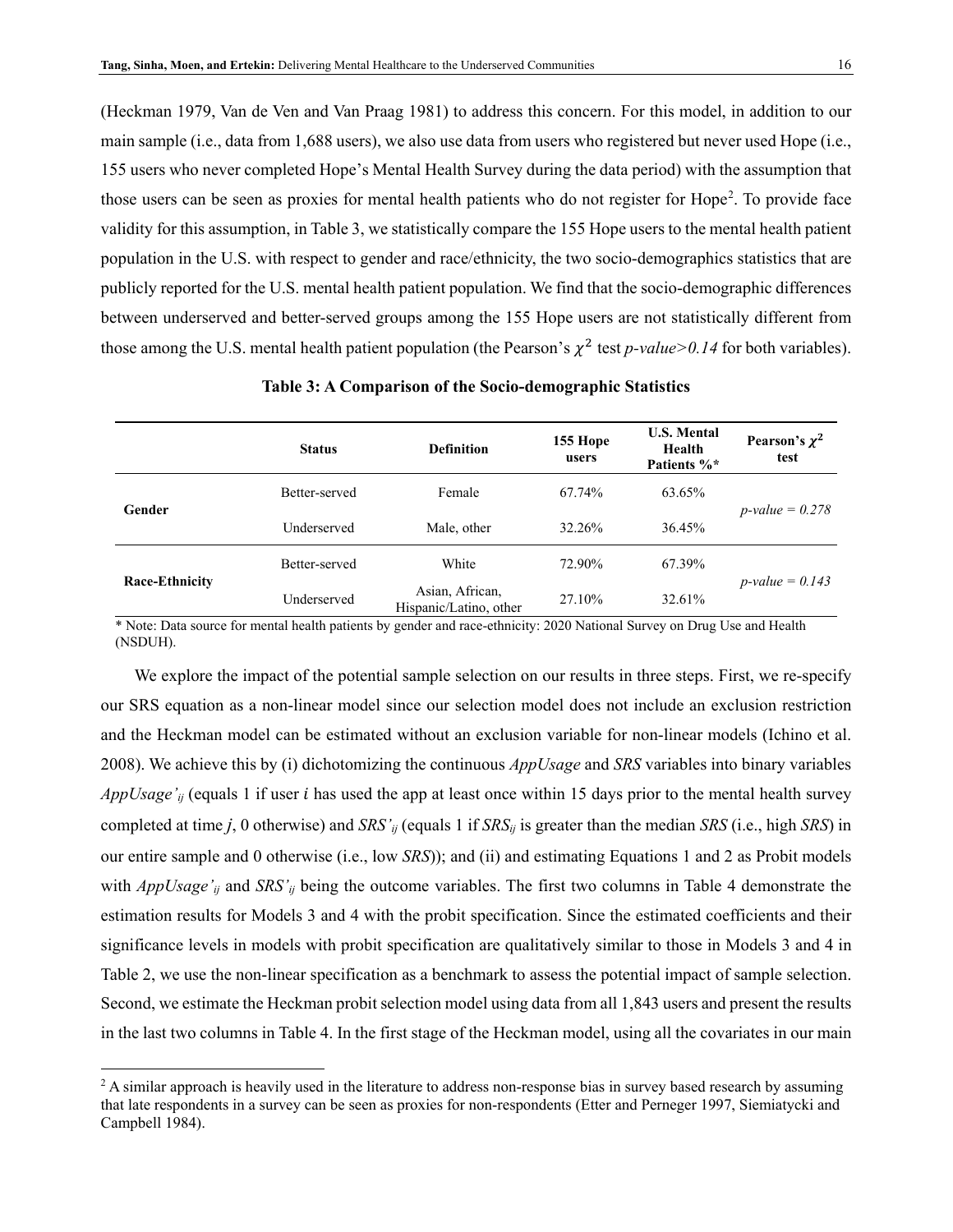model, we estimate whether a user is active (i.e., belongs to 1,688 users) or not (i.e., belongs to 155 users) and obtain the inverse Mill's ratios. Then in the second stage, we estimate Equations 1 and 2 by including the inverse Mill's ratios obtained from the first stage. Comparing the last two columns to the first two columns in [Table 4,](#page-16-0) there is negligible difference in the coefficient estimates.

<span id="page-16-0"></span>

|                                |                    | Ordinary Probit Model | Heckman Selection Model |            |
|--------------------------------|--------------------|-----------------------|-------------------------|------------|
|                                | MODEL <sub>3</sub> | MODEL 4               | MODEL <sub>3</sub>      | MODEL 4    |
| APP USAGE EQUATION             |                    |                       |                         |            |
| Underserved                    | 0.07               | 0.07                  | 0.06                    | 0.06       |
|                                | (0.06)             | (0.06)                | (0.06)                  | (0.06)     |
| Tenure                         | $-0.00$            | $-0.00$               | $0.00***$               | $0.00***$  |
|                                | (0.00)             | (0.00)                | (0.00)                  | (0.00)     |
| AppRemindFrequency             | $0.11***$          | $0.11***$             | $0.10***$               | $0.10***$  |
|                                | (0.01)             | (0.01)                | (0.01)                  | (0.01)     |
|                                |                    |                       |                         |            |
| SELF-REFLECTION SCORE EQUATION |                    |                       |                         |            |
| AppUsage'                      | $0.32***$          | $0.20*$               | $0.31***$               | $0.20*$    |
|                                | (0.06)             | (0.09)                | (0.06)                  | (0.09)     |
| Underserved                    | $-0.02$            | $-0.10$               | $-0.02$                 | $-0.11$    |
|                                | (0.10)             | (0.11)                | (0.10)                  | (0.11)     |
| $AppUsage' \times Underserved$ |                    | 0.18                  |                         | 0.18       |
|                                |                    | (0.12)                |                         | (0.12)     |
| Tenure                         | $0.00***$          | $0.00***$             | $0.01***$               | $0.00***$  |
|                                | (0.00)             | (0.00)                | (0.00)                  | (0.00)     |
| AppRemindFrequency             | $-0.07***$         | $-0.07***$            | $-0.07***$              | $-0.07***$ |
|                                | (0.02)             | (0.02)                | (0.02)                  | (0.02)     |
|                                |                    |                       |                         |            |
| <b>SELECTION MODEL</b>         | N <sub>O</sub>     | N <sub>O</sub>        | <b>YES</b>              | <b>YES</b> |
| <b>AIC</b>                     | 15065.84           | 15079.26              | 15042.92                | 15044.43   |
| <b>BIC</b>                     | 15501.48           | 15570.22              | 15547.70                | 15563.05   |
| Likelihood Ratio Test          |                    | 2.58                  |                         | 2.49       |
| $\rho$                         |                    |                       | $-1***$                 | $-1***$    |
| ρ                              |                    |                       | $-.61$                  | $-.61$     |
| Number of users                | 1,688              | 1,688                 | 1,688                   | 1,688      |
| Number of observations         | 7,442              | 7,442                 | 7,442                   | 7,442      |

| <b>Table 4: Heckman Probit Selection Model Estimation Results</b> |
|-------------------------------------------------------------------|
|-------------------------------------------------------------------|

Notes: (i) Robust standard errors clustered at the user level in parentheses. (ii) \*\*\* p<0.001, \*\* p<0.01, \* p<0.05, † p<0.1. (iii) User random effects and year-month fixed effects are included in all models. (iv) *ρ* and *ϱ* are the correlations between the App Usage and the Selection models, and between the Self-reflection Score and the Selection models, respectively. (v)  $\rho$  for the App Usage equations are truncated at -1.

<span id="page-16-1"></span>Third, because the selection model does not include an exclusion restriction, following Ichino et al. (2008), we conduct a sensitivity analysis to understand whether and how including a potential exclusion restriction in the selection model could have changed our results. To do so, we estimate the Heckman probit selection model by fixing the correlations between the *AppUsage*'/*SRS*' models and the selection model at various levels between -0.9 to 0.9. The premise of this approach is that including a potential exclusion restriction in the selection model might provide different correlations and thus can change the estimated coefficients. Hence, examining the sensitivity of estimated coefficients with respect to correlations fixed at different values within a plausible range (i.e., -0.9 to 0.9) enables us to understand the maximum effect that any theoretical exclusion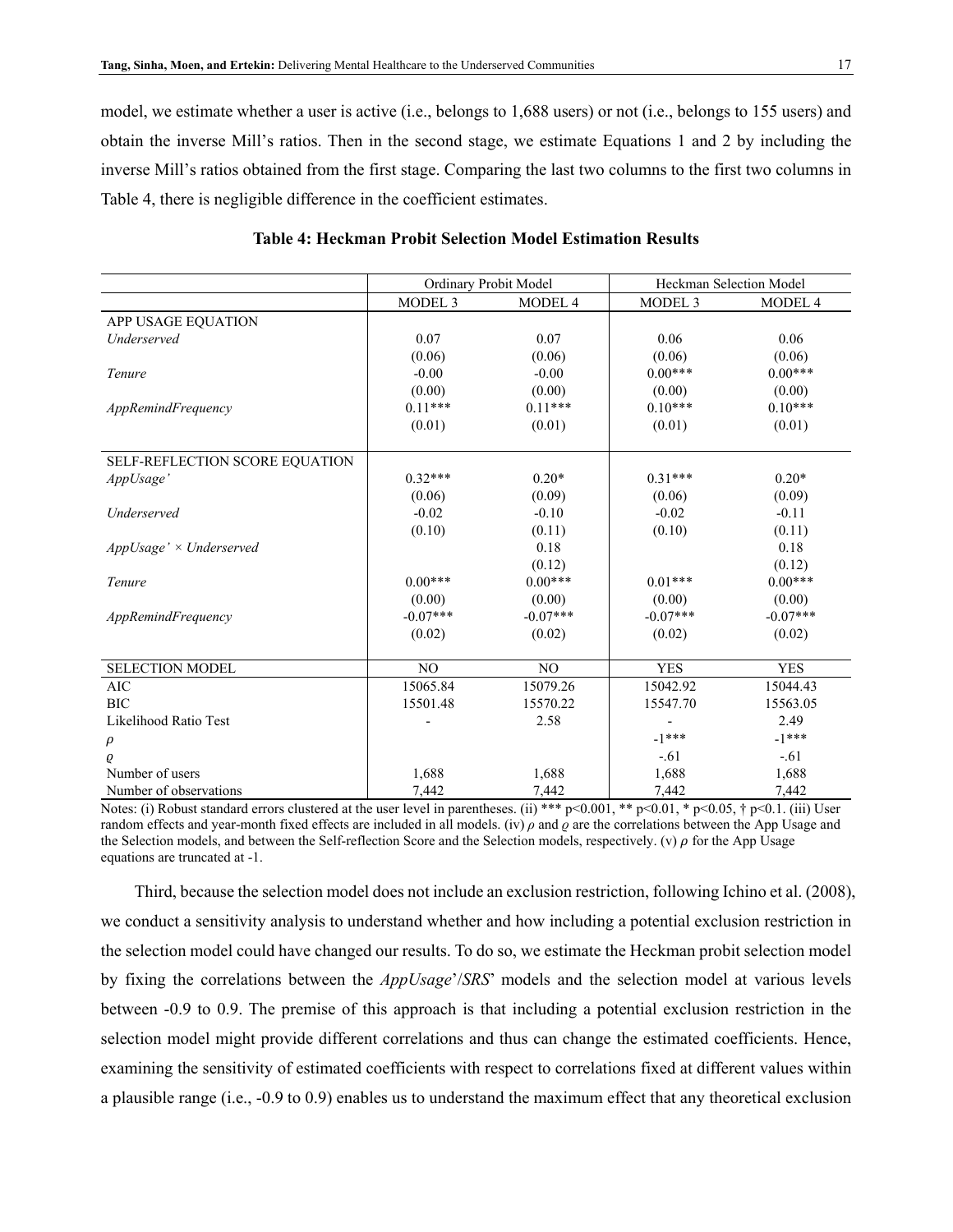restriction might have on our results if included in the selection model. [Table 5](#page-17-0) reports the results from this sensitivity analysis. We find that the coefficients of interest for H1 in the *AppUsage'* model and H2 in the *SRS'* model remain the same across various correlation values and are consistent with those estimated in [Table 4.](#page-16-0) Overall, the Heckman selection model estimation and the sensitivity analysis suggest that the potential sample selection bias has negligible impact on our qualitative insights.

<span id="page-17-0"></span>

| App Usage Equation $\rho$                | $-0.9$  | $-0.7$  | $-0.5$  | $-0.3$  | $-0.1$  | 0.1     | 0.3     | 0.5     | 0.7     | 0.9     |
|------------------------------------------|---------|---------|---------|---------|---------|---------|---------|---------|---------|---------|
| <i>Underserved</i>                       | 0.07    | 0.07    | 0.07    | 0.07    | 0.07    | 0.07    | 0.07    | 0.07    | 0.07    | 0.08    |
|                                          | (0.06)  | (0.06)  | (0.06)  | (0.06)  | (0.06)  | (0.06)  | (0.06)  | (0.06)  | (0.06)  | (0.06)  |
| Self-Reflection Score<br>Equation $\rho$ | $-0.9$  | $-0.7$  | $-0.5$  | $-0.3$  | $-0.1$  | 0.1     | 0.3     | 0.5     | 0.7     | 0.9     |
| AppUsage'                                | $0.20*$ | $0.20*$ | $0.20*$ | $0.20*$ | $0.20*$ | $0.20*$ | $0.20*$ | $0.20*$ | $0.20*$ | $0.20*$ |
|                                          | (0.09)  | (0.09)  | (0.09)  | (0.09)  | (0.09)  | (0.09)  | (0.09)  | (0.09)  | (0.09)  | (0.09)  |
| $AppUsage' \times$                       | 0.18    | 0.18    | 0.18    | 0.18    | 0.18    | 0.18    | 0.19    | 0.19    | 0.19    | 0.19    |
| <i><u><b>Underserved</b></u></i>         | (0.12)  | (0.12)  | (0.12)  | (0.12)  | (0.12)  | (0.12)  | (0.12)  | (0.12)  | (0.12)  | (0.12)  |

**Table 5: Sensitivity Analysis for the Heckman Probit Selection Model**

Notes: (i) Robust standard errors clustered at the user level in parentheses. (ii) \*\*\*  $p<0.001$ , \*\*  $p<0.01$ , \*  $p<0.05$ , †  $p<0.1$ . (iii) For brevity, only the coefficients of interests are displayed.

#### *4.3.2 Diminishing Benefits of App Usage*

One can argue that as users become more familiar with the app and learn more from other users' experiences, the benefit of the app may diminish over time (akin to the learning effect). Subsequently, a newly registered user with a certain usage frequency may benefit from the app more than a relatively old user with the same usage frequency. If the aforementioned diminishing marginal benefits vary between underserved and betterserved users, our result regarding the equity in benefit might be attributed to the learning effect, rather than the app itself. Subsequently, the equity in benefit may no longer be present after controlling for the learning effect. To explore this alternative explanation, we re-operationalize *AppUsageij* as a cumulative variable (i.e., the natural logarithm of the number of times the app functions are used since app registration by user *i* prior to the mental health survey completed at time *j*) and estimate Models 3 and 4 with a quadratic term for this cumulative variable in the SRS equation. [Table 6](#page-18-0) presents the results. In Model 3, the estimated coefficient of the qudratic term in the SRS equation ( $\beta = -0.62$ ,  $p < 0.01$ ) is negative and statistically significant. Considering that the main effect of the cumulative *AppUsage* is positive  $(\beta = 4.72, p < 0.00)$ , the results suggest that the benefit of the app diminishes over time. Yet, as estimated in Model 4 ( $\beta = -0.19$ ,  $p > 0.1$ ) and visualized in Figure [3,](#page-18-1) the diminishing benefit is not statistically different between underserved and better-served users, ruling out this alternative explanation. In summary, while the benefit of the app is likely to decrease over time, our insights regarding the equity in usage and benefit remain the same even after controlling for this diminishing benefit.

#### *4.3.3 Specification with Fixed Effects*

As discussed in section 4.1, our main model includes user random effects instead of fixed effects to enable the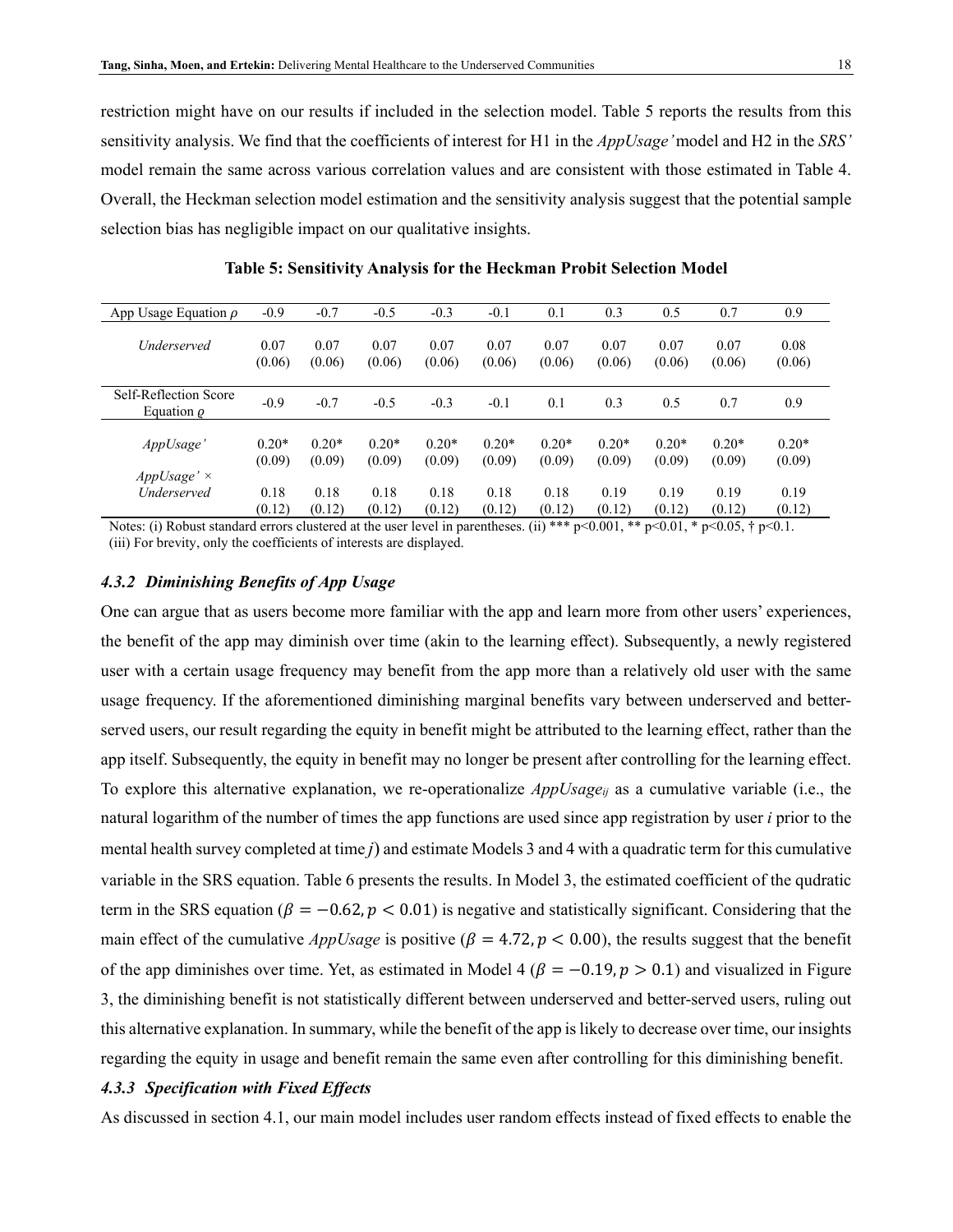testing of H1. To examine whether a fixed effect specification would change our findings, we re-specify Equation 2 as a fixed effect model. Note that in a fixed effect model estimation, all time-invariant variables are dropped. Therefore, we estimate the fixed effect model for Equation 2 (reported in the first row in [Table 7\)](#page-19-0) and compare the estimated coefficients to those in the random effect model in [Table 2.](#page-13-0) We find that while the coefficients of interest (i.e., the coefficients of *AppUsage* and *AppUsage × Underserved*) are slightly different in magnitude between the two models, the qualitative insights remain the same.

<span id="page-18-0"></span>

|         | <b>APP USAGE</b><br><b>EQUATION</b> | <b>SELF-REFLECTION SCORE EQUATION</b> |             |                           |                       |                                                  |  |  |  |
|---------|-------------------------------------|---------------------------------------|-------------|---------------------------|-----------------------|--------------------------------------------------|--|--|--|
| Model   | <i>Underserved</i>                  | AppUsage                              | Underserved | AppUsage ×<br>Underserved | AppUsage <sup>2</sup> | AppUsage <sup>2</sup><br>$\times$<br>Underserved |  |  |  |
|         | 0.06                                | $4.72***$                             | $-0.82$     |                           | $-0.62**$             |                                                  |  |  |  |
| Model 3 | (0.05)                              | (0.72)                                | (1.18)      |                           | (0.21)                |                                                  |  |  |  |
|         | 0.06                                | $3.58**$                              | $-1.96$     | 1.77                      | $-0.51$               | $-0.19$                                          |  |  |  |
| Model 4 | (0.05)                              | (1.12)                                | (1.22)      | (1.46)                    | (0.33)                | (0.42)                                           |  |  |  |

Table 6: Estimation Results for Diminishing Benefits of *App Usage* 

Notes: (i) Robust standard errors clustered at the user level in parentheses. (ii) \*\*\*  $p<0.001$ , \*\*  $p<0.01$ , \*  $p<0.05$ , †  $p<0.1$ . (iii) For brevity, only the coefficients of variables of interests included in the table.

<span id="page-18-1"></span>



#### *4.3.4 Specification with Negative Binomial Model*

In our data, the count variable app function usage prior to completing the mental health survey has a rightskewed distribution, the reason why we operationalized *AppUsage* as the natural logarithm of the number of times the app functions are used*.* For such count dependent variables, one can argue that fitting a negative binomial regression would be more appropriate. Therefore, in this robustness check, we operationalize *AppUsage* as the number of times the app functions are used within 15 days prior to completing the mental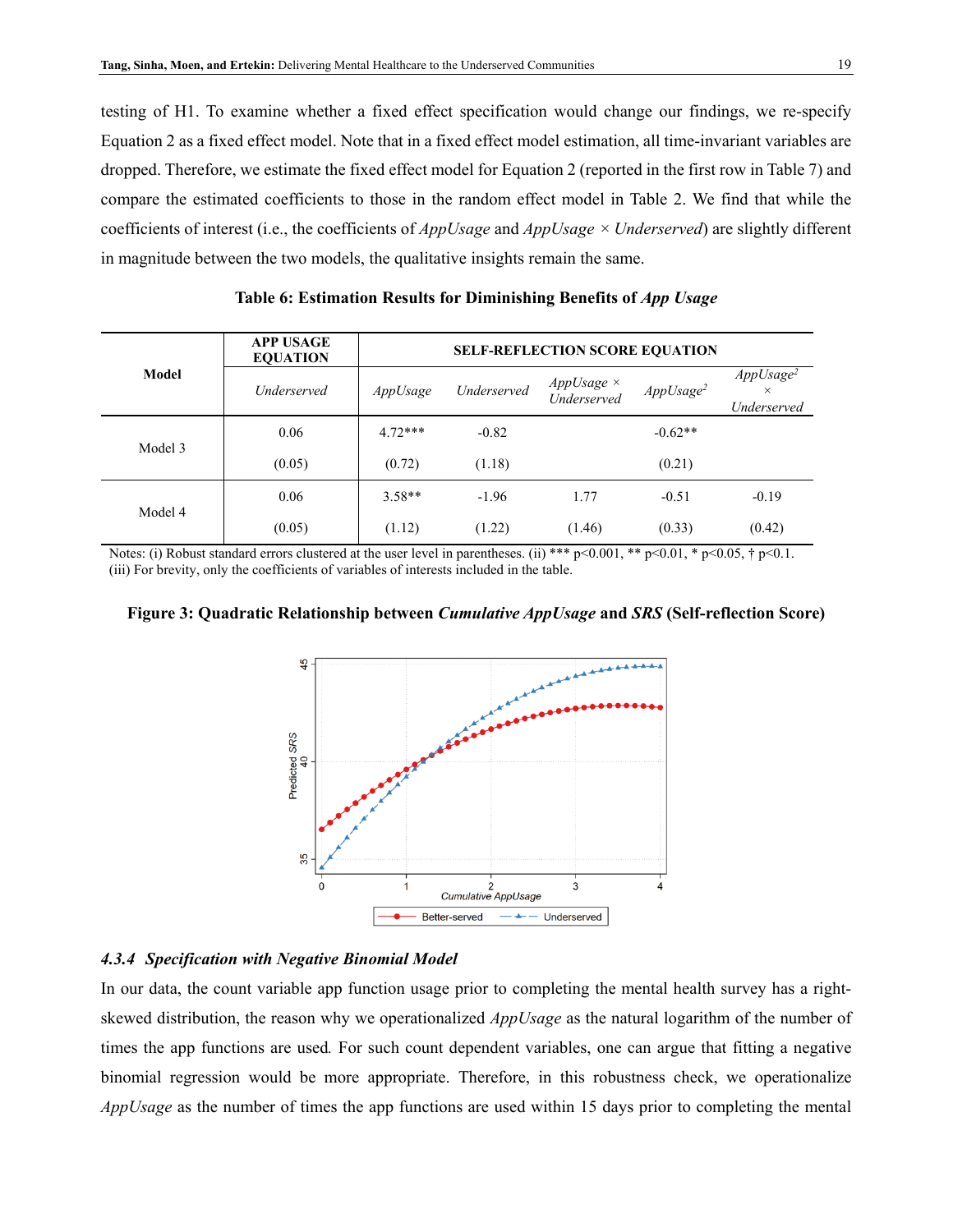health survey and re-specify Equation 1 as a negative binomial model. As is evident from the results presented in the second row of [Table 7,](#page-19-0) our qualitative insights from the main analysis still hold with this alternative specification.

#### *4.3.5 Alternative Operationalization of AppUsage*

In this test, to construct *AppUsage*, we consider two alternative time periods, namely one month and two months. 99.3% and 99.6% of all app usages prior to taking a Mental Health Survey for any user in our panel occur within the last one month and two months, respectively. The third and fourth rows i[n Table 7](#page-19-0) present the estimation results for Model 4 with the two alternative operationalizations of *AppUsage*. We observe that our insights from the main analysis remain the same even when we consider longer time spans for app usage before completing the mental health survey.

#### *4.3.6 Alternative Operationalization of SRS*

In our main analysis, we operationalize *SRS* using the estimated standardized loadings in the confirmatory factor analysis. As an alternative, following Siemsen et al. (2009), we re-operationalize the dependent variable *SRS* as the scale average of the seven survey items. As is evident from the results presented in the last row of [Table 7,](#page-19-0) our qualitative insights are also robust to this alternative operationalization.

<span id="page-19-0"></span>

| <b>Robustness</b>                 | <b>APP USAGE EQUATION</b> | <b>SELF-REFLECTION SCORE EQUATION</b> |             |                              |  |  |  |
|-----------------------------------|---------------------------|---------------------------------------|-------------|------------------------------|--|--|--|
| <b>Check</b>                      | Underserved               | AppUsage                              | Underserved | $AppUsage \times Understand$ |  |  |  |
| <b>Fixed Effects</b>              |                           | $2.37***$                             |             | 0.29                         |  |  |  |
| Model                             |                           | (0.69)                                |             | (0.84)                       |  |  |  |
| Negative Binomial<br>Model        | 0.11                      | $0.15\dagger$                         | $-0.57$     | $-0.05$                      |  |  |  |
|                                   | (0.09)                    | (0.08)                                | (1.18)      | (0.10)                       |  |  |  |
| Alternative<br>Operationalization | 0.07                      | $2.14**$                              | $-1.35$     | 0.71                         |  |  |  |
| of AppUsage: 1<br>Month           | (0.05)                    | (0.68)                                | (1.21)      | (0.80)                       |  |  |  |
| Alternative<br>Operationalization | 0.07                      | $2.10**$                              | $-1.45$     | 0.80                         |  |  |  |
| of AppUsage: 2<br>Months          | (0.05)                    | (0.64)                                | (1.21)      | (0.77)                       |  |  |  |
| Alternative<br>Operationalization | 0.07                      | $1.91**$                              | $-1.19$     | 0.56                         |  |  |  |
| of SRS                            | (0.04)                    | (0.69)                                | (1.22)      | (0.81)                       |  |  |  |

**Table 7: Estimation Results for Various Robustness Checks**

Notes: (i) Robust standard errors clustered at the user level in parentheses. (ii) \*\*\* p<0.001, \*\* p<0.01, \* p<0.05, † p<0.1. (iii) For brevity, only the coefficients of variables of interests estimated in Model 4 are included in the table.

#### **5. Post-hoc Analysis**

Having established the robustness of our results, we now conduct post-hoc analysis to understand: (i) the mechanism on how the two Hope (MHMA) functions (i.e., the self-reflection and online community functions) contribute to equity in usage and benefit and (ii) whether this equity holds equally across different underserved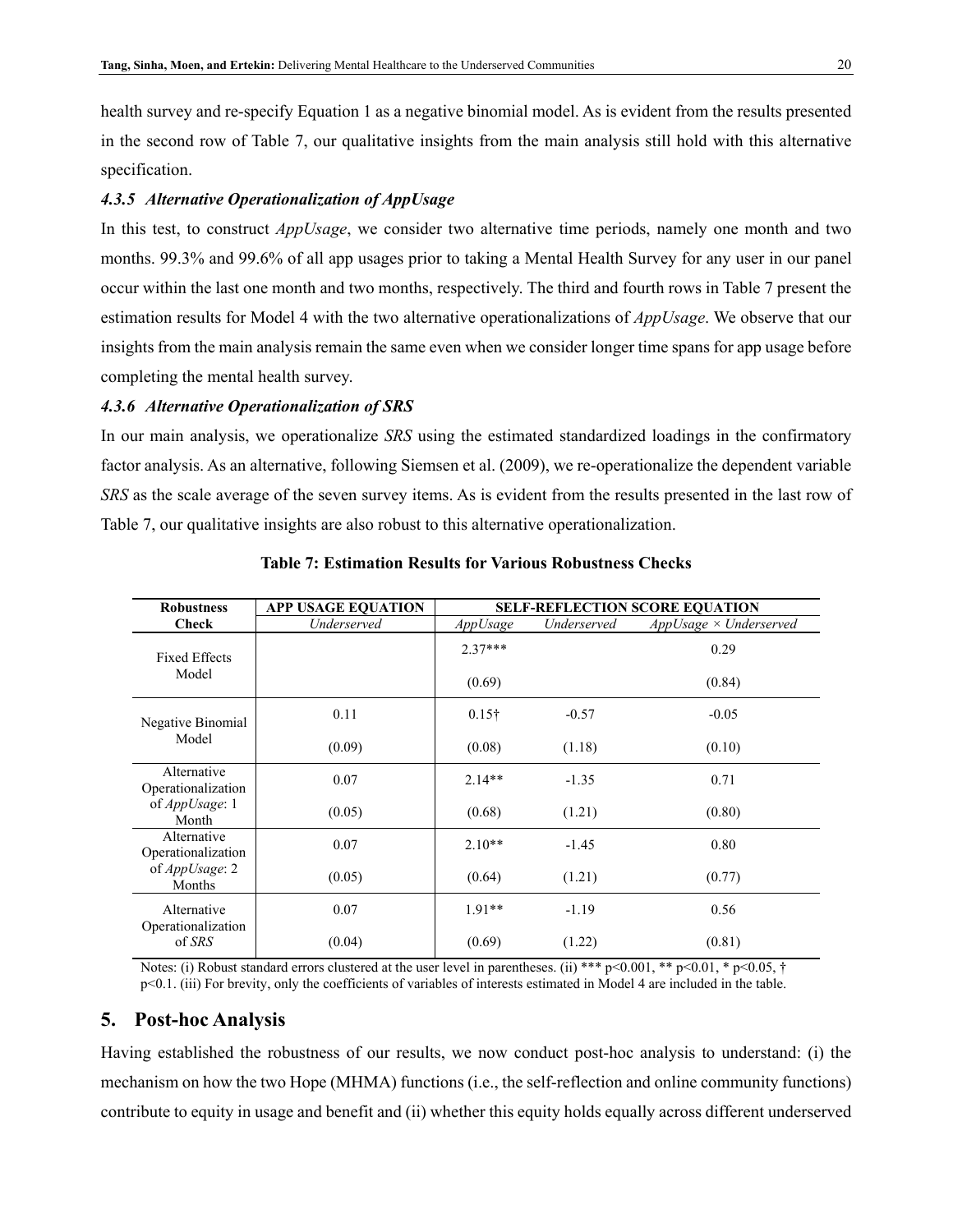#### **5.1 Self-reflection Function vs. Online Community Function**

The two MHMA app functions provide different services to users. The self-reflection function enables users to track the potential changes in their mental health conditions and increase the awareness of their mental healthcare needs without interacting with other users on Hope. Unlike the self-reflection function, the online community function requires users to interact with other users on Hope and serves as a peer-support tool that enables users to exchange social support and learn from each other's experiences. Hence, the two app functions can be associated with two different user behaviors.

To understand whether any of the two behaviors is more pronounced among the users from the traditionally underserved population vs. users from the better-served population, we conduct post-hoc analysis whereby we extend our main analysis by decomposing the *AppUsage* variable into two components. In particular, we operationalize *SRUsageij (Self-Reflection Usage)* and *OCUsageij (Online Community Usage)* as the natural logarithm of the number of times the self-reflection function and the online community function, respectively, are used by user *i* within 15 days prior to the mental health survey completed at time *j.* We then replace *AppUsage* in Equations 1 and 2 with *SRUsage* and *OCUsage*, and estimate our main model with each decomposed variable in isolation.

As is evident in column *SRUsage* Model 3 in [Table 8,](#page-21-0) we find that users from the traditionally underserved population use the self-reflection function marginally more frequently than users from the better-served population ( $\alpha_1 = 0.06$ ,  $p < 0.1$ ). We do not find a similar difference with respect to the usage of the online community function ( $\alpha_1 = 0.02$ ,  $p > 0.1$  in column *OCUsage* Model 3). With respect to the impact of the usage of each function on self-reflection mental health condition, we find that the use of both functions is associated with an increase in *SRS* ( $\beta_1 = 3.36$ , p < 0.001 in column *SRUsage* Model 3 vs.  $\beta_1 = 1.27$ , p < 0.01 in column *OCUsage* Model 3). However, when we compare the two coefficients in a seemingly unrelated regression, we find that, for the same frequency of use, the self-reflection function is associated with significantly more increase in *SRS* than the online community function ( $\chi^2 = 19.86$ ,  $p < 0.001$ ). This suggests that MHMAs are likely to offer value particularly through increasing the awareness of users' mental healthcare needs. When we examine the two functions with respect to the equity in benefit, we find no significant difference between the traditionally underserved and better-served users ( $\beta_3 = 0.96$ , p > 0.1 in column *SRUsage* Model 4 vs.  $\beta_3 = -0.76$ ,  $p > 0.1$  in column *OCUsage* Model 4). This suggests that the equity in benefit is present for both functions. However, considering that the coefficients of the two interaction terms have opposite signs, we find in a seemingly unrelated regression that  $\beta_3$  in the *SRUsage* model is significantly greater than  $\beta_3$  in the *OCUsage* ( $\chi^2 = 2.92$ ,  $p < 0.1$ ). In other words, users from the traditionally underserved population benefit more from using the self-reflection function whereas users from the better-rserved population benefit more from using the online community function. This suggests that MHMAs are likely to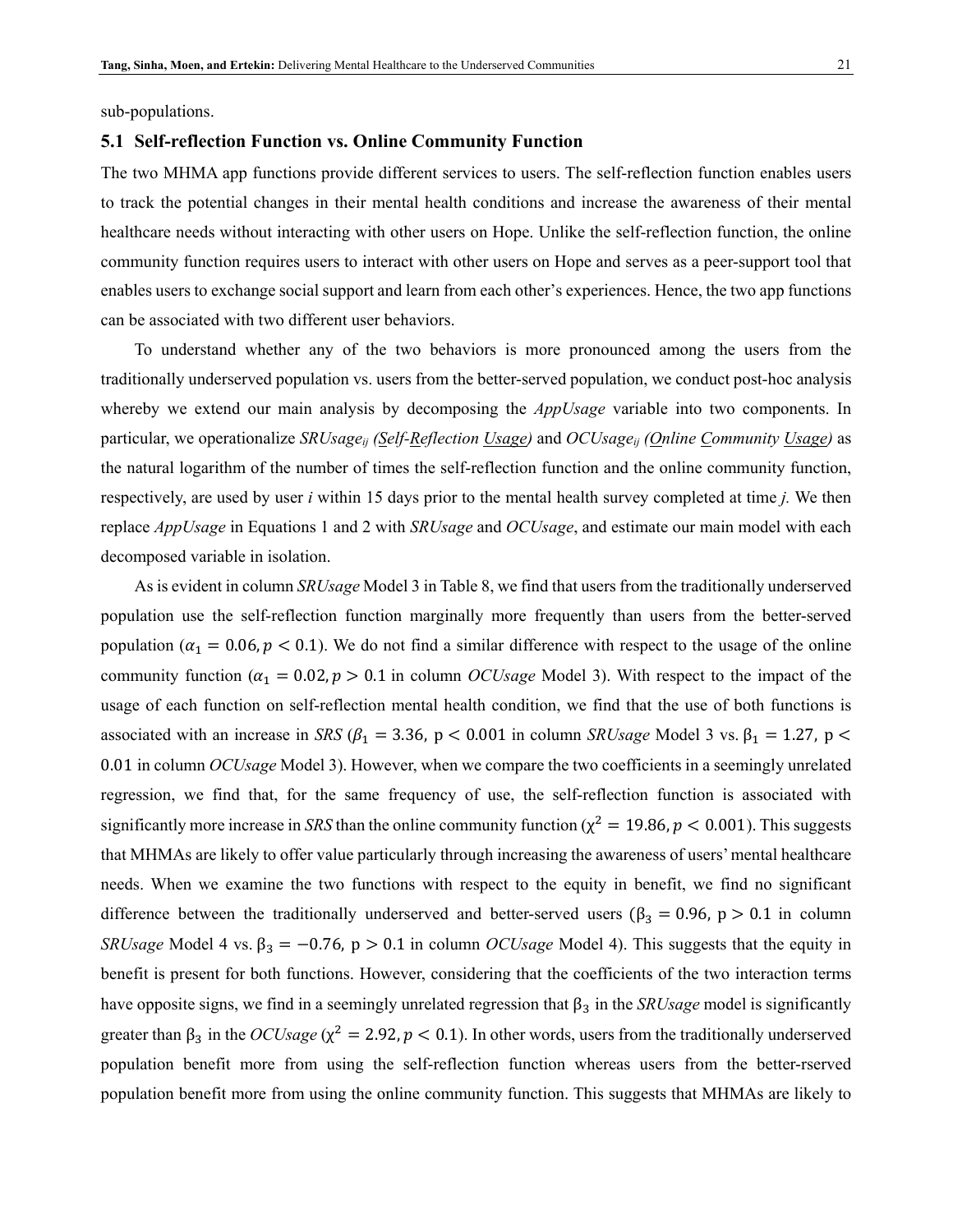offer value to: (i) the traditionally underserved population mainly through increasing their awareness of mental healthcare needs and (ii) to the better-served population more through facilitating social support exchange among app users on peer-support platforms.

|                                | Decomposed AppUsage |                |                |            |  |  |
|--------------------------------|---------------------|----------------|----------------|------------|--|--|
|                                |                     | <b>SRUsage</b> | <b>OCUsage</b> |            |  |  |
|                                | MODEL <sub>3</sub>  | MODEL 4        | MODEL 3        | MODEL 4    |  |  |
| APP USAGE EQUATION             |                     |                |                |            |  |  |
| Underserved                    | $0.06\dagger$       | $0.06\dagger$  | 0.02           | 0.02       |  |  |
|                                | (0.03)              | (0.03)         | (0.03)         | (0.03)     |  |  |
| Tenure                         | $-0.00$             | $-0.00$        | $-0.00$        | $-0.00$    |  |  |
|                                | (0.00)              | (0.00)         | (0.00)         | (0.00)     |  |  |
| AppRemindFrequency             | $0.06***$           | $0.06***$      | $0.03***$      | $0.03***$  |  |  |
|                                | (0.01)              | (0.01)         | (0.01)         | (0.01)     |  |  |
| SELF REFLECTION SCORE EQUATION |                     |                |                |            |  |  |
| <b>SRUsage</b>                 | $3.36***$           | $2.71**$       |                |            |  |  |
|                                | (0.48)              | (0.92)         |                |            |  |  |
| <i>OCUsage</i>                 |                     |                | $1.27**$       | $1.81*$    |  |  |
|                                |                     |                | (0.45)         | (0.85)     |  |  |
| Underserved                    | $-0.83$             | $-1.33$        | $-0.70$        | $-0.49$    |  |  |
|                                | (1.18)              | (1.21)         | (1.18)         | (1.18)     |  |  |
| $SRUsage \times Understand$    |                     | 0.96           |                |            |  |  |
|                                |                     | (1.07)         |                |            |  |  |
| $OCUsage \times Underserved$   |                     |                |                | $-0.79$    |  |  |
|                                |                     |                |                | (1.00)     |  |  |
| Tenure                         | $0.05***$           | $0.05***$      | $0.05***$      | $0.05***$  |  |  |
|                                | (0.01)              | (0.01)         | (0.01)         | (0.01)     |  |  |
| AppRemindFrequency             | $-0.94***$          | $-0.94***$     | $-0.77***$     | $-0.78***$ |  |  |
|                                | (0.21)              | (0.21)         | (0.22)         | (0.22)     |  |  |
| <b>AIC</b>                     | 81632.09            | 81632.07       | 81257.88       | 81258.66   |  |  |
| <b>BIC</b>                     | 82150.7             | 82157.6        | 81776.5        | 81784.19   |  |  |
| Likelihood Ratio Test          |                     | 2.02           |                | 1.23       |  |  |
| Number of users                | 1,688               | 1,688          | 1,688          | 1,688      |  |  |
| Number of observations         | 7,442               | 7,442          | 7,442          | 7,442      |  |  |

### <span id="page-21-0"></span>**Table 8: Estimation Results with Decomposed** *AppUsage* **Variables:**  *SRUsage:* **Self-reflection Function Usage;** *OCUsage: Online Community Function Usage*

Notes: (i) Robust standard errors clustered at the user level in parentheses. (ii) \*\*\* p<0.001, \*\* p<0.01, \* p<0.05, † p<0.1. (iii) User random effects and year-month fixed effects are included in all models.

In summary, our post-hoc analysis with respect to the two app functions reveals that the variety in service offerings through MHMAs is likely to be key towards ensuring equity in usage and benefits. Such variety allows users from both traditionally underserved and better-served populations to leverage each of the two MHMA functions at different levels and to effectively utilize services that are more suitable to their mental health needs.

#### **5.2 Equity Across Underserved Sub-populations**

In our main analysis, we do not distinguish between sub-populations characterized by their socio-demographic identities of gender, sexual orientation, and race-ethnicity. Rather, we consider all individuals belonging to the underserved population to be similar with respect to inequities in usage and benefit they may experience in the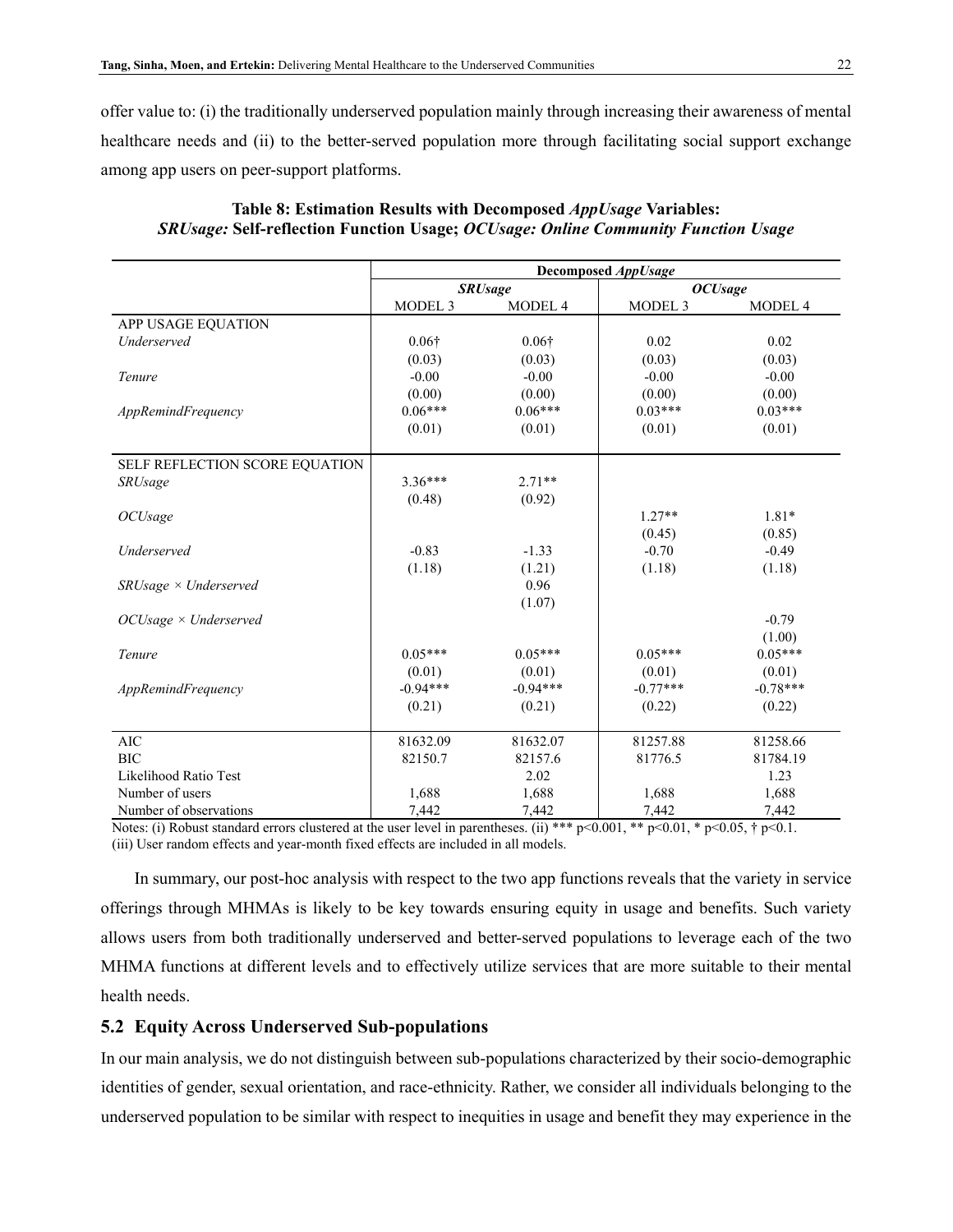context of mental health services. Some anecdotal evidence, however, suggests that within the traditionally underserved population, the degree of inequity may vary across different sub-populations. For intance, it is reported that African-American and Asian patients experience more discriminiation in mental health services than Hispanic/Latino patients (Horowitz et al. 2019). In order to obtain nuanced insights, we now extend our analysis to examine whether such variation exists across different traditionally underserved sub-populations in a MHMA setting.

We identify different traditionally underserved sub-populations using each of the three sociodemographic variables (i.e., gender, sexual orientation, and race-ethniciy) in isolation. We substitute the variable *Underserved* in Equations 1 and 2 with the categorical variable indicating several traditionally underserved sub-populations and the better-served population. For instance, when we identify traditionally underserved sub-populations based on gender, the categorical variable indicates whether a user is from betterserved population, female underserved population (e.g., a female African-American), male underserved population (e.g., a male homosexual), or other underserved population (e.g., Hispanic individuals who do not associate themselves with any gender). We then estimate our system of equations (i.e., Model 4) with each of the three categorical variables (with better-served users being the reference level) and present the results in [Table 9.](#page-23-0)

From the results presented in [Table 9,](#page-23-0) the following two insights stand out. First, regardless of how we identify the underserved sub-populations, we find across all three model estimation results that no traditionally underserved sub-population use and benefit from a MHMA significantly less than their better-served counterparts. This suggests that the inequity reported in the prior literature for clinic-based mental healthcare sevices (NAMI 2021a, Terlizzi and Zablotsky 2020) is not likely to be present with respect to MHMAs for any of the traditionally underserved sub-populations. Second, the results reported in the first column of [Table 9](#page-23-0) indicate that MHMAs might be particularly effective for female users from the underserved sub-populations (e.g., female African-American, female homosexual, etc.) as we find that the relationship between app usage and self-reflection score is marginally stronger for those users than users from the better-served population. We do not find such nuanced variation for the equity in benefit for other underserved sub-populations even though some of those underserved sub-populations (i.e., underserved users with reference to other gender identity, other sexual orientation, and White race-ethnicity) use MHMAs more frequently than users from the better-served population. In summary, we find that the variation in usage and benefit of MHMA enabled mental healthcare delivery exists across different traditionally underserved sub-populations. However, unlike in the traditional clinic-based mental healthcare delivery setting, this variation is not likely to result in inequities in usage and benefit for MHMA users from any underserved sub-populations compared to MHMA users from the better-served population.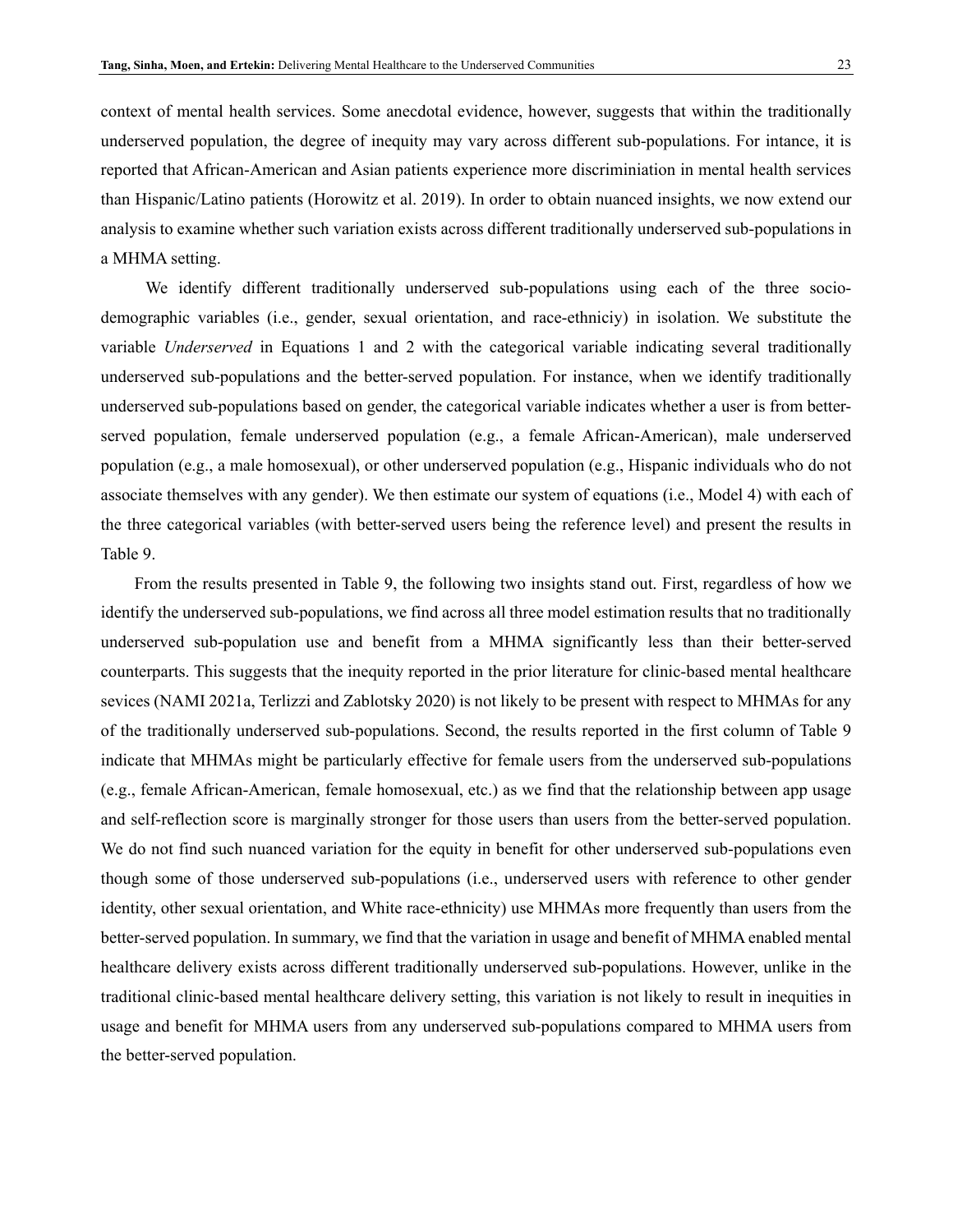<span id="page-23-0"></span>

|                                           |                   |                     | Identification of constituent underserved sub-populations |                     |                           |                     |
|-------------------------------------------|-------------------|---------------------|-----------------------------------------------------------|---------------------|---------------------------|---------------------|
|                                           | Gender (Column 1) |                     | <b>Sexual Orientation (Column 2)</b>                      |                     | Race-ethnicity (Column 3) |                     |
| APP USAGE EQUATION<br>Socio-demographics: |                   |                     |                                                           |                     |                           |                     |
|                                           | Female            | $0.09\dagger$       | Heterosexual                                              | $-0.02$             | White                     | $0.08\dagger$       |
|                                           | (Underserved)     | (0.05)              | (Underserved)                                             | (0.05)              | (Underserved)             | (0.04)              |
|                                           | Male              | 0.00                | Homosexual                                                | 0.07                | African                   | 0.11                |
|                                           | (Underserved)     | (0.05)              | (Underserved)                                             | (0.08)              | (Underserved)             | (0.13)              |
|                                           | Other             | $0.27**$            | Other                                                     | $0.17**$            | Asian                     | 0.04                |
|                                           | (Underserved)     | (0.10)              | (Underserved)                                             | (0.05)              | (Underserved)             | (0.08)              |
|                                           |                   |                     |                                                           |                     | Latino                    | 0.02                |
|                                           |                   |                     |                                                           |                     | (Underserved)             | (0.09)              |
|                                           |                   |                     |                                                           |                     | Other                     | $-0.16$             |
|                                           |                   |                     |                                                           |                     | (Underserved)             | (0.19)              |
| Tenure                                    |                   | $-0.00$             |                                                           | $-0.00$             |                           | $-0.00$             |
|                                           |                   | (0.00)<br>$0.07***$ |                                                           | (0.00)<br>$0.07***$ |                           | (0.00)<br>$0.07***$ |
| AppRemindFrequency                        |                   |                     |                                                           |                     |                           |                     |
|                                           |                   | (0.01)              |                                                           | (0.01)              |                           | (0.01)              |
| SELF REFLECTION SCORE EQUATION            |                   |                     |                                                           |                     |                           |                     |
| AppUsage                                  |                   | $2.07**$            |                                                           | $2.07**$            |                           | $2.08**$            |
|                                           |                   | (0.69)              |                                                           | (0.69)              |                           | (0.69)              |
| Socio-demographic Main Effects            |                   | Estimated           |                                                           | Estimated           |                           | Estimated           |
| $AppUsage \times Socio-demographic$ :     |                   |                     |                                                           |                     |                           |                     |
|                                           | Female            | $1.66\dagger$       | Heterosexual                                              | 0.51                | White                     | 0.57                |
|                                           | (Underserved)     | (0.94)              | (Underserved)                                             | (0.95)              | (Underserved)             | (0.86)              |
|                                           | Male              | $-0.39$             | Homosexual                                                | 1.05                | African                   | 1.67                |
|                                           | (Underserved)     | (0.91)              | (Underserved)                                             | (1.56)              | (Underserved)             | (1.78)              |
|                                           | Other             | $-0.16$             | Other                                                     | 0.58                | Asian                     | $-1.01$             |
|                                           | (Underserved)     | (1.61)              | (Underserved)                                             | (0.94)              | (Underserved)             | (1.72)              |
|                                           |                   |                     |                                                           |                     | Latino                    | 1.00                |
|                                           |                   |                     |                                                           |                     | (Underserved)             | (1.69)              |
|                                           |                   |                     |                                                           |                     | Other                     | $-1.73$             |
| Tenure                                    |                   | $0.05***$           |                                                           | $0.05***$           | (Underserved)             | (3.05)<br>$0.05***$ |
|                                           |                   | (0.01)              |                                                           | (0.01)              |                           | (0.01)              |
| AppRemindFrequency                        |                   | $-0.81***$          |                                                           | $-0.81***$          |                           | $-0.89***$          |
|                                           |                   | (0.21)              |                                                           | (0.21)              |                           | (0.21)              |
|                                           |                   |                     |                                                           |                     |                           |                     |
| AIC                                       |                   | 84764.76            |                                                           | 84823.76            |                           | 84858.35            |
| <b>BIC</b>                                |                   | 85331.79            |                                                           | 85390.78            |                           | 85466.86            |
| Number of users                           |                   | 1,688               |                                                           | 1,688               |                           | 1,688               |
| Number of observations                    |                   | 7,442               |                                                           | 7,442               |                           | 7,442               |

#### **Table 9: Estimation Results for Different Underserved Sub-populations**

Notes: (i) Robust standard errors clustered at the user level in parentheses. (ii) \*\*\* p<0.01, \*\* p<0.01, \* p<0.05, † p<0.1. (iii) User random effects and year-month fixed effects are included in all models.

## **6. Conclusion**

## **6.1 Overview**

In this paper, we evaluate the use of social technologies and their potential to deliver equitable and inclusive mental health services to traditionally underserved and better-served populations. It is well-documented in the literature that traditional clinic-based mental health services systematically fail to reach certain sub-populations characterized by their socio-demographic identities such as gender, sexual orientation, and race-ethnicity, leading to inequities in usage and benefit in mental healthcare supply chains (NAMI 2021a, Terlizzi and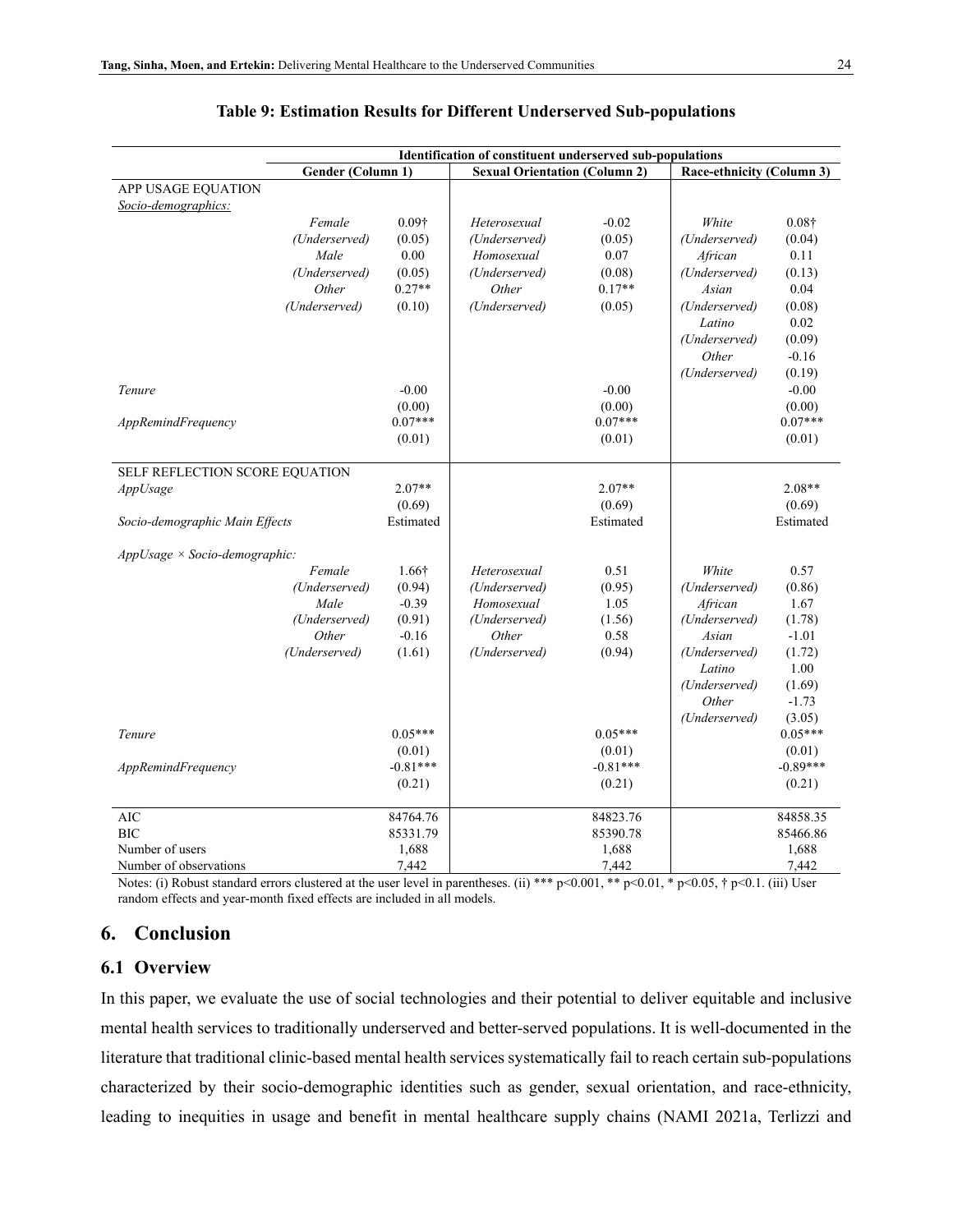Zablotsky 2020). COVID-19 has further highlighted these inequities (Wang et al. 2020). There is a growing acknowledgment, especially among practitioners, of the potential of social technologies such as e-Health platforms and mobile apps to deliver mental healthcare to underserved communities. Our study examines such potential using longitudinal user-level socio-demographic and app activity data collected from a mental health mobile app. By way of research design, we estimate a system of two simultaneous equations to assess whether equity in MHMA usage and benefit exists between users from traditionally underserved and better-served populations. Further, we investigate (i) whether the underserved and better-served populations use the two MHMA functions, namely the self-reflection function and the online community function, in a similar fashion, and (ii) whether there exists any difference in equity in MHMA usage and benefits from such usage across different underserved sub-populations.

## **6.2 Contributions**

By way of contributions, our study findings provide – to the best of our knowledge – the first empirical basis that attests to the potential of social technologies to deliver mental healthcare to the traditionally underserved population. Specifically, we examine equity with respect to two user outcomes, namely the frequency of app usage (i.e., equity in usage) and the self-reflected mental health condition (i.e., equity in benefit). With respect to equity in usage, we find that users belonging to the traditionally underserved population have statistically equivalent MHMA usage frequency compared to the users from the better-served population. This suggests that the inequity in clinic-based mental health service usage reported in the literature with respect to the traditionally underserved populations (Berger et al. 2005, Masuda et al. 2009, NAMI 2021a) is unlikely to carryover to mental health services delivered through mobile apps. The equity in usage is critical to mental healthcare delivery systems because the treatment effectiveness increases as patients visit clinics more frequently (Wang et al. 2005). We find empirical support for the existence of a similar relationship for MHMAs. In particular, our results indicate that MHMA usage frequency has a positive impact on users' self-reflected mental health condition. As such, for a user with median mental health condition in our data, doubling app usage frequency (i.e., from 0.2/day to 0.4/day) can lead to a 4.42% increase in self-reflected mental health condition. With respect to equity in benefit, we find that MHMAs are likely to be equally beneficial to both underserved and better-served populations as our results indicate that the linkage between usage frequency and self-reflected mental health condition is statistically equivalent between the two populations. It is worth noting that these novel insights on equity in mental healthcare delivery enabled by MHMAs hold even if we consider specific underserved sub-populations (e.g., African-American underserved, female underserved, homosexual underserved, etc.) in isolation. As such, our post-hoc analysis demonstrates that, when considered in isolation, no users from any underserved sub-populations use and benefit from the MHMA significantly less than users from the better-served population. Conversely, we find that users from some of the underserved subpopulations (e.g., female African-American, female homosexual, etc.) benefit from MHMAs more than users from the better-served population.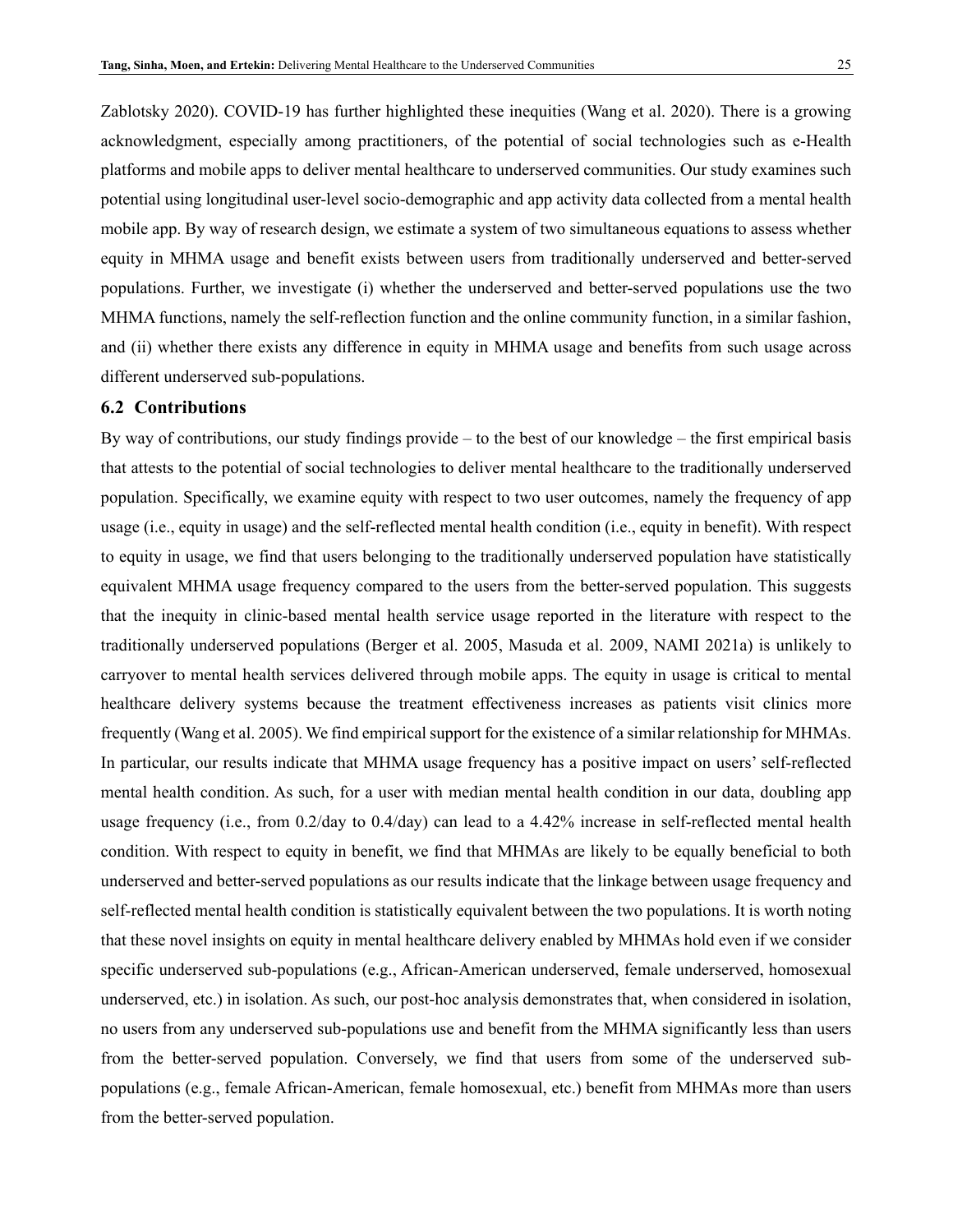To shed light on how MHMAs ensure equity in usage and benefit between the traditionally underserved and better-served populations, we conduct post-hoc analysis to examine whether users from the two populations use the app functions (i.e., the online community and the self-reflection functions) similarly. The results indicate that equity with respect to MHMA enabled mental healthcare delivery is likely to be driven by the heterogeneity in users' preferences for different app functions. As such, we find that users from the traditionally underserved population use the self-reflection function marginally more than users from the better-served population. Therefore, users from the traditionally underserved population benefit from MHMAs more through the use of the self-reflection function, whereas users from the better-served population benefit from MHMAs more through the use of the online community function. The self-reflection function enables users to be aware of their mental healthcare needs and can be used individually without interacting with other users. The online community function enables users to exchange social support among each other and requires virtual interactions. Given the nature of these two functions, it is conceivable that MHMAs will offer value to the traditionally underserved population mainly by increasing the awareness of their mental healthcare needs. In contrast, they are likely to offer value to the better-served population mainly by creating a psychologically safe platform to exchange social support.

#### **6.3 Practical Implications**

Our results have significant implications for different stakeholders in the mental healthcare supply chain such as social technology firms, mental health service providers, public policy makers, and organizations with a large number of employees. First, although MHMAs are not developed with an explicit goal of delivering mental health services to sub-populations with specific socio-demographic characteristics, our study shows that MHMAs are likely to have the potential to fulfill the demand for mental healthcare from the traditionally underserved population. Our results demonstrate that MHMAs are likely to achieve such equity by providing variety in app functions. We categorize MHMA functions as a self-management function or a peer-support function. Therefore, the immediate practical implication of our study would be that, to ensure equity, social technology firms should design apps with a variety of functions including both self-management function and peer support function. Self-management functions such as self-reflection and passive symptom tracking functions can enable users to track their mental wellbeing, and to conduct skill-training functions (i.e., to teach users coping or thinking skills) without interacting with other users (NIH 2019). Peer support function such as online communities can enable users to seek either social or professional support from others by virtually connecting and interacting with peers with a similar mental health condition.

Second, traditional clinic-based mental healthcare providers have long been challenged with limited resources, significant unmet demand, and inequities in service offerings. Given the empirical findings and insights gained from our study, the traditional clinic-based mental health service providers should consider using MHMAs as a complementary mental healthcare delivery technology with added features. For instance, they can use MHMAs for cognitive training (i.e., a mental health treatment procedure) that is traditionally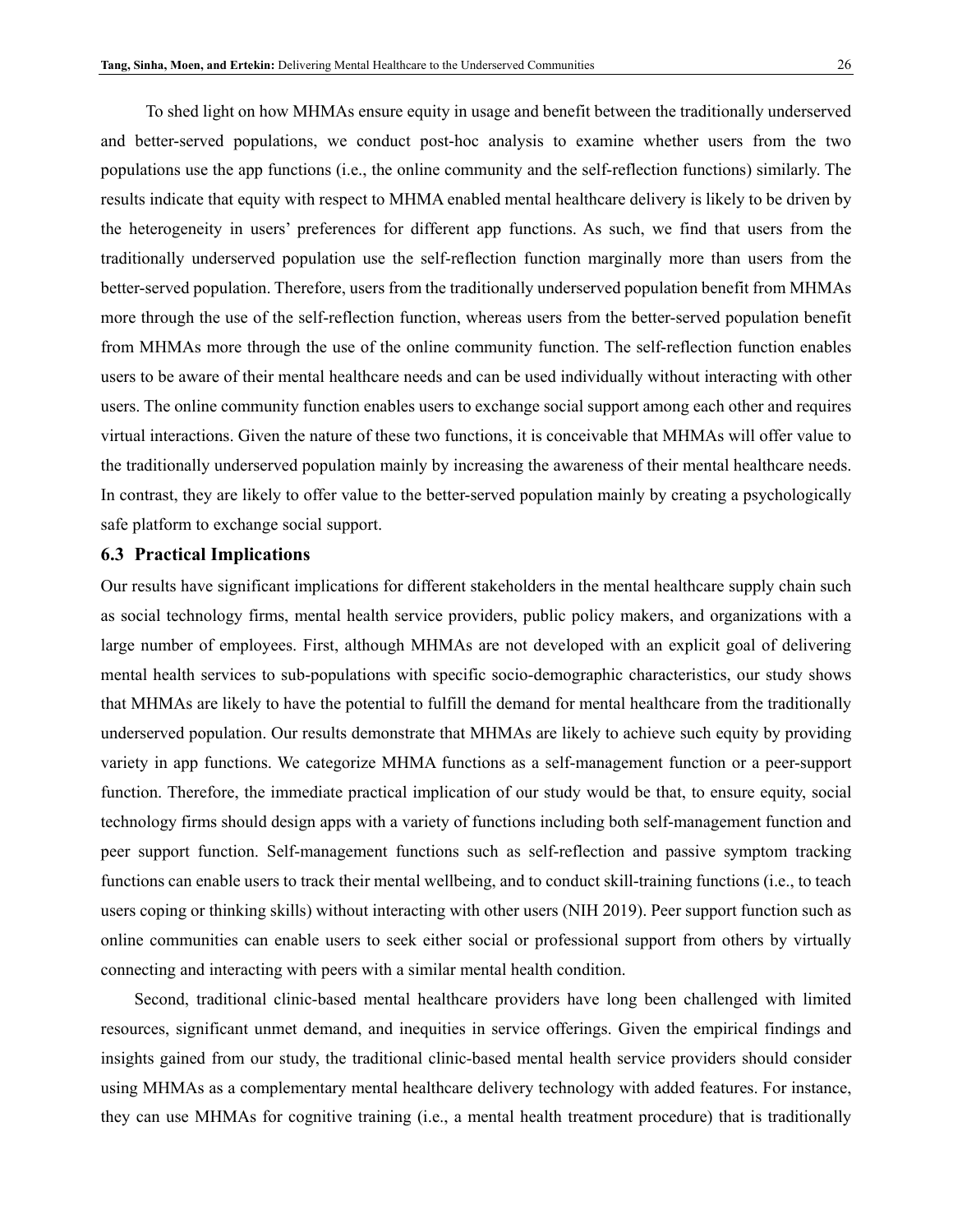performed in clinical settings, yet can be performed by patients at home. Subsequently, the time spent on each patient could be reduced, leading to the fulfillment of more demand for mental health services. Similarly, mental healthcare providers can use MHMAs to remotely create notifications for patients to follow treatment instructions. Such remote nudging could potentially be useful particularly for patients from the traditionally underserved population as they are more likely to leave clinic-based treatments prematurely than patients from the better-served population (Fleck et al. 2005, Satcher 2001), thereby ensuring equity in benefit from clinicbased mental health services.

Third, several global organizations such as United Nations and World Health Organization consider equity as the core guiding principle for achieving sustainable mental healthcare delivery (World Health Organization 2013). Similarly, governmental regulatory agencies such as the United States Food and Drug Administration have formed new divisions to develop protocols and guidelines for social technology firms to ensure the safety and effectiveness of digital health products such as MHMAs. Our study findings suggest that by way of supporting initiatives directed towards the delivery of mental healthcare to underserved communities, global organizations and regulatory agencies should consider: (i) promoting and investing in enhancing the use and access to MHMAs, particularly in societies where there is high level of discrimination and violence against underserved females, and (ii) improving market standards by requiring social technology firms to also include both self-management functions and peer-support functions when developing MHMAs.

Lastly, notwithstanding the potential for significant lost earnings on account of mental illness-induced disabilities of employees, many large organizations are still hesitant to provide mental healthcare benefits and resources to their employees due to high upfront costs (Brodey 2021). Also, in organizations that do provide such benefits and resources, employees with most needs (e.g., those traditionally underserved) tend to avoid using mental health services due to social stigma and fear of losing their jobs (Brodey 2021). Our study suggests that MHMAs can be an alternative value-added resource for both types of organizations due to their relatively low upfront costs and the anonymity that MHMAs can offer to employees regardless of their sociodemographic characteristics.

#### **6.4 Directions for Future Research**

Notwithstanding the limitations of our study, the paper both provides the motivation and lays the groundwork for future research aimed at designing and sustaining equitable and inclusive mental healthcare supply chains. First, in this study, we are not able to quantify the level of inequity between the traditionally underserved and better-served populations without MHMA enabled mental health services. Therefore, a logical direction for future research would be to quantify whether and how much MHMAs can advance equity in mental healthcare delivery. In particular, future research should be conducted in the form of a field study to understand how access to and use of mental health services change between users from traditionally underserved and betterserved populations with the adoption of MHMAs compared to those who do not adopt MHMAs. Second, our empirical setting consists of a peer-based MHMA operated by a social technology firm. When operated by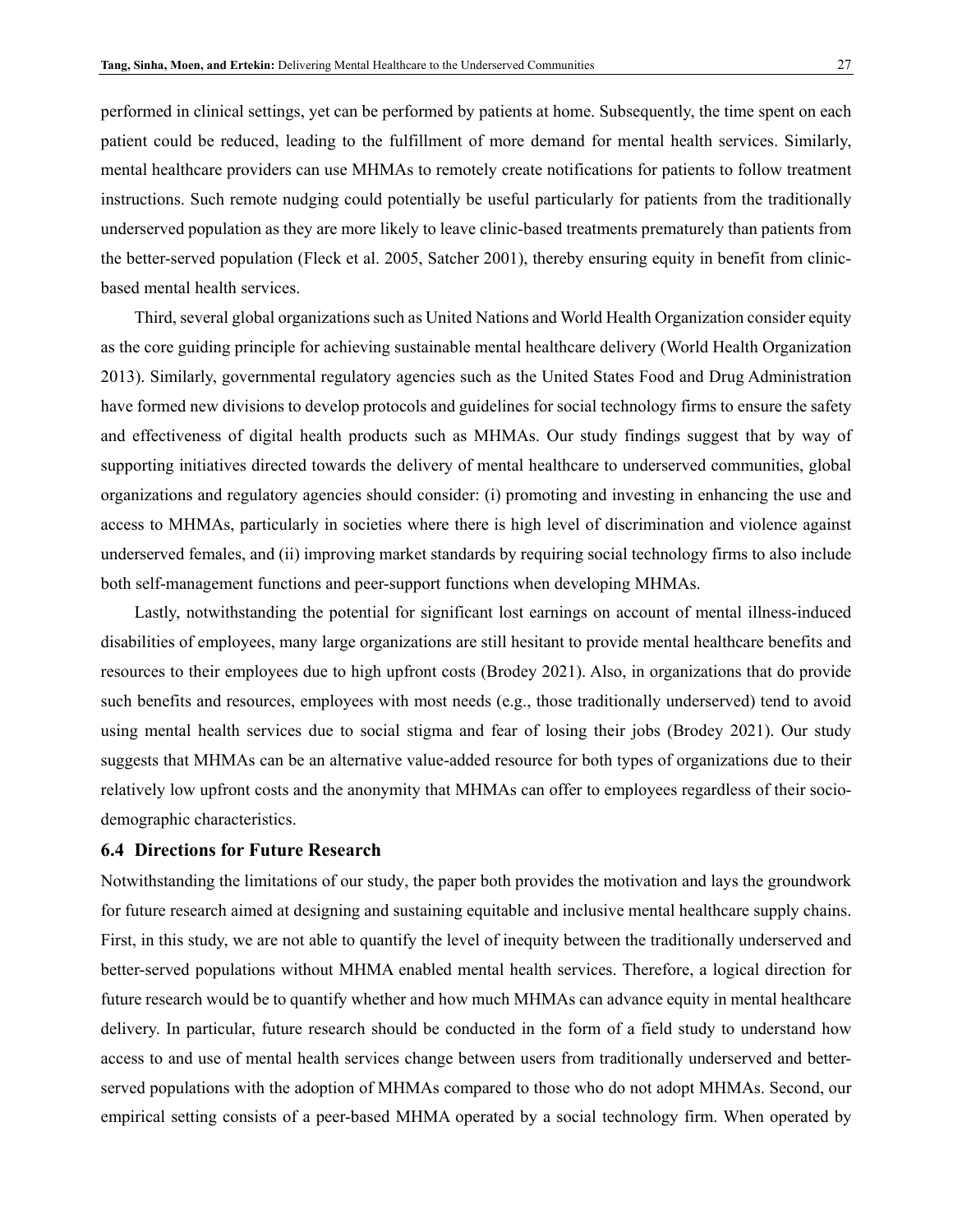risk patients based on their app activities and provide timely treatments. Yet, MHMAs operated by professionals may also give users the feeling of close monitoring, and thus increase the feeling of stigma and inequity among the users. Future research can (i) examine how the impact on equity of usage and benefit for MHMA enabled care delivery changes when MHMA is operated by mental health professionals vs. by social technology firms, and (ii) identify conditions, including detailed patient characteristics, under which MHMAs should be integrated into traditional mental healthcare delivery while continuing to improve equity in usage and benefit. Third, while we find empirical support for a positive relationship between MHMA usage and a user's mental health condition, we do not investigate how social technology firms can increase MHMA usage. A direction of future research could be to explore the effectiveness of different strategies (e.g., monthly subscription, sending notifications, using certain incentives) to improve usage of both the self-management and peer-support functions. Lastly, in addition to well-being tracking and peer-patient engagement, it is conceivable that MHMAs can be leveraged to offer proven therapies such as cognitive behavioral therapy or acceptance commitment therapy to treat mental health disorders. A direction for future research could be to investigate whether these MHMA enabled therapies improve mental health conditions as well as advance equity and inclusion in care delivery to the traditionally underserved sub-populations.

## **References**

- Agic B (2019) Promising practices in equity in mental healthcare: Health equity impact assessment. *Healthcare Papers* 18(2):42–47.
- Alegría M, Canino G, Ríos R, Vera M, Calderón J, Rusch D, Ortega AN (2002) Inequalities in use of specialty mental health services among Latinos, African Americans, and non-Latino whites. *Psychiatric Services* 53(12):1547–1555.
- Alegría M, Chatterji P, Wells K, Cao Z, Chen CN, Takeuchi D, Jackson J, Meng XL (2008) Disparity in depression treatment among racial and ethnic minority populations in the United States. *Psychiatric Services* 59(11):1264–1272.
- Aneshensel CS (2009) Toward explaining mental health disparities. *Journal of Health and Social Behavior* 50(4):377–394.
- Bateman PJ, Gray PH, Butler BS (2011) The impact of community commitment on participation in online communities. *Information Systems Research* 22(4):841–854.
- Berger JM, Levant R, McMillan KK, Kelleher W, Sellers A (2005) Impact of Gender Role Conflict, Traditional Masculinity Ideology, Alexithymia, and Age on Men's Attitudes Toward Psychological Help Seeking. *Psychology of Men & Masculinity* 6(1):73–78.
- Brodey D (2021) Why Is It So Difficult To Invest In Employees' Mental Health? *Forbes*. Retrieved (October 15, 2021), https://www.forbes.com/sites/denisebrodey/2021/05/04/why-is-it-so-difficult-to-invest-inemployees-mental-health/?sh=13968c088397.
- Cheng J, Danescu-Niculescu-Mizil C, Leskovec J (2015) Antisocial behavior in online discussion communities. *Proceedings of the 9th International Conference on Web and Social Media, ICWSM 2015*:61–70.
- Cooper LA, Gonzales JJ, Gallo JJ, Rost KM, Meredith LS, Rubenstein L V., Wang NY, Ford DE (2003) The acceptability of treatment for depression among African-American, Hispanic, and white primary care patients. *Medical Care* 41(4):479–489.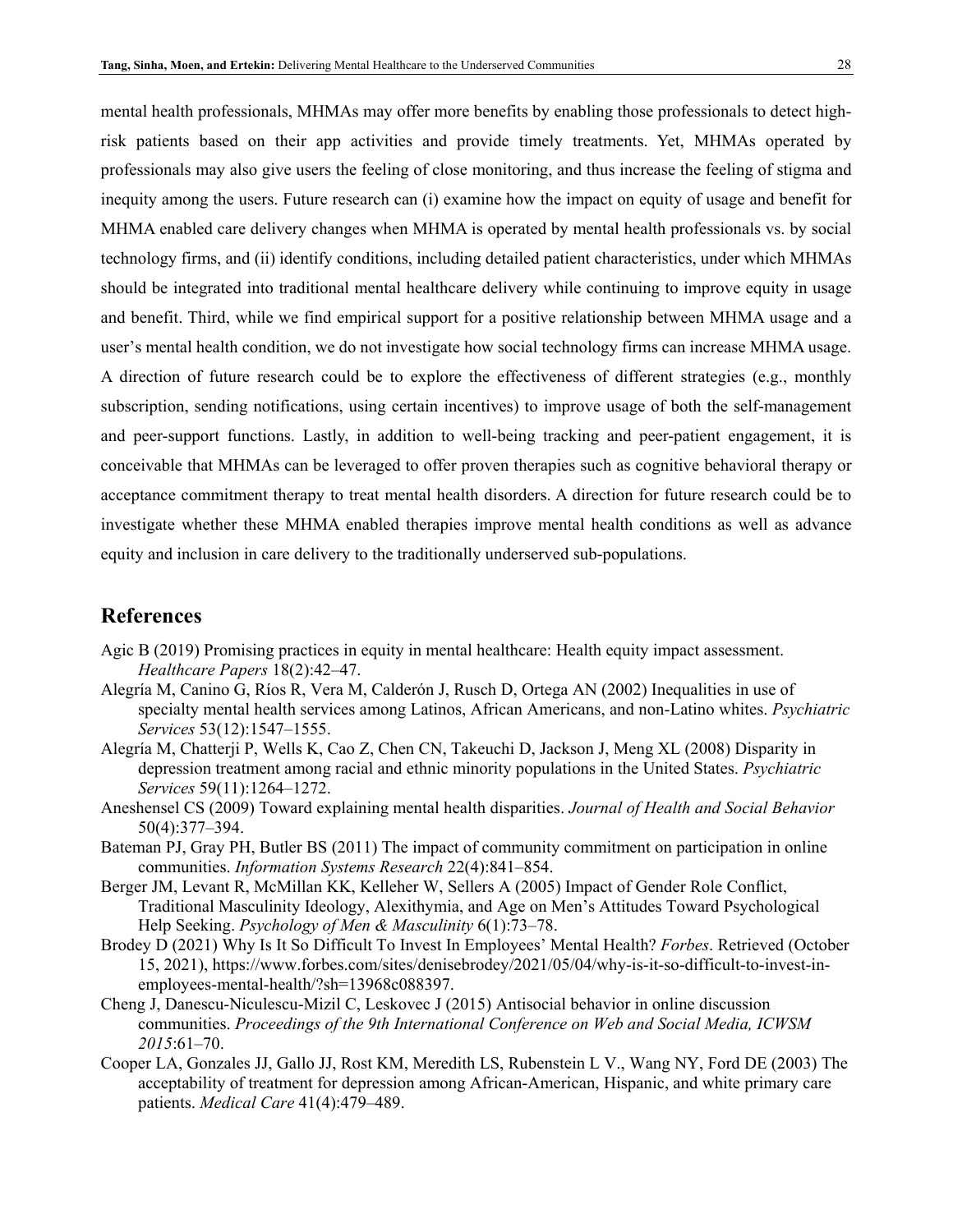- Cui R, Gallino S, Moreno A, Zhang DJ (2018) The Operational Value of Social Media Information. *Production and Operations Management* 27(10):1749–1769.
- Cui R, Li J, Zhang DJ (2020) Reducing Discrimination with Reviews in the Sharing Economy: Evidence from Field Experiments on Airbnb. *Management Science* 66(3):1071–1094.
- Delana K, Deo S, Ramdas K, Babu G, Ravilla T (2019) Multichannel Delivery in Healthcare: The Impact of Telemedicine Centers in Southern India. *Indian School of Business Working Paper*. Retrieved (October 15, 2021), http://dx.doi.org/10.2139/ssrn.3505318.
- Diala C, Muntaner C, Walrath C, Nickerson KJ, LaVeist TA, Leaf PJ (2000) Racial differences in attitudes toward professional mental health care and in the use of services. *American Journal of Orthopsychiatry* 70(4):455–464.
- Donker T, Petrie K, Proudfoot J, Clarke J, Birch MR, Christensen H (2013) Smartphones for smarter delivery of mental health programs: A systematic review. *Journal of Medical Internet Research* 15(11):1–13.
- Eisenberg D, Downs MF, Golberstein E, Zivin K (2009) Stigma and help seeking for mental health among college students. *Medical Care Research and Review* 66(5):522–541.
- Etter JF, Perneger T V. (1997) Analysis of non-response bias in a mailed health survey. *Journal of Clinical Epidemiology* 50(10):1123–1128.
- Feng Q, Shanthikumar JG (2018) How Research in Production and Operations Management May Evolve in the Era of Big Data. *Production and Operations Management* 27(9):1670–1684.
- Fleck DE, Keck PE, Corey KB, Strakowski SM (2005) Factors associated with medication adherence in African American and white patients with bipolar disorder. *Journal of Clinical Psychiatry* 66(5):646– 652.
- Gao H, Zhao H, Tan Y, Lin Y, Wei L (2020) Social Promotion: A Creative Promotional Framework on Consumers' Social Network Value. *Production and Operations Management* 29(12):2661–2678.
- Gartner (2021) Information Technology Gartner Glossary: Social Technologies. Retrieved (September 1, 2021), https://www.gartner.com/en/information-technology/glossary/social-technologies.
- Good GE, Dell DM, Mintz LB (1989) Male Role and Gender Role Conflict: Relations to Help Seeking in Men. *Journal of Counseling Psychology* 36(3):295–300.
- Good GE, Wood PK (1995) Male Gender Role Conflict, Depression, and Help Seeking: Do College Men Face Double Jeopardy? *Journal of Counseling & Development* 74(1):70–75.
- Grant JM, Mottet LA, Tanis J, Harrison J, Herman JL, Keisling M (2011) Injustice at every turn: A report of the national transgender discrimination survey. *Washington: National Center for Transgender Equality and National Gay and Lesbian Task Force*. Retrieved (October 15, 2021), https://www.thetaskforce.org/wp-content/uploads/2019/07/ntds\_full.pdf.
- Gray NJ, Klein JD, Noyce PR, Sesselberg TS, Cantrill JA (2005) Health information-seeking behaviour in adolescence: The place of the internet. *Social Science and Medicine* 60(7):1467–1478.
- Guha S, Kumar S (2018) Emergence of Big Data Research in Operations Management, Information Systems, and Healthcare: Past Contributions and Future Roadmap. *Production and Operations Management* 27(9):1724–1735.
- Heckman JJ (1979) Sample Selection Bias as a Specification Error. *Econometrica* 47(1):153–161.
- Hegland J, Nelson N (2002) Cross-Dressers in Cyber-Space: Exploring the Internet as a Tool for Expressing Gendered Identity. *International Journal of Sexuality and Gender Studies* 7(2/3):139–161.
- Horowitz J, Brown A, Cox K (2019) Race in America 2019. Retrieved (October 1, 2021), https://www.pewresearch.org/social-trends/wp-content/uploads/sites/3/2019/04/Race-report\_updated-4.29.19.pdf.
- Hu Y, Xu A, Hong Y, Gal D, Sinha V, Akkiraju R (2019) Generating Business Intelligence Through Social Media Analytics: Measuring Brand Personality with Consumer-, Employee-, and Firm-Generated Content. *Journal of Management Information Systems* 36(3):893–930.
- Huang N, Yan Z, Yin H (2021) Effects of Online–Offline Service Integration on e-Healthcare Providers: A Quasi-Natural Experiment. *Production and Operations Management* 30(8):2359–2378.
- Ichino A, Mealli F, Nannicini T (2008) From temporary help jobs to permanent employment: what can we learn from matching estimators and their sensitivity? *Journal of Applied Econometrics* 23(3):305–327.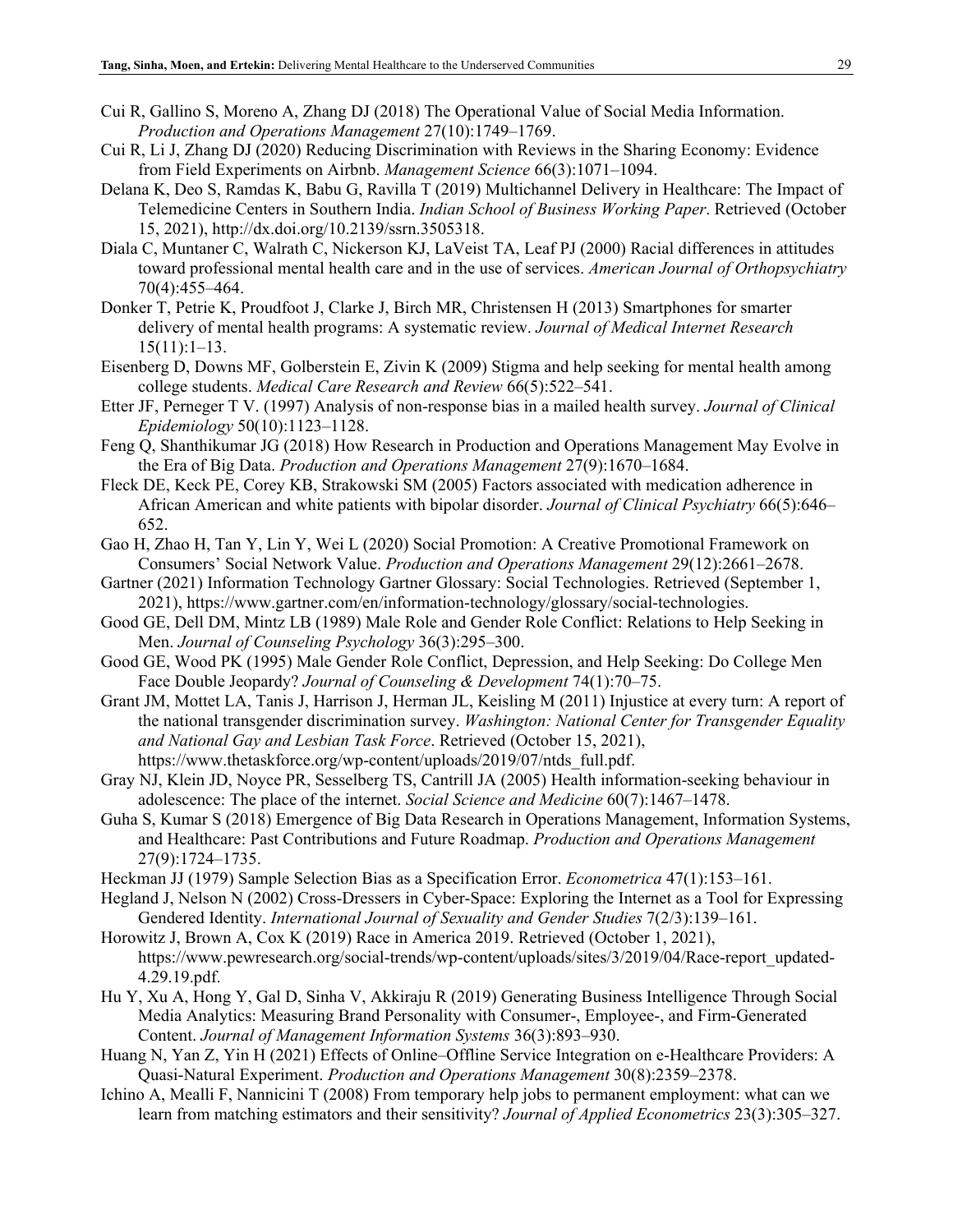- JEC (2020) *The Economic State of Black America in 2020.* United States Congress Joint Economic Committee, ed.
- Jiang ZZ, Huang Y, Beil DR (2021) The Role of Problem Specification in Crowdsourcing Contests for Design Problems: A Theoretical and Empirical Analysis. *Manufacturing and Service Operations Management* 23(3):637–656.
- Kalkanci B, Rahmani M, Toktay LB (2019) The Role of Inclusive Innovation in Promoting Social Sustainability. *Production and Operations Management* 28(12):2960–2982.
- Khurana S, Qiu L, Kumar S (2019) When a doctor knows, it shows: An empirical analysis of doctors' responses in a Q&A forum of an online healthcare portal. *Information Systems Research* 30(3):872– 891.
- Kirmayer LJ, Eric Jarvis G (2019) Culturally responsive services as a path to equity in mental healthcare. *Healthcare Papers* 18(2):11–23.
- Kohnke EJ, Mukherjee UK, Sinha KK (2017) Delivering Long-term Surgical Care in Underserved Communities: The Enabling Role of International NPOs as Partners. *Production and Operations Management* 26(6):1092–1119.
- Kumar N, Qiu L, Kumar S (2018) Exit, voice, and response on digital platforms: An empirical investigation of online management response strategies. *Information Systems Research* 29(4):849–870.
- Lee SY, Qiu L, Whinston A (2018) Sentiment Manipulation in Online Platforms: An Analysis of Movie Tweets. *Production and Operations Management* 27(3):393–416.
- Li M (Manqi), Nassiri S, Liu X, Ellimoottil C (2021) How Does Telemedicine Shape Physician's Practice in Mental Health? *Working Paper*. Retrieved (June 28, 2021), https://papers.ssrn.com/abstract=3766619.
- Li X, Hitt LM (2008) Self-selection and information role of online product reviews. *Information Systems Research* 19(4):456–474.
- Lin L, Stamm K, Christidis P (2018) How diverse is the psychology workforce? Retrieved (September 1, 2021), https://www.apa.org/monitor/2018/02/datapoint.
- Lipschitz JM, Connolly SL, Miller CJ, Hogan TP, Simon SR, Burdick KE (2020) Patient interest in mental health mobile app interventions: Demographic and symptom-level differences. *Journal of Affective Disorders* 263:216–220.
- Lipson SK, Kern A, Eisenberg D, Breland-Noble AM (2018) Mental Health Disparities Among College Students of Color. *Journal of Adolescent Health* 63(3):348–356.
- Mallipeddi RR, Kumar S, Sriskandarajah C, Zhu Y (2021) A Framework for Analyzing Influencer Marketing in Social Networks: Selection and Scheduling of Influencers. *Management Science*:1–30.
- Masuda A, Anderson PL, Edmonds J (2012) Help-Seeking Attitudes, Mental Health Stigma, and Self-Concealment Among African American College Students. *Journal of Black Studies* 43(7):773–786.
- Masuda A, Anderson PL, Twohig MP, Feinstein AB, Chou YY, Wendell JW, Stormo AR (2009) Helpseeking experiences and attitudes among African American, Asian American, and European American college students. *International Journal for the Advancement of Counselling* 31(3):168–180.
- McCall T, Ali MO, Yu F, Fontelo P, Khairat S (2021) Development of a Mobile App to Support Selfmanagement of Anxiety and Depression in African American Women: Usability Study. *JMIR Formative Research* 5(8):e24393.
- McGorry P, Van Os J (2013) Redeeming diagnosis in psychiatry: Timing versus specifi city. *The Lancet* 381(9863):343–345.
- McGorry PD, Hickie IB, Yung AR, Pantelis C, Jackson HJ (2006) Clinical staging of psychiatric disorders: A heuristic framework for choosing earlier, safer and more effective interventions. *Australian and New Zealand Journal of Psychiatry* 40(8):616–622.
- Meyer IH (2003) Prejudice, Social Stress, and Mental Health in Lesbian, Gay, and Bisexual Populations: Conceptual Issues and Research Evidence. *Psychological bulletin* 129(5):674.
- Mnookin S (2016) *Out of The Shadows: Making Mental Health a Global Development Priority*
- Moreno C, Wykes T, Galderisi S, Nordentoft M, Crossley N, Jones N, Cannon M, et al. (2020) How mental health care should change as a consequence of the COVID-19 pandemic. *The Lancet Psychiatry* 7(9):813–824.
- Muoio D (2020) FDA: Devs can release digital products for psychiatric disorders without 510(k) submission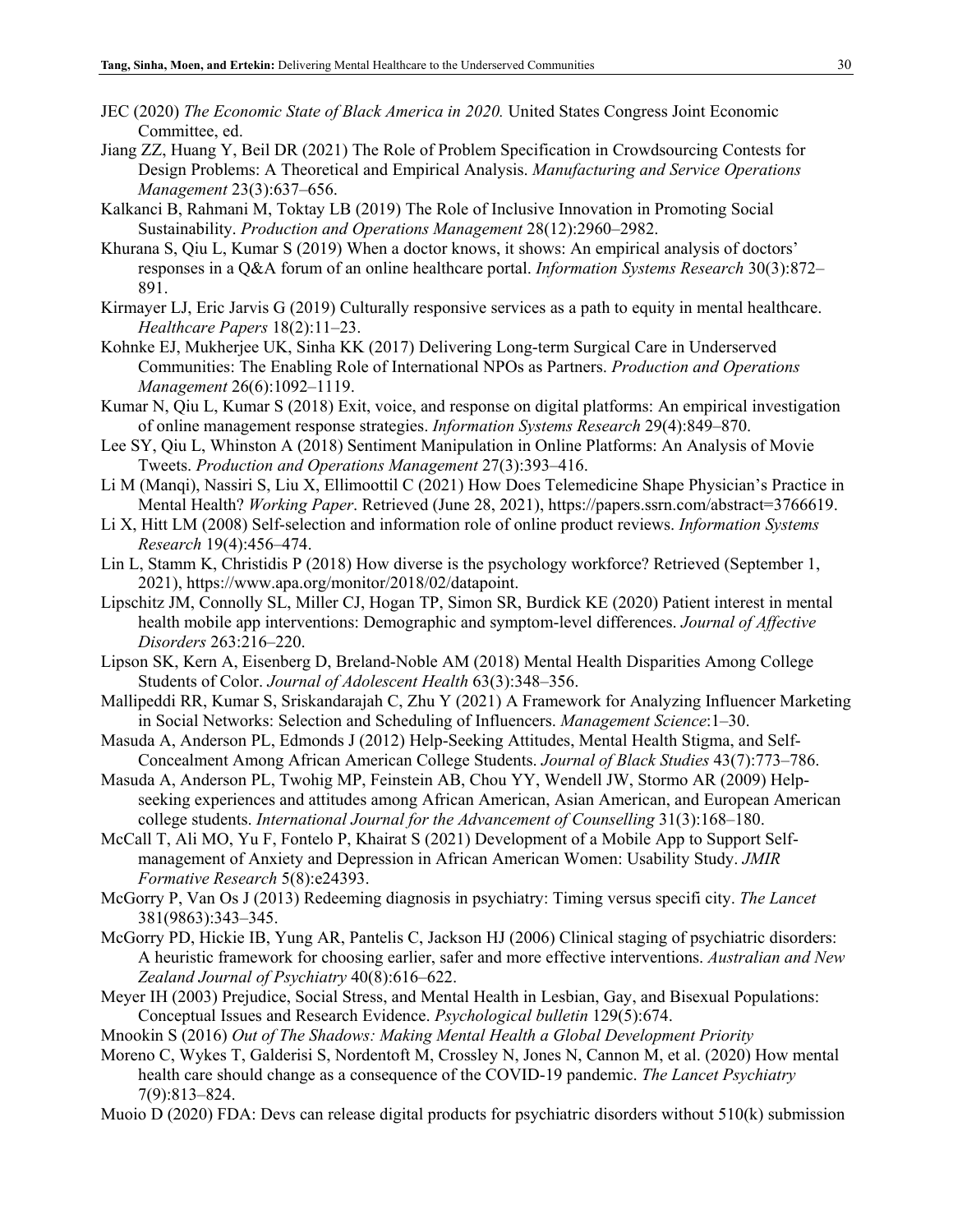during COVID-19 crisis. Retrieved (August 28, 2021), https://www.mobihealthnews.com/news/fdadevs-can-release-digital-products-psychiatric-disorders-without-510k-submission-during.

- Murray CJL, Mokdad AH, Ballestros K, Echko M, Glenn S, Olsen HE, Mullany E, et al. (2018) The state of US health, 1990-2016: Burden of diseases, injuries, and risk factors among US states. *JAMA - Journal of the American Medical Association* 319(14):1444–1472.
- NAMI (2021a) Mental Health By the Numbers. National Alliance on Mental Illness, ed. Retrieved (August 28, 2021), https://www.nami.org/mhstats.
- NAMI (2021b) Mental Health Information. Retrieved (December 1, 2021), https://www.nimh.nih.gov/health/statistics/mental-illness.
- Nguyen D, Reardon LJ (2013) The Role of Race and English Proficiency on the Health of Older Immigrants. *Social Work in Health Care* 52(6):599–617.
- NIH (2019) Technology and the Future of Mental Health Treatment. Retrieved (October 1, 2021), https://www.nimh.nih.gov/health/topics/technology-and-the-future-of-mental-health-treatment.
- Pennebaker JW (1999) The effects of traumatic disclosure on physical and mental health: the values of writing and talking about upsetting events. *International journal of emergency mental health* 1(1):9–18. Retrieved (September 27, 2021), https://psycnet.apa.org/record/2000-16016-005.
- Pew Research Center (2021) Mobile Fact Sheet. Retrieved (September 1, 2021), http://www.pewinternet.org/fact-sheet/mobile/.
- Plöderl M, Tremblay P (2015) Mental health of sexual minorities. A systematic review. *International Review of Psychiatry* 27(5):367–385.
- Qiu L, Cheng HK, Pu J (2017) Hidden profiles in corporate prediction markets: The impact of public information precision and social interactions. *MIS Quarterly: Management Information Systems* 41(4):1249–1273.
- Qiu L, Chhikara A, Vakharia A (2021) Multidimensional Observational Learning in Social Networks: Theory and Experimental Evidence. *Information Systems Research*:1–19.
- Qiu L, Kumar S (2017) Understanding voluntary knowledge provision and content contribution through a social-media-based prediction market: A field experiment. *Information Systems Research* 28(3):529– 546.
- Qiu L, Rui H, Whinston A (2019) Optimal auction design for wi-fi procurement. *Information Systems Research* 30(1):1–14.
- Qiu L, Whinston AB (2017) Pricing Strategies under Behavioral Observational Learning in Social Networks. *Production and Operations Management* 26(7):1249–1267.
- Ramsetty A, Adams C (2020) Impact of the digital divide in the age of COVID-19. *Journal of the American Medical Informatics Association* 27(7):1147–1148.
- Ray R, Sewell AA, Gilbert KL, Roberts JD (2017) Missed opportunity? Leveraging mobile technology to reduce racial health disparities. *Journal of Health Politics, Policy and Law* 42(5):901–924.
- Rickwood DJ, Deane FP, Wilson CJ (2007) When and how do young people seek professional help for mental health problems? *The Medical journal of Australia* 187(7 Suppl):S35.
- Ritterband V (2021) How Men Are Finding Mental Health Support With Digital Tools. *Harvard Pilgrim Health Care*. Retrieved (September 1, 2021), https://www.harvardpilgrim.org/hapiguide/how-men-arefinding-mental-health-support-with-digital-tools/.
- SAMHSA (2019) *Key substance use and mental health indicators in the United States: Results from the 2018 National Survey on Drug Use and Health.* Substance Abuse and Mental Health Services Administration, ed. (Rockville, MD).
- Satcher D (2001) Mental health: Culture, race, and ethnicity—A supplement to mental health: A report of the surgeon general. *US Department of Health and Human Services*. Retrieved (October 15, 2021), https://pubmed.ncbi.nlm.nih.gov/20669516/.
- Saxena S, Thornicroft G, Knapp M, Whiteford H (2007) Resources for mental health: scarcity, inequity, and inefficiency. *Lancet* 370(9590):878–889.
- Schuirmann DJ (1987) A comparison of the two one-sided tests procedure and the power approach for assessing the equivalence of average bioavailability. *Journal of pharmacokinetics and biopharmaceutics* 15(6):657–680.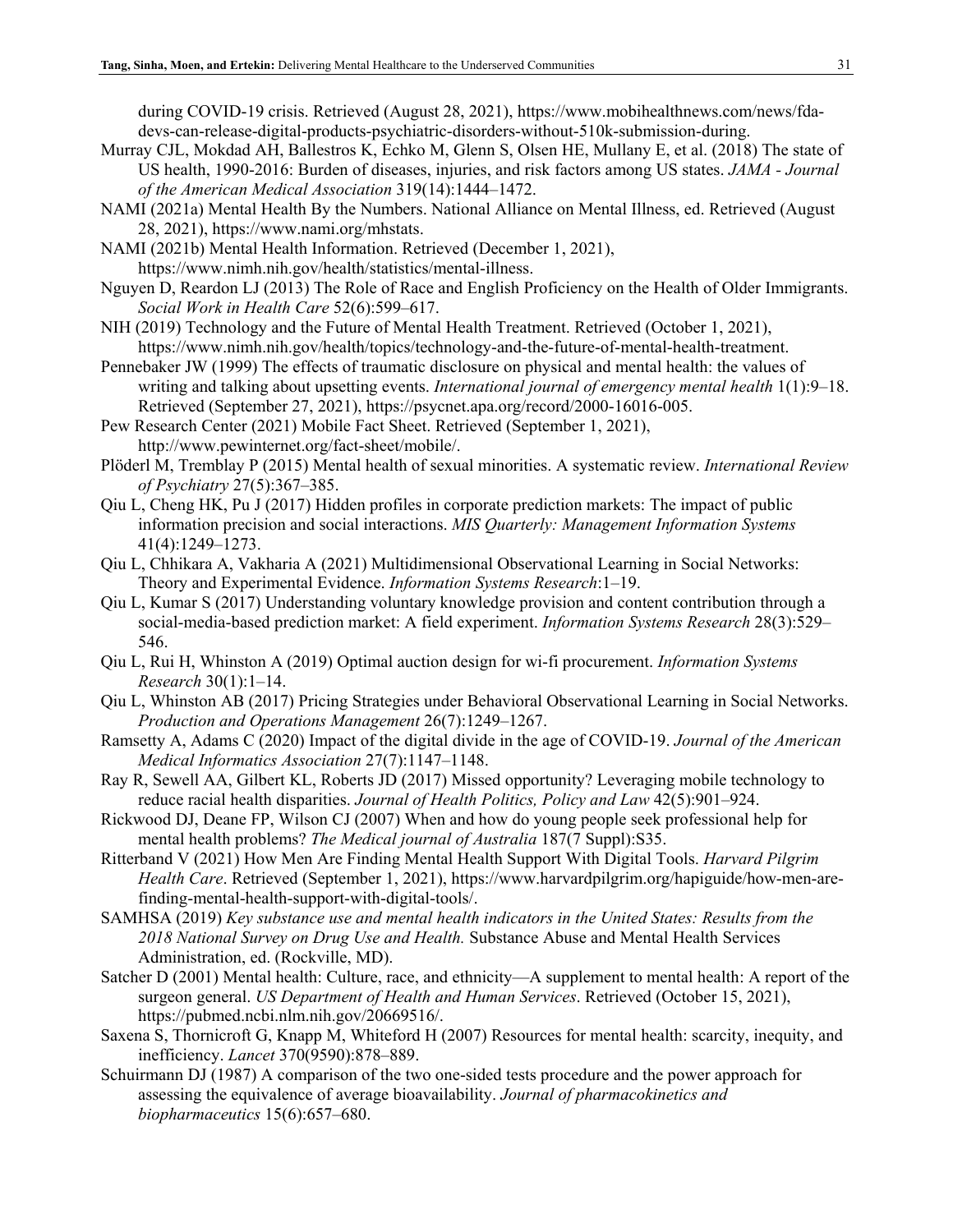- Semlyen J, King M, Varney J, Hagger-Johnson G (2016) Sexual orientation and symptoms of common mental disorder or low wellbeing: Combined meta-analysis of 12 UK population health surveys. *BMC Psychiatry* 16(1).
- Siemiatycki J, Campbell S (1984) Nonresponse bias and early versus all responders in mail and telephone surveys. *American Journal of Epidemiology* 120(2):291–301.
- Siemsen E, Roth A V., Balasubramanian S, Anand G (2009) The influence of psychological safety and confidence in knowledge on employee knowledge sharing. *Manufacturing and Service Operations Management* 11(3):429–447.
- Sinha KK, Kohnke EJ (2009) Health care supply chain design: Toward linking the development and delivery of care globally. *Decision Sciences* 40(2):197–212.
- Skaržauskiené A, Tamosiûnaitè R, Žaléniené I (2013) Defining Social Technologies: evaluation of social collaboration tools and technologies. *Electronic Journal of Information Systems Evaluation* 16(3):232– 241.
- Stephens-Reicher J, Metcalf A, Blanchard M, Mangan C, Burns J (2011) Reaching the hard-to-reach: How information communication technologies can reach young people at greater risk of mental health difficulties. *Australasian Psychiatry* 19(SUPPL. 1):S58--S61.
- Sussman LK, Robins LN, Earls F (1987) Treatment-seeking for depression by black and white Americans. *Social Science and Medicine* 24(3):187–196.
- Terlizzi E, Zablotsky B (2020) Mental Health Treatment Among Adults: United States, 2019. *NCHS Data Brief*. Retrieved (October 15, 2021), https://www.cdc.gov/nchs/data/databriefs/db380-H.pdf.
- Tryon WW (2001) Evaluating statistical difference, equivalence, and indeterminacy using inferential confidence intervals: An integrated alternative method of conducting null hypothesis statistical tests. *Psychological methods* 6(4):371.
- United Nations (2020) Goal 3: Ensure healthy lives and promote well-being for all at all ages. Retrieved (August 28, 2021), https://www.un.org/sustainabledevelopment/health/.
- Van de Ven WPMM, Van Praag BMS (1981) The demand for deductibles in private health insurance. A probit model with sample selection. *Journal of Econometrics* 17(2):229–252.
- Wadden D, August T, Li Q, Althoff T (2020) The Effect of Moderation on Online Mental Health Conversations.
- Wang C, Pan R, Wan X, Tan Y, Xu L, Ho CS, Ho RC (2020) Immediate psychological responses and associated factors during the initial stage of the 2019 coronavirus disease (COVID-19) epidemic among the general population in China. *International Journal of Environmental Research and Public Health* 17(5):1729.
- Wang PS, Lane M, Olfson M, Pincus HA, Wells KB, Kessler RC (2005) Twelve-Month Use of Mental Health Services in the United States: Results From the National Comorbidity Survey Replication. *Archives of General Psychiatry* 62(6):629–640.
- WEF (2019) The Global Risks Report. *World Economic Forum*. Retrieved (August 28, 2021), http://www3.weforum.org/docs/WEF\_Global\_Risks\_Report\_2019.pdf.
- World Health Organization (2013) Mental health action plan 2013-2020. Retrieved (October 1, 2021), https://apps.who.int/iris/handle/10665/89966.
- Yan L (Lucy), Yan X, Tan Y, Sun SX (2019) Shared Minds: How Patients Use Collaborative Information Sharing via Social Media Platforms. *Production and Operations Management* 28(1):9–26.
- Yan L, Peng J, Tan Y (2015) Network dynamics: How can we find patients like us? *Information Systems Research* 26(3):496–512.
- Yan L, Tan Y (2014) Feeling blue? Go online: An empirical study of social support among patients. *Information Systems Research* 25(4):690–709.
- Zepeda ED, Sinha KK (2016) Toward an effective design of behavioral health care delivery: An empirical analysis of care for depression. *Production and Operations Management* 25(5):952–967.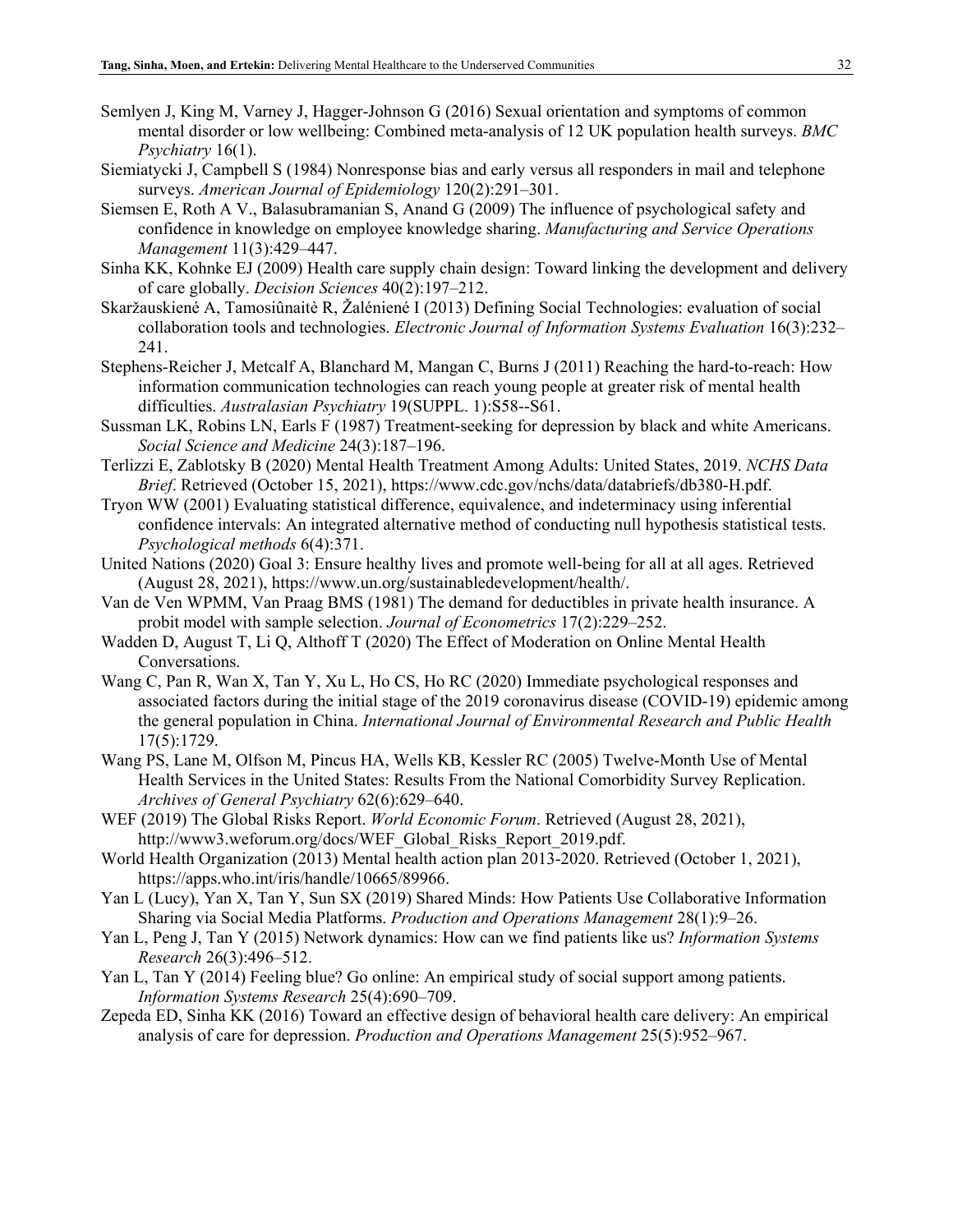## **Appendices**

# **Appendix A: Hope's Mental Health Survey Items**

| <b>Ouestion</b>                                                                                        | <b>Scale</b> |
|--------------------------------------------------------------------------------------------------------|--------------|
| S1. (Sense of Self & Belonging) How connected, supported, comfortable, and included do you feel?       |              |
| S2. (Purpose & Emotional Clarity) How clear, purposeful, intentional, and intuitive do you feel?       |              |
| S3. (Decisions, Commitment & Reliability) How trusting, reliable, decisive, and committed do you feel? |              |
| S4. (Relationships & Contentment) How open, accepting, and content do you feel?                        | $0-100^a$    |
| S5. (Work, Academics & Motivation) How influential, valuable, and capable do you feel?                 |              |
| S6. (Stress & Emotional Well-being) How sparked, energized, and inspired do you feel?                  |              |
| S7. (Sleep, Exercise & Nutrition) How grounded, safe, and physically healthy do you feel?              |              |

<sup>a</sup> Larger number stands for a better self-evaluation on the corresponding question